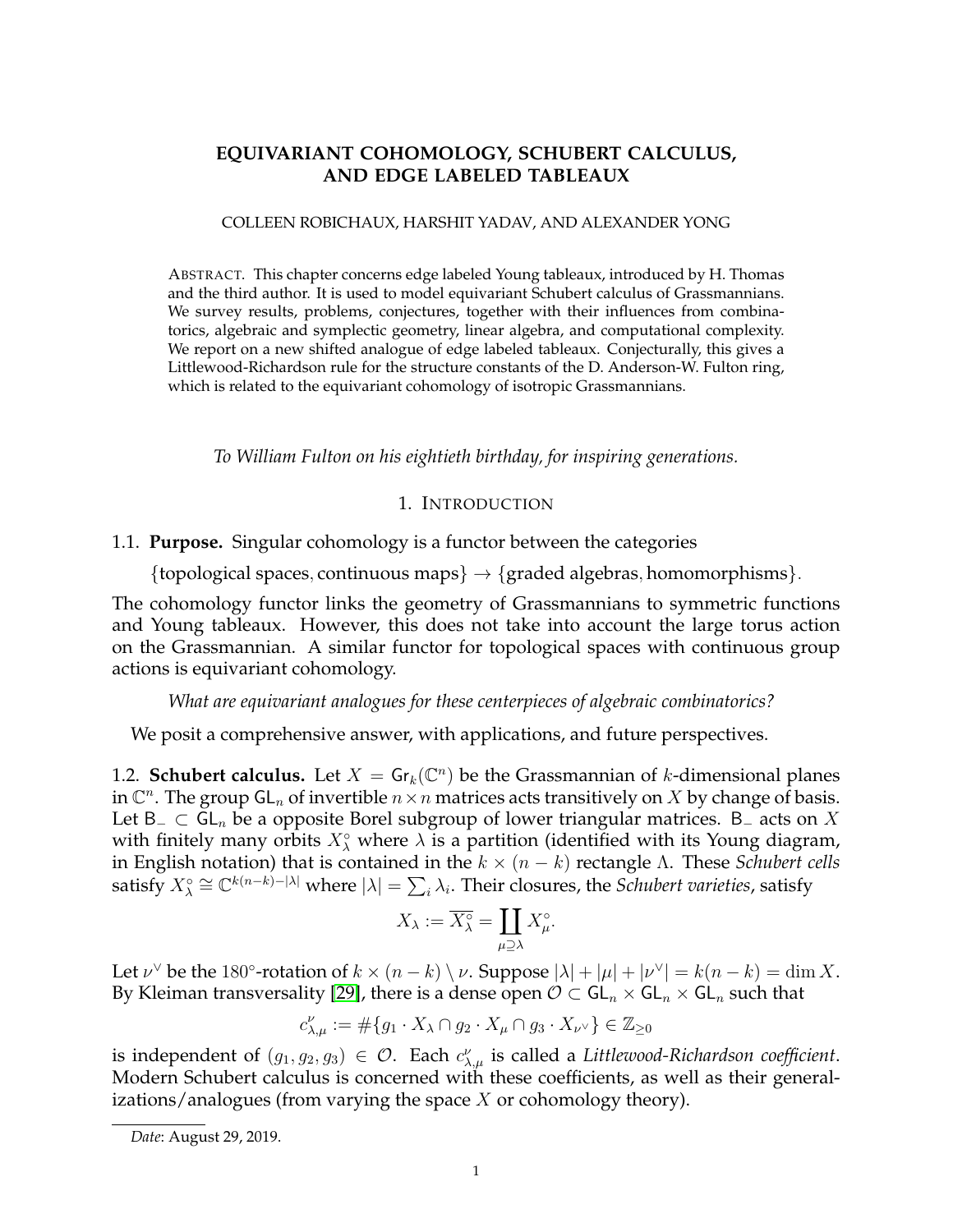Let  $\sigma_{\lambda} \in H^{2|\lambda|}(X)$  be the Poincaré dual to  $X_{\lambda}$ . These *Schubert classes* form a Z-linear basis of  $H^*(X)$  and

$$
\sigma_{\lambda} \smile \sigma_{\mu} = \sum_{\nu \subseteq \Lambda} c_{\lambda,\mu}^{\nu} \sigma_{\nu}.
$$

The *Schur function*  $s_\lambda$  is the generating series  $s_\lambda = \sum_T x^T$  for semistandard Young tableaux of shape  $\lambda$ , *i.e.*, row weakly increasing and column strictly increasing fillings of  $\lambda$ with elements of  $\mathbb N.$  The weight of  $T$  is  $x^T \,:=\, \prod_i x_i^{\# i \in T}$  $i^{\#i\in T}$ . For example, if  $\lambda = (2,1)$ , the semistandard tableaux are



Hence  $s_{(2,1)} = x_1^2x_2 + x_1x_2^2 + x_1x_2x_3 + x_1^2x_3 + x_1x_2x_3 + x_1x_3^2 + x_2^2x_3 + x_2x_3^2 + \cdots$ . Schur functions form a Z-linear basis of Sym, the ring of symmetric functions in infinitely many variables.

The map  $\sigma_{\lambda} \mapsto s_{\lambda}$  induces a ring isomorphism

<span id="page-1-0"></span> $H^*(X) \cong \text{Sym}/I$ 

where *I* is the ideal  $\langle s_{\lambda} : \lambda \nsubseteq \Lambda \rangle$ . Therefore in Sym,

(1) 
$$
s_{\lambda} \cdot s_{\mu} = \sum_{\nu} c_{\lambda,\mu}^{\nu} s_{\nu}.
$$

To compute Schubert calculus of  $X$ , it suffices to determine [\(1\)](#page-1-0) by working with Schur *polynomials* in only finitely many variables  $x_1, \ldots, x_k$ . Better yet, the *jeu de taquin* theory of Young tableaux, introduced by M.-P. Schützenberger [\[58\]](#page-37-0) gives a combinatorial rule for computing  $c^{\nu}_{\lambda,\mu}$ ; this is summarized in Section [3.](#page-5-0) What we have discussed thus far constitutes textbook material on Schubert calculus; see, *e.g.*, W. Fulton's [\[18\]](#page-36-1).

1.3. **Overview.** This chapter describes an equivariant analogue of M.-P. Schützenberger's theory, due to H. Thomas and the third author; in short, one replaces Young tableaux with *edge labeled tableaux*. Now, we hasten to offer an *apologia*: such tableaux are not the only combinatorial model to compute equivariant Schubert calculus. For example, one has work of A. Molev-B. Sagan [\[43\]](#page-37-1) and the *puzzles* of A. Knutson-T. Tao [\[33\]](#page-36-2). The latter has had important recent followup, see, *e.g.*, A. Knutson-P. Zinn-Justin's [\[36\]](#page-36-3) and the references therein. One also has the tableaux of V. Kreiman [\[39\]](#page-37-2) or A. Molev [\[42\]](#page-37-3).

That said, we wish to argue how the edge labeled model is a handy and flexible viewpoint. It has been applied to obtain equivariant analogues of a number of theorems (delineated in Section [3](#page-5-0) and [5\)](#page-12-0). Another application, due to O. Pechenik and the third author [\[49\]](#page-37-4), is to Schubert calculus for the equivariant K-theory of X. Translating the combinatorics into puzzle language allowed for a proof (of a correction) of a conjecture of A. Knutson-R. Vakil about the same structure constants [\[48\]](#page-37-5). However, as we wish to restrict to equivariant cohomology proper, this direction is not part of our discussion.

There is an important frontier to cross, that is, the still unsolved problem of finding a combinatorial rule for equivariant Schubert calculus of maximal orthogonal and Lagrangian Grassmannians. The non-equivariant story is explained in Section [7.](#page-17-0) We explain the problem in Section [8](#page-21-0) together with some recent developments of C. Monical [\[44\]](#page-37-6) and of the authors [\[55\]](#page-37-7). The latter work shows that the combinatorial problems concerning the two spaces are essentially equivalent.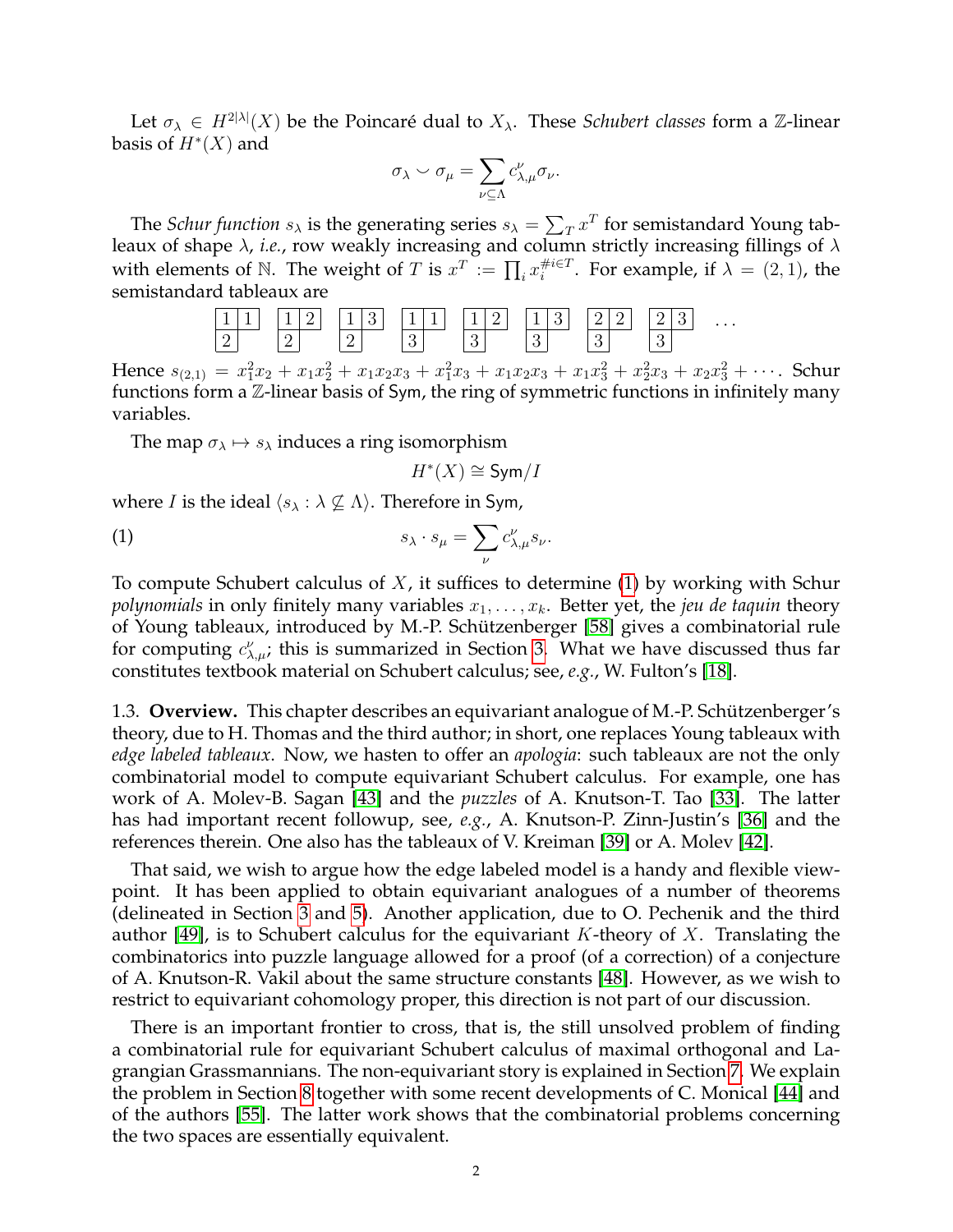This brings us to the principal new announcement of this work (Section [9\)](#page-24-0): the notion of *shifted edge labeled tableaux*. We define an analogue of *jeu de taquin* and use this to conjecturally define an associative ring (which we prove to also be commutative). The introduction of this ring is stimulated by recent work of D. Anderson-W. Fulton (see Section [10\)](#page-30-0) who define a ring connected to the equivariant cohomology of Lagrangian Grassmannians. Conjecturally, the two rings are isomorphic. This provides our strongest evidence to date of the applicability of the edge labeled approach to the aforementioned open problem; we know of no similar results using other combinatorial models.

As this work is partially expository and partly an announcement, we limited the number of complete proofs in order to keep the focus on the high-level research objectives. Where possible, we have sketched arguments (with references) and indicated those results which may be taken as an exercise for the interested reader. These exercises are warmups for the conjectures and open problems contained herein.

### 2. EQUIVARIANT COHOMOLOGY OF GRASSMANNIANS

<span id="page-2-3"></span><span id="page-2-1"></span>2.1. **Generalities.** We recall some general notions about equivariant cohomology. References that we consulted are L. Tu's synopsis [\[69\]](#page-38-0), J. Tymoczko's exposition [\[70\]](#page-38-1) and A. Knutson-T. Tao's [\[33,](#page-36-2) Section 2].

Let  $M$  be a topological space with the continuous action of a topological group G. If G acts freely on M, then in fact the equivariant cohomology ring  $H^*_\mathsf{G}(\mathcal{M})$  is  $H^*(\mathcal{M}/\mathsf{G})$ , see [\[70,](#page-38-1) Proposition 2.1]. However, in general the action is not free, and  $\mathcal{M}/\mathsf{G}$  might be, *e.g.*, non-Hausdorff. Borel's *mixing space construction* introduces a contractible space EG on which G acts freely. Thus G's diagonal action on  $EG \times M$  is free and

$$
H^*_\mathsf{G}(\mathcal{M}) := H^*(\mathsf{EG} \times \mathcal{M}/\mathsf{G}).
$$

The space EG is the total space of the *universal principle* G-bundle  $\pi$  : EG  $\rightarrow$  BG where BG = EG/G is the classifying space of G. Here, universality means that if  $\rho$  :  $P \to M$ is any G-bundle, there exists a unique map  $f : \mathcal{M} \to BG$  (up to homotopy) such that  $P \cong f^*(EG)$ . By functoriality, the constant map  $c : \mathcal{M} \to \{pt\}$  induces a homomorphism  $c^*: H^*_\mathsf{G}(pt) \to H^*_\mathsf{G}(\mathcal{M})$ . Hence  $H^*_\mathsf{G}(\mathcal{M})$  is a module over  $H^*_\mathsf{G}(pt)$  by  $\beta \cdot \kappa := c^*(\beta)\kappa$  for  $\beta\in H_G^*(pt)$  and  $\kappa\in H_G^*(\mathcal{M})$ . While ordinary (singular) cohomology of a point is  $\mathbb{Z}, H_G^*(pt)$ is *big*. For instance, if  $\mathbf{G} = \mathbf{T}$  is an *n* torus  $(S^1)^n$ , then  $H^*_{\mathbf{T}}(pt) = \mathbb{Z}[t_1, \ldots, t_n].$ 

If we presume G is a algebraic group acting on a smooth algebraic variety  $M$ , these notions have versions in the algebraic category; see, *e.g.*, D. Anderson's [\[2\]](#page-35-0).

2.2. **The Grassmannian.** Concretely, if  $\lambda = (\lambda_1 \geq \lambda_2 \geq \ldots \geq \lambda_k \geq 0)$  then

<span id="page-2-0"></span>(2) 
$$
X_{\lambda} = \{ V \in X | \dim(V \cap F^{n-k+i-\lambda_i}) \ge i, 1 \le i \le k \},
$$

where  $F^d = \text{span}(e_n, e_{n-1}, \ldots, e_{n-d+1})$  and  $e_i$  is the *i*-th standard basis vector; see [\[19,](#page-36-4) Section 9.4] for details.

Let T  $\subset$  GL<sub>n</sub> be the torus of invertible diagonal matrices. Then from [\(2\)](#page-2-0),  $X_{\lambda}$  is T-stable. Therefore,  $X_{\lambda}$  admits an equivariant Schubert class  $\xi_{\lambda}$  in the T-equivariant cohomology ring  $H^*_\mathsf{T}(X)$ . By what we have recounted in Section [2.1,](#page-2-1)  $H^*_\mathsf{T}(X)$  is a module over

<span id="page-2-2"></span>(3) 
$$
H^*_{\mathsf{T}}(pt) := \mathbb{Z}[t_1, t_2, \ldots, t_n].
$$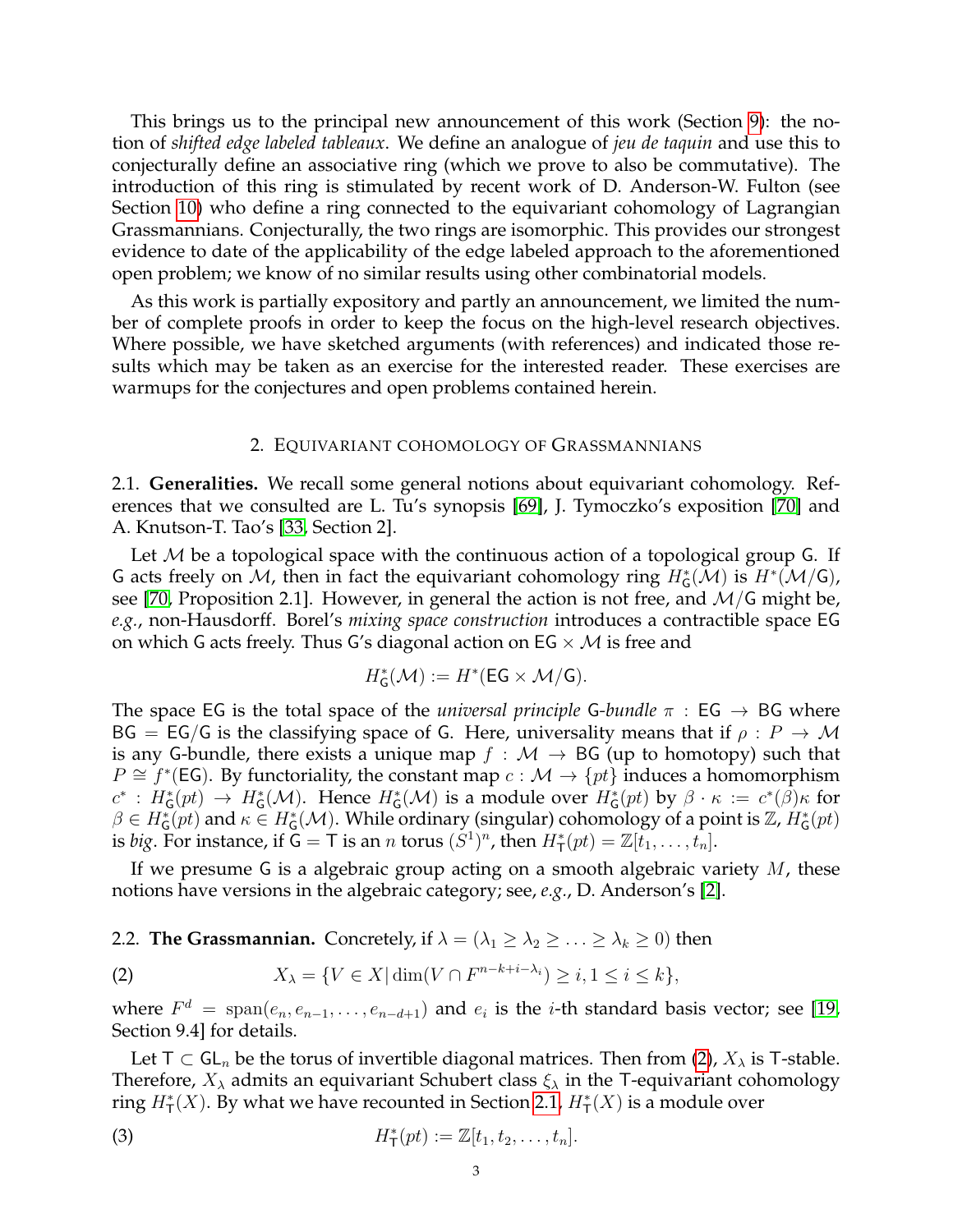The equivariant Schubert classes form a  $H^*_{\mathsf{T}}(pt)$ -module basis of  $H^*_{\mathsf{T}}(X)$ . Therefore,

<span id="page-3-1"></span>(4) 
$$
\xi_{\lambda} \cdot \xi_{\mu} = \sum_{\nu \subseteq \Lambda} C_{\lambda,\mu}^{\nu} \xi_{\nu},
$$

where  $C_{\lambda,\mu}^{\nu} \in H_{\mathsf{T}}^{*}(pt)$ . For more details about equivariant cohomology specific to flag varieties we point the reader to [\[2\]](#page-35-0) and S. Kumar's textbook [\[37,](#page-36-5) Chapter XI].

Let  $\beta_i := t_i - t_{i+1}$ . D. Peterson conjectured, and W. Graham [\[22\]](#page-36-6) proved

<span id="page-3-2"></span>**Theorem 2.[1](#page-3-0)** (Equivariant positivity [\[22\]](#page-36-6)).  $C_{\lambda,\mu}^{\nu}\in\mathbb{Z}_{\geq0}[\beta_1,\ldots,\beta_{n-1}]$ .

In fact,  $\deg C_{\lambda,\mu}^{\nu}=|\lambda|+|\mu|-|\nu|$  and  $C_{\lambda,\mu}^{\nu}=0$  unless  $|\lambda|+|\mu|\geq|\nu|.$  In the case  $|\lambda|+|\mu|=|\nu|$ ,  $C_{\lambda,\mu}^{\nu}=c_{\lambda,\mu}^{\nu}$  is the Littlewood-Richardson coefficient of Section [1.](#page-0-0)

Fix a grid with *n* rows and  $m \ge n + \lambda_1 - 1$  columns. The *initial diagram* places  $\lambda$  in the northwest corner of this grid. For example, if  $\lambda = (3, 2, 0, 0)$ , the initial diagram for  $\lambda$  is the first of the three below.

|  |  |  |  |  |  |  |  |  | $\begin{bmatrix} + & + & + & \cdot & \cdot & \cdot \\ + & + & \cdot & \cdot & \cdot & \cdot \\ \end{bmatrix} \quad \begin{bmatrix} + & + & \cdot & \cdot & \cdot & \cdot \\ + & \cdot & \cdot & + & \cdot & \cdot \\ \end{bmatrix} \quad \begin{bmatrix} + & \cdot & \cdot & \cdot & \cdot & \cdot \\ \cdot & \cdot & + & \cdot & \cdot & \cdot \\ \end{bmatrix}$ |  |
|--|--|--|--|--|--|--|--|--|-------------------------------------------------------------------------------------------------------------------------------------------------------------------------------------------------------------------------------------------------------------------------------------------------------------------------------------------------------------------|--|
|  |  |  |  |  |  |  |  |  |                                                                                                                                                                                                                                                                                                                                                                   |  |
|  |  |  |  |  |  |  |  |  |                                                                                                                                                                                                                                                                                                                                                                   |  |
|  |  |  |  |  |  |  |  |  | [이 이 이 이 아] [이 이 이 비 이 ] [이 이 이 비 이 아]                                                                                                                                                                                                                                                                                                                            |  |

A *local move* is a change of any  $2 \times 2$  subsquare of the form

$$
\begin{array}{ccccc} + & \cdot & & \cdot & \cdot & \cdot \\ \cdot & \cdot & & \mapsto & & \cdot & + \end{array}
$$

A *plus diagram* is any configuration of  $+$ 's in the grid resulting from some number of local moves starting from the initial diagram for  $\lambda$ . We have given two more examples of plus diagrams for  $\lambda = (3, 2, 0, 0)$ .

Let Plus( $\lambda$ ) denote the set of plus diagrams for  $\lambda$ . If  $P \in$  Plus( $\lambda$ ), let

$$
\mathsf{wt}_x(P) = x_1^{\alpha_1} x_2^{\alpha_2} \cdots x_n^{\alpha_n}.
$$

Here,  $\alpha_i$  is the number of +'s in the ith row of P. For instance, if P is the rightmost diagram shown above, wt $_x(P) = x_1x_2x_3^2x_4$ . A more refined statistic is

$$
\mathsf{wt}_{x,y}(P) = \prod_{(i,j)} x_i - y_j.
$$

The product is over those  $(i, j)$  with a  $+$  in row i and column j of P. For the same P,

$$
\mathsf{wt}_{x,y}(P) = (x_1 - y_1)(x_2 - y_3)(x_3 - y_2)(x_3 - y_5)(x_4 - y_4).
$$

Let  $X = \{x_1, x_2, \ldots, x_n\}$  and  $Y = \{y_1, y_2, \ldots, y_{n+\lambda_1-1}\}$  be two collections of indeterminates. The *factorial Schur function* is

$$
s_{\lambda}(X;Y)=\sum_{P\in {\sf Plus}(\lambda)}{\sf wt}_{x,y}(P).
$$

<span id="page-3-0"></span><sup>&</sup>lt;sup>1</sup> Actually, W. Graham proved that for any generalized flag variety  $H/B$ , the equivariant Schubert structure constant is expressible as a nonnegative integer polynomial in the simple roots of the (complex, semisimple) Lie group H.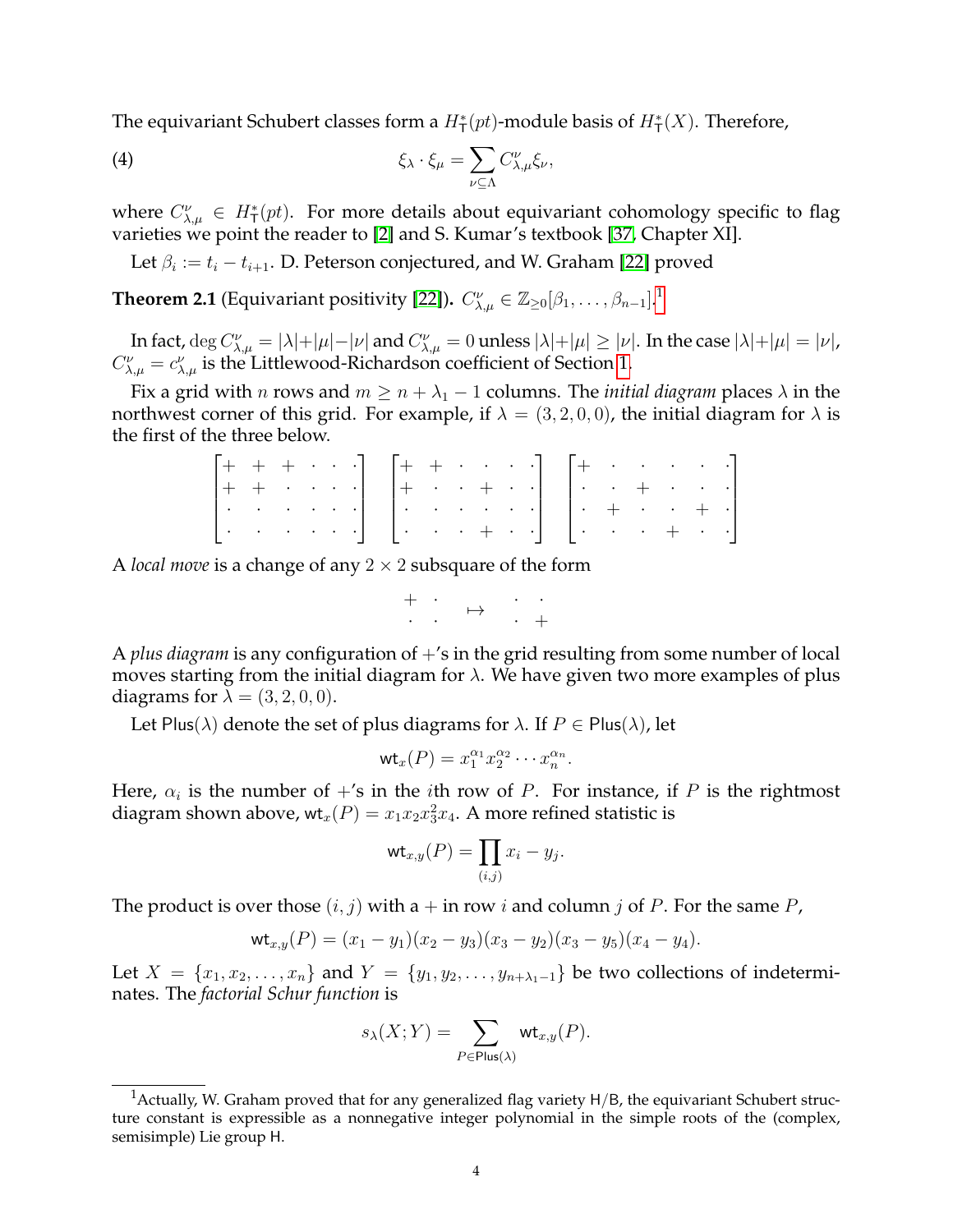This description arises in, *e.g.*, [\[31\]](#page-36-7). Moreover, it is an exercise to show

<span id="page-4-0"></span>
$$
s_{\lambda}(X) = \sum_{P \in \text{Plus}(\lambda)} \text{wt}_x(P) = s_{\lambda}(X; 0, 0, \ldots).
$$

The factorial Schur polynomials form a  $\mathbb{Z}[Y]$ -linear basis of Sym  $\otimes_{\mathbb{Q}} \mathbb{Z}[Y]$ . In addition,

(5) 
$$
s_{\lambda}(X;Y)s_{\mu}(X;Y)=\sum_{\nu}C_{\lambda,\mu}^{\nu} s_{\nu}(X;Y).
$$

For example, one checks that

$$
s_{(1,0)}(x_1, x_2; Y)^2 = s_{(2,0)}(x_1, x_2; Y) + s_{(1,1)}(x_1, x_2; Y) + (y_3 - y_2)s_{(1,0)}(x_1, x_2; Y).
$$

In view of [\(3\)](#page-2-2), the definition of  $C_{\lambda,\mu}^{\nu}$  in terms of [\(5\)](#page-4-0) gives a definition of  $H^*_{\mathsf{T}}(\mathsf{X})$  that suffices for our combinatorial ends.

<span id="page-4-4"></span>2.3. **Equivariant restriction.** We may further assume G is an algebraic n-torus T which acts on M with finitely many isolated fixed points  $\mathcal{M}^{\mathsf{T}}$ . A feature of equivariant cohomology is that the inclusion  $\mathcal{M}^{\mathsf{T}}$  into  $\mathcal M$  induces an module *injection* 

$$
H^*_{\mathsf{T}}(\mathcal{M}) \hookrightarrow H^*_{\mathsf{T}}(\mathcal{M}^{\mathsf{T}}) \cong \bigoplus_{\mathcal{M}^{\mathsf{T}}} H^*_{\mathsf{T}}(pt) \cong \bigoplus_{\mathcal{M}^{\mathsf{T}}} \mathbb{Z}[t_1,\ldots,t_n].
$$

For each T-invariant cycle Y in M, one has an equivariant cohomology class  $[Y]_T \in$  $H^*_\mathsf{T}(\mathcal{M})$ . This injection says that this class is a  $\#\{\mathcal{M}^\mathsf{T}\}$ -tuple of polynomials  $[Y]|_x$  where  $x \in \mathcal{M}^{\mathsf{T}}$ . Each polynomial  $[Y]|_x$  is an *equivariant restriction*. Under certain assumptions on  $M$ , which cover all generalized flag manifolds (such as Grassmannians), one has a divisibility condition on the restrictions. This alludes to the general and influential package of ideas contained in Goresky-Kottwitz-MacPherson ("GKM") theory; we refer to [\[21\]](#page-36-8) as well as J. Tymoczko's survey [\[70\]](#page-38-1).

One has more precise results (predating [\[21\]](#page-36-8)) for any generalized flag variety. Work of B. Kostant-S. Kumar [\[38\]](#page-36-9) combined with a formula of H. Anderson-J. Jantzen-W. So-ergel [\[4\]](#page-35-1) describes  $[Y]|_x$  where Y is a Schubert variety and x is one of the T-fixed points. For restriction formulas specific to the Grassmannian  $M = \mathsf{Gr}_k(\mathbb{C}^n)$ , see the formula of T. Ikeda-H. Naruse [\[28,](#page-36-10) Section 3] in terms of *excited Young diagrams*. [2](#page-4-1) From either formula, one sees immediately that

(6) 
$$
\xi_{\lambda}|_{\mu} = 0 \text{ unless } \lambda \subseteq \mu,
$$

and

$$
\xi_{\mu}|_{\mu} \neq 0.
$$

The central difference between this picture of equivariant cohomology of Grassmannians and the Borel-type presentation (due to A. Arabia [\[5\]](#page-35-2)) is that multiplication can be done *without relations* and computed by pointwise multiplication of the restriction poly-nomials. In particular, each instance of [\(4\)](#page-3-1) gives rise to  $\binom{n}{k}$  $\binom{n}{k}$  many polynomial identities. For example, combining [\(4\)](#page-3-1) and [\(6\)](#page-4-2) gives

<span id="page-4-3"></span><span id="page-4-2"></span>
$$
\xi_{\lambda}|_{\mu} \cdot \xi_{\mu}|_{\mu} = C_{\lambda,\mu}^{\mu} \xi_{\mu}|_{\mu}.
$$

<span id="page-4-1"></span><sup>&</sup>lt;sup>2</sup>One can give another formula in terms of certain specializations of the factorial Schur polynomial; see, *e.g.*, [\[28,](#page-36-10) Theorem 5.4] and the associated references.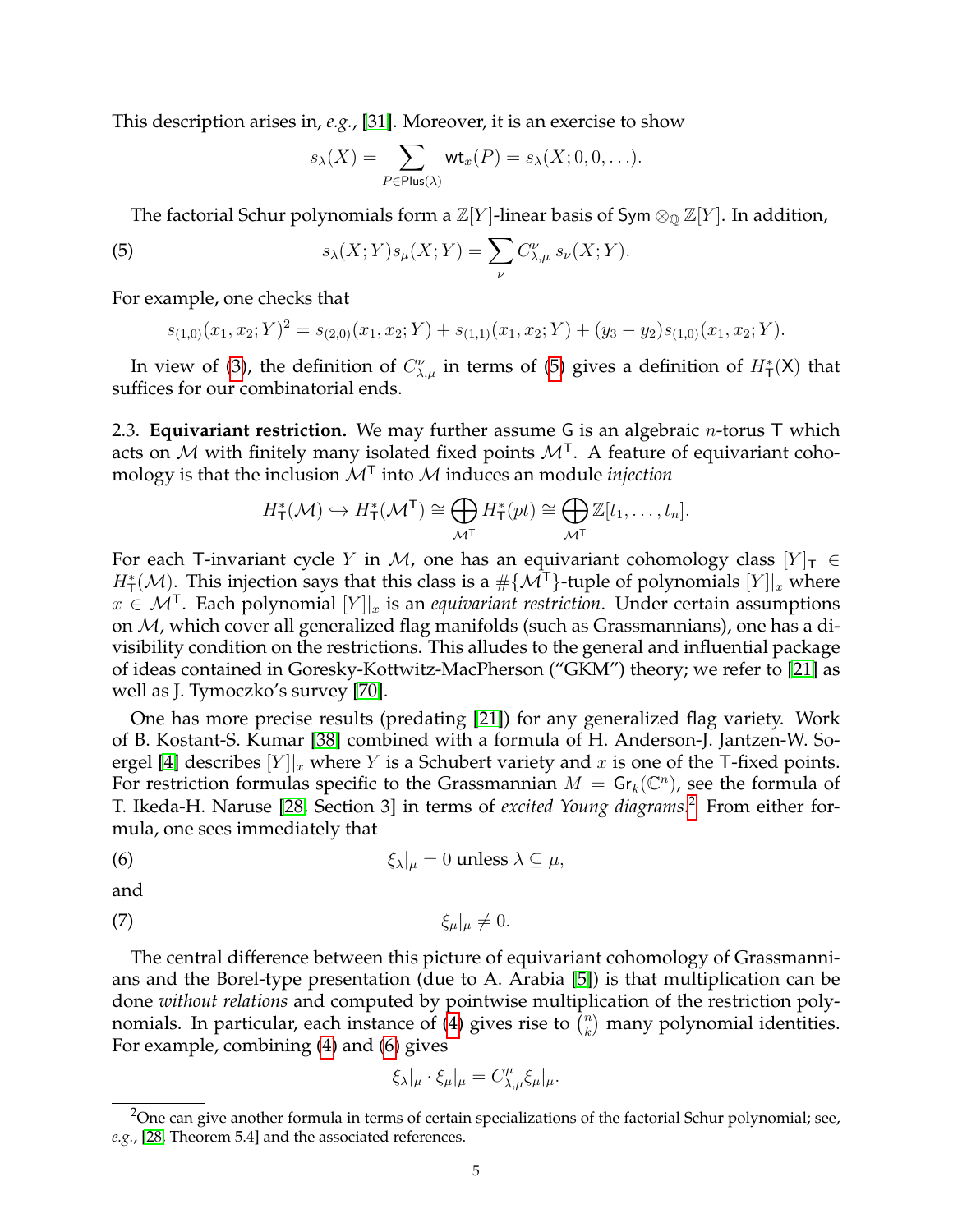By [\(7\)](#page-4-3), this implies

$$
\xi_{\lambda}|_{\mu} = C_{\lambda,\mu}^{\mu},
$$

which is a fact first noted (for generalized flag varieties) by A. Arabia [\[5\]](#page-35-2). It follows that:

(9) 
$$
\xi_{\lambda} \cdot \xi_{(1)} = \xi_{\lambda}|_{(1)} \xi_{\lambda} + \sum_{\lambda^{+}} \xi_{\lambda^{+}},
$$

where  $\lambda^+$  is obtained by adding a box to  $\lambda$ ; see, *e.g.*, [\[33,](#page-36-2) Proposition 2]. Alternatively, it is an exercise to derive it from a vast generalization due to C. Lenart-A. Postnikov's [\[40,](#page-37-8) Corollary 1.2].

Since  $H^*_{\mathsf{T}}(X)$  is an associative ring, one has

<span id="page-5-4"></span><span id="page-5-1"></span>
$$
(\xi_{\lambda} \cdot \xi_{\mu}) \cdot \xi_{(1)} = \xi_{\lambda} \cdot (\xi_{\mu} \cdot \xi_{(1)}),
$$

which when expanded using [\(4\)](#page-3-1) and [\(9\)](#page-5-1) gives a recurrence that uniquely determines the structure coefficients; we call this the *associativity recurrence*. Since we will not explicitly need it in this chapter we leave it as an exercise (see [\[66,](#page-37-9) Lemma 3.3] and the references therein). $3$ 

### 3. YOUNG TABLEAUX AND JEU DE TAQUIN

<span id="page-5-0"></span>There are several combinatorial rules for the Littlewood-Richardson coefficient  $c^{\nu}_{\lambda,\mu}$ . The one whose theme will pervade this chapter is the *jeu de taquin* rule, which, moreover is the first *proved* rule for the coefficients [\[58\]](#page-37-0).

Let  $\nu/\lambda$  be a skew shape. A *standard tableau* T of shape  $\nu/\lambda$  is a bijective filling of  $\nu/\lambda$ with  $1, 2, \ldots, |\nu/\lambda|$  such that the rows and columns are increasing. Let SYT $(\nu/\lambda)$  be the set of all such tableaux. An *inner corner* c of  $\lambda/\mu$  is a maximally southeast box of  $\mu$ . For  $T\in$  SYT $(\lambda/\mu)$ , a *jeu de taquin slide* jdt<sub>c</sub>( $T)$  is obtained as follows. Initially place • in c, and apply one of the following *slides*, according how T looks near c:

$$
(J1) \begin{array}{|l|l|} \hline \bullet & a \\ \hline b & \end{array} \mapsto \begin{array}{|l|} \hline b & a \\ \hline \bullet & \end{array} \text{ (if } b < a \text{, or } a \text{ does not exist)}
$$
\n
$$
(J2) \begin{array}{|l|} \hline \bullet & a \\ \hline b & \end{array} \mapsto \begin{array}{|l|} \hline a & \bullet \\ \hline b & \end{array} \text{ (if } a < b \text{, or } b \text{ does not exist)}
$$

Repeat application of (J1) or (J2) on the new box c' where  $\bullet$  arrives at. End when  $\bullet$  arrives at a box d of  $\lambda$  that has no labels south or east of it. Then jdt $_{\sf c}(T)$  is obtained by erasing  $\bullet.$ 

A *rectification* of  $T \in SYT(\lambda/\mu)$  is defined iteratively. Pick an inner corner  $c_0$  of  $\lambda/\mu$ and compute  $T_1 := \mathsf{jdt}_{\mathsf{c}_0}(T) \in \mathsf{SYT}(\lambda^{(1)}/\mu^{(1)})$ . Let  $\mathsf{c}_1$  be an inner corner of  $\lambda^{(1)}/\mu^{(1)}$  and compute  $T_2 := \mathsf{jdt}_{\mathsf{c}_1}(T_1) \in \mathsf{SYT}(\lambda^{(2)}/\mu^{(2)})$ . Repeat  $|\mu|$  times, arriving at a standard tableau of straight (*i.e.*, partition) shape. Let  $\text{Rect}_{\{c_i\}}(T)$  be the result.

<span id="page-5-3"></span>**Theorem 3.1** (First fundamental theorem of jeu de taquin). Rect<sub>{c<sub>i</sub>}</sub>(T) *is independent of the choice of sequence of successive inner corners*  $\{c_i\}$ *.* 

Theorem [3.1](#page-5-3) permits one to speak of *the* rectification Rect(T).

<span id="page-5-2"></span> $3$ We give an analogue [\(22\)](#page-23-0) of the associativity recurrence in our proof of Theorem [8.2.](#page-22-0)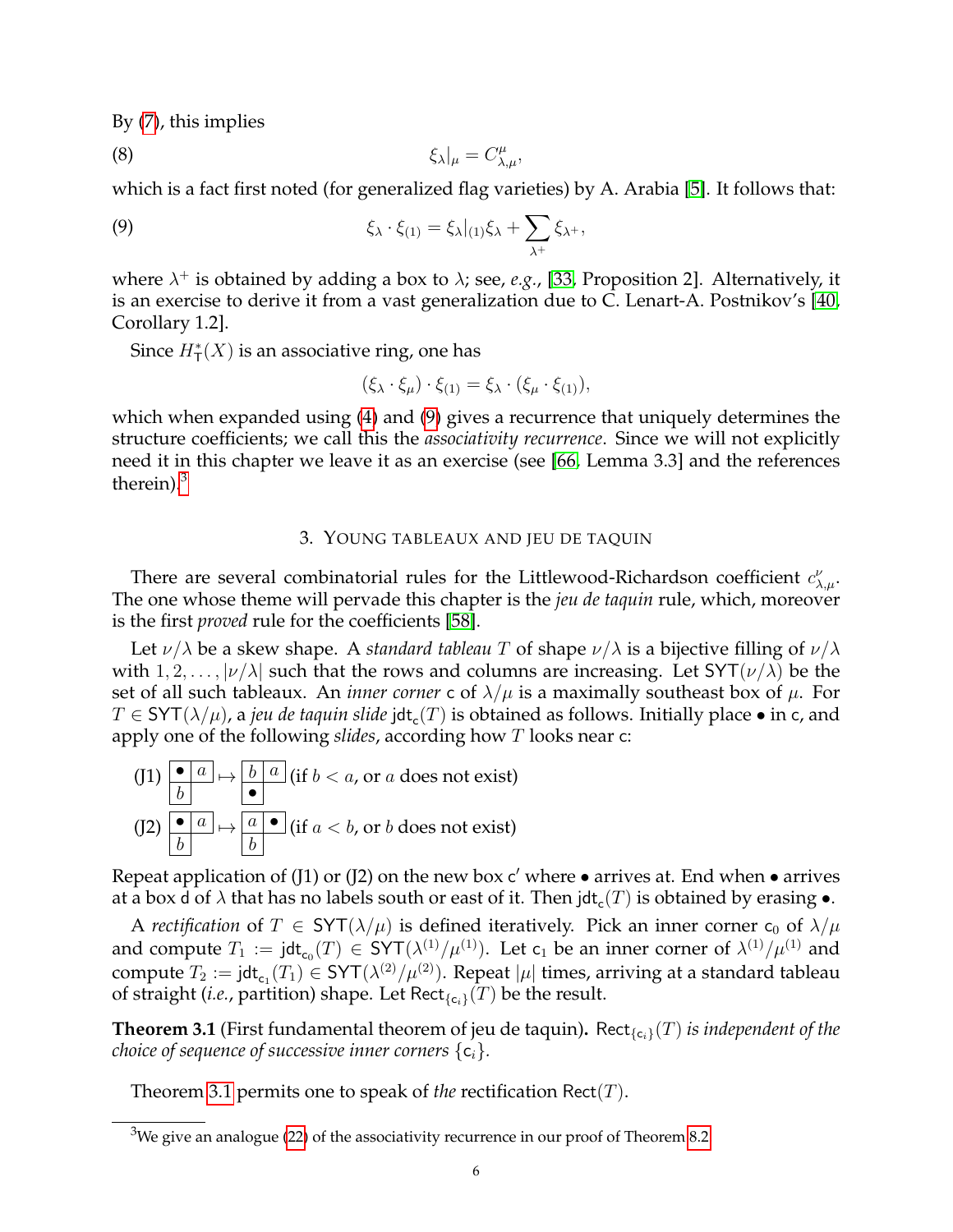*Example* 3.2*.* For instance, here are two different rectification orders for a tableau T.



<span id="page-6-0"></span>**Theorem 3.3** (Second fundamental theorem of jeu de taquin)**.** *The cardinality*

(10) 
$$
\#\{T \in \text{SYT}(\nu/\lambda) : \text{Rect}(T) = U\}
$$

*is independent of the choice of*  $U \in SYT(\mu)$ *.* 

<span id="page-6-2"></span>*Example* 3.4*.* Below are the tableaux  $T \in SYT((3,2,1)/(2,1))$  such that Rect $(T) = U \in$ SYT((2, 1)). Of the tableaux below,  $T_1, T_2$  rectify to  $U_1$  and  $T_3, T_4$  rectify to  $U_2$ .

<span id="page-6-1"></span>

For proofs of Theorems [3.1](#page-5-3) and [3.3](#page-6-0) we recommend the self-contained argument found in M. Haiman's [\[24\]](#page-36-11), which is based on his theory of *dual equivalence*.

<span id="page-6-3"></span>**Theorem 3.5** (Jeu de taquin computes the Littlewood-Richardson coefficient). *Fix*  $U \in$  $SYT(\mu)$ *. Then*  $c^{\nu}_{\lambda,\mu}$  equals the number [\(10\)](#page-6-1).

<span id="page-6-4"></span>*Example* 3.6. Continuing Example [3.4,](#page-6-2) fix  $U := U_1$ . Then  $c_{(2,1),(2,1)}^{(3,2,1)} = 2 = \#\{T_1,T_2\}.$   $\Box$ 

It is convenient to fix a choice of tableau U in Theorem [3.5.](#page-6-3) Namely, let  $U = S_u$  be the superstandard tableau of shape  $\mu$ , which is obtained by filling the boxes of  $\mu$  in English reading order with  $1, 2, 3, \ldots$  This is the choice made in Example [3.6.](#page-6-4) A larger instance is



There are a number of ways to prove a Littlewood-Richardson rule such as Theorem [3.5.](#page-6-3) We describe the two that we will refer to in this chapter:

• *"Bijective argument":* In terms of [\(1\)](#page-1-0), the most direct is to establish a bijection between pairs  $(A, B)$  of semistandard tableau of shape  $\lambda$  and  $\mu$  respectively and pairs  $(C, D)$  where  $C \in SYT(\nu/\lambda)$  such that  $\text{Rect}(C) = S_{\mu}$  and D is a semistandard tableau of shape  $\nu$ . This can be achieved using the *Robinson-Schensted correspondence*.

• *"Associativity argument":* This was used by A. Knutson-T. Tao-C. Woodward [\[35\]](#page-36-12) and A. Buch-A. Kresch-H. Tamvakis [\[12\]](#page-36-13). Define a putative ring  $(R, +, \star)$  with additive basis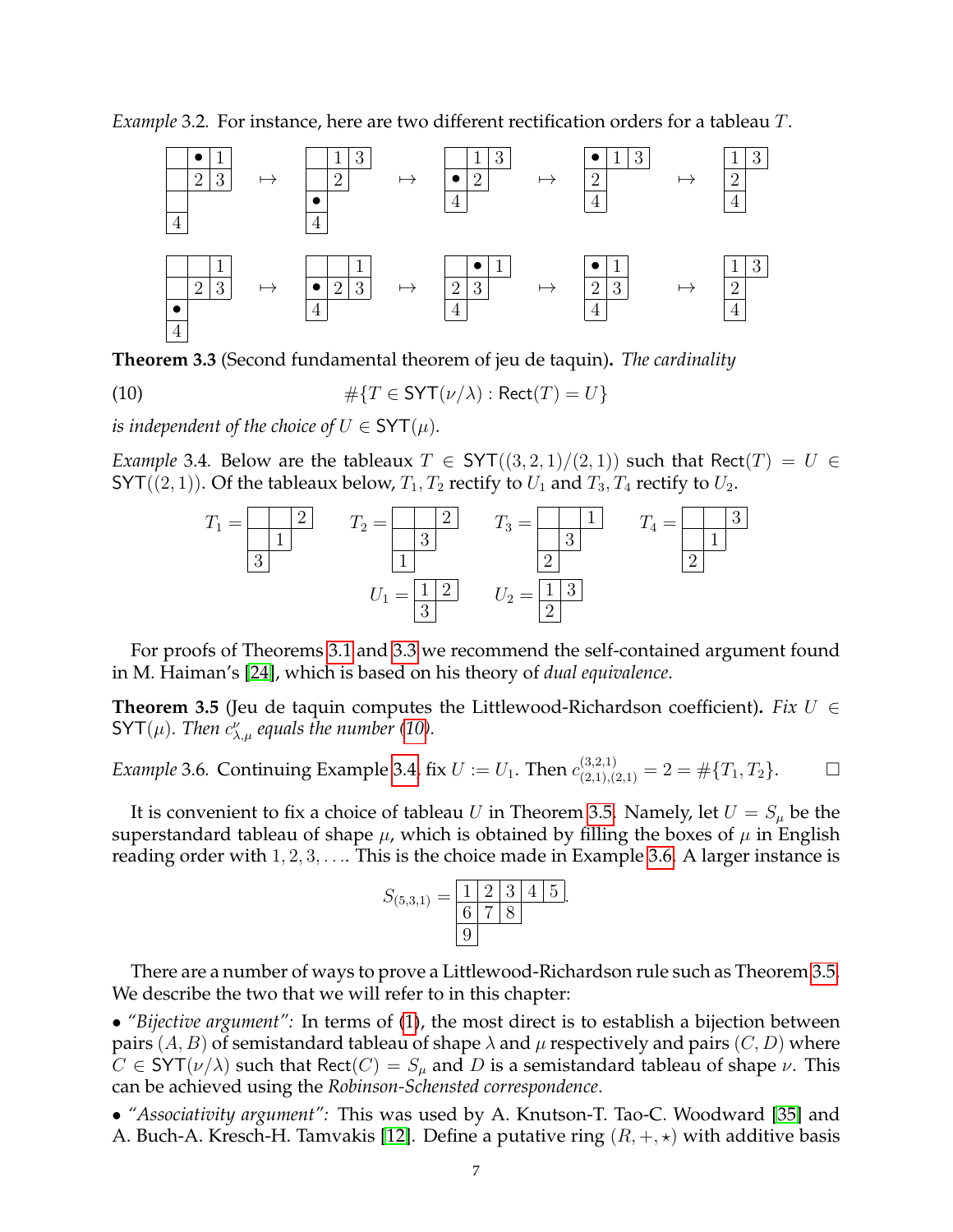$\{[\lambda] : \lambda \subseteq \Lambda\}$  and product

$$
[\lambda]\star[\mu]:=\sum_{\nu\subseteq\Lambda}\overline{c}_{\lambda,\mu}^{\nu}[\nu],
$$

where  $\bar{c}^{\nu}_{\lambda,\mu}$  is a collection of nonnegative integers. Assume one can prove  $\star$  is commutative and associative and moreover agrees with Pieri's rule, *i.e.*,  $\bar{c}^{\nu}_{\lambda,(p)} = 0$  unless  $\nu/\lambda$ is a horizontal strip of size p, and equals 1 otherwise. Then it follows that  $c^{\nu}_{\lambda,\mu} = \bar{c}^{\nu}_{\lambda,\mu}$ . One can apply this to prove Theorem [3.5.](#page-6-3) The proofs of commutativity and associativity use Theorem [3.1.](#page-5-3) Typically, the hard step is the proof of associativity, which explains the nomenclature for this proof technique.

Another formulation of the Littlewood-Richardson rule is in terms of semistandard Young tableaux of shape  $\nu/\lambda$  and content  $\mu$ . These are fillings T of  $\nu/\lambda$  with  $\mu_i$  many i's, and such that the rows are weakly increasing and columns and strictly increasing. The *row reading word* is obtained by reading the entries of T along rows, from right to left and from top to bottom. Such a word  $(w_1, w_2, \ldots, w_{\vert \nu/\lambda \vert})$  is *ballot* if for every fixed  $i, k \geq 1$ ,

$$
\#\{j \le k : w_j = i\} \ge \#\{j \le k : w_j = i + 1\}.
$$

A tableau is ballot if its reading word is ballot.

<span id="page-7-0"></span>**Theorem 3.7** (Ballot version of the Littlewood-Richardson rule).  $c^{\nu}_{\lambda,\mu}$  equals the number of *semistandard tableaux of shape*  $\nu/\lambda$  *and content*  $\mu$  *that are ballot.* 

<span id="page-7-1"></span>*Example* 3.8*.* Suppose  $\lambda = (3, 2, 1), \mu = (3, 2, 1), \nu = (4, 4, 3, 1)$ . Below are the 3 semistandard tableaux of shape  $\nu/\lambda$  and content  $\mu$  that are ballot.

*Proof sketch for Theorem [3.7:](#page-7-0)* Given a semistandard tableau T, one creates a standard tableau  $T'$  of the same shape by replacing all  $\mu_1$  many 1's by  $1, 2, 3, \ldots, \mu_1$  from left to right and then replacing the (original)  $\mu_2$  many 2's by  $\mu_1 + 1, \mu_1 + 2, \ldots, \mu_1 + \mu_2$  etc. This process is called *standardization*. Standardizing the tableaux in Example [3.8](#page-7-1) respectively gives:



We claim standardization induces a bijection between the rules of Theorem [3.7](#page-7-0) and Theorem [3.5.](#page-6-3) More precisely, if T is furthermore ballot, then T' satisfies rect(T') =  $S_{\mu}$ . We leave it as an exercise to establish this, *e.g.*, by induction on  $|\lambda|$ .

There is a polytopal description of the Littlewood-Richardson rule derivable from The-orem [3.7.](#page-7-0) We first learned this from a preprint version of [\[46\]](#page-37-10). Suppose  $T$  is a semistandard tableaux of shape  $\nu/\lambda$ . Set

$$
r_k^i = r_k^i(T) = \# \{k' \text{s in the } i \text{th row of } T\}.
$$

Let  $\ell(\mu)$  be the number of nonzero parts of  $\mu$ . By convention, let  $r^i_{\ell(\mu)+1} = 0, r^{\ell(\nu)+1}_k = 0.$ 

Now consider the following linear inequalities, constructed to describe the tableaux from Theorem [3.7](#page-7-0) that are counted by  $c^{\nu}_{\lambda,\mu}$ .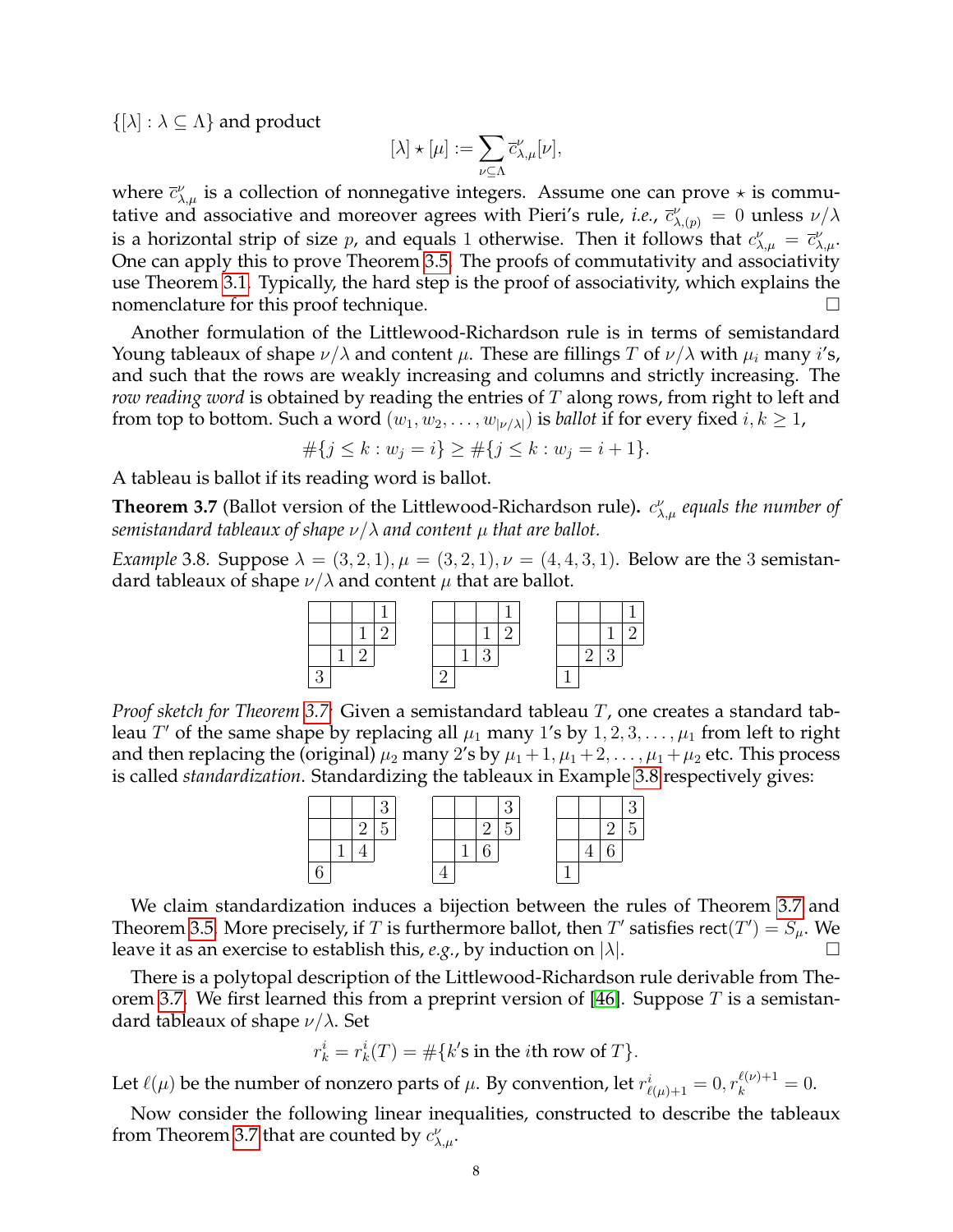- (A) Non-negativity:  $r_k^i \geq 0$ ,  $\forall i, k$ .
- (B) Shape constraints:  $\lambda_i + \sum_k r_k^i = \nu_i$ ,  $\forall i$ .
- (C) Content constraints:  $\sum_i r_k^i = \mu_k, \forall k$ .
- (D) Tableau constraints:  $\lambda_{i+1} + \sum_{j \leq k} r_j^{i+1} \leq \lambda_i + \sum_{j' < k} r_{j'}^{i}$ ,  $\forall i$ .
- (E) Ballot constraints:  $\sum_{i' < i} r_k^{i'} \geq r_{k+1}^i + \sum_{i' < i} r_{k+1}^{i'}, \forall i, k.$

Define a polytope

$$
\mathcal{P}_{\lambda,\mu}^{\nu} = \{ (r_k^i) : (\mathbf{A})-(\mathbf{E}) \} \subseteq \mathbb{R}^{\ell(\nu)\cdot\ell(\mu)}.
$$

The following is a straightforward exercise, once one assumes Theorem [3.7:](#page-7-0)

<span id="page-8-0"></span>**Theorem 3.9** (Polytopal Littlewood-Richardson rule).  $c^{\nu}_{\lambda,\mu}$  counts the number of integer lat*tice points in*  $\mathcal{P}_{\lambda,\mu}^{\nu}$ .

*Example* 3.10. Using  $\lambda, \mu, \nu$  as in Example [3.8,](#page-7-1)  $\mathcal{P}_{\lambda,\mu}^{\nu}$  has 3 integer lattice points  $R(T_j)$  =  $(r(T_j)_{ik}) = (r_k^i(T_j))$  below. Each  $r_k^i(T_j) = \# \{k\}$ s in the *i*th row of  $T_j\}$ , where the  $T_j$  are as in Example [3.8.](#page-7-1)

$$
R(T_1) = \begin{pmatrix} 1 & 0 & 0 \\ 1 & 1 & 0 \\ 1 & 1 & 0 \\ 0 & 0 & 1 \end{pmatrix} \qquad R(T_2) = \begin{pmatrix} 1 & 0 & 0 \\ 1 & 1 & 0 \\ 1 & 0 & 1 \\ 0 & 1 & 0 \end{pmatrix} \qquad R(T_3) = \begin{pmatrix} 1 & 0 & 0 \\ 1 & 1 & 0 \\ 0 & 1 & 1 \\ 1 & 0 & 0 \end{pmatrix}
$$

Another conversation concerns  $LR_r = \{(\lambda, \mu, \nu) : \ell(\lambda), \ell(\mu), \ell(\nu) \le r : c_{\lambda,\mu}^{\nu} \neq 0\}.$ 

<span id="page-8-1"></span>**Corollary 3.11.** LR<sub>r</sub> *is a semigroup,* i.e., *if*  $(\lambda, \mu, \nu)$ ,  $(\alpha, \beta, \gamma) \in \mathsf{LR}_r$ , *then*  $(\lambda + \alpha, \mu + \beta, \nu + \gamma) \in$  $LR_r$ .

*Proof.* Since  $(\lambda, \mu, \nu), (\alpha, \beta, \gamma) \in \mathsf{LR}_r$ , by Theorem [3.9](#page-8-0) there exists lattice points  $(r_k^i) \in \mathcal{P}_{\lambda,\mu}^{\nu}$ and  $(\bar{r}_k^i) \in \mathcal{P}_{\alpha,\beta}^{\gamma}$ . By examination of the inequalities (A)-(E), clearly  $(r_i^k + \bar{r}_i^k)$  is a lattice point in  $\mathcal{P}_{\lambda+\alpha}^{\nu+\gamma}$  $\sum_{\lambda+\alpha,\mu+\beta}^{\nu+\gamma}$ , and we are done by another application of Theorem [3.9.](#page-8-0)

This *Littlewood-Richardson semigroup* LR<sub>r</sub> is discussed in A. Zelevinsky's article [\[74\]](#page-38-2). That work concerns the Horn and saturation conjectures (we will discuss these in Sec-tion [5\)](#page-12-0). The point that a polytopal rule for  $c^{\nu}_{\lambda,\mu}$  implies the semigroup property already appears in *ibid.* It is also true that  $LR_r$  is *finitely generated*. This is proved in A. Elashvili's [\[15\]](#page-36-14), who credits the argument to M. Brion-F. Knop from "August-September, 1989". This argument (which applies more generally to tensor product multiplicities of any reductive Lie group) is not combinatorial. For another demonstration, see the proof of Proposition [6.8.](#page-16-0) Despite subsequent advances in understanding Littlewood-Richardson coefficients, the following remains open:

<span id="page-8-2"></span>**Problem 3.12** (*cf.* Problems A and C of [\[74\]](#page-38-2))**.** *Explicitly give a finite (minimal) list of generators of*  $LR_r$ .

In connection to the work of Section [5,](#page-12-0) a closely related problem has been solved by P. Belkale [\[9\]](#page-36-15). His paper determines the extremal rays of the rational polyhedral cone defined by the points of  $LR_r$ .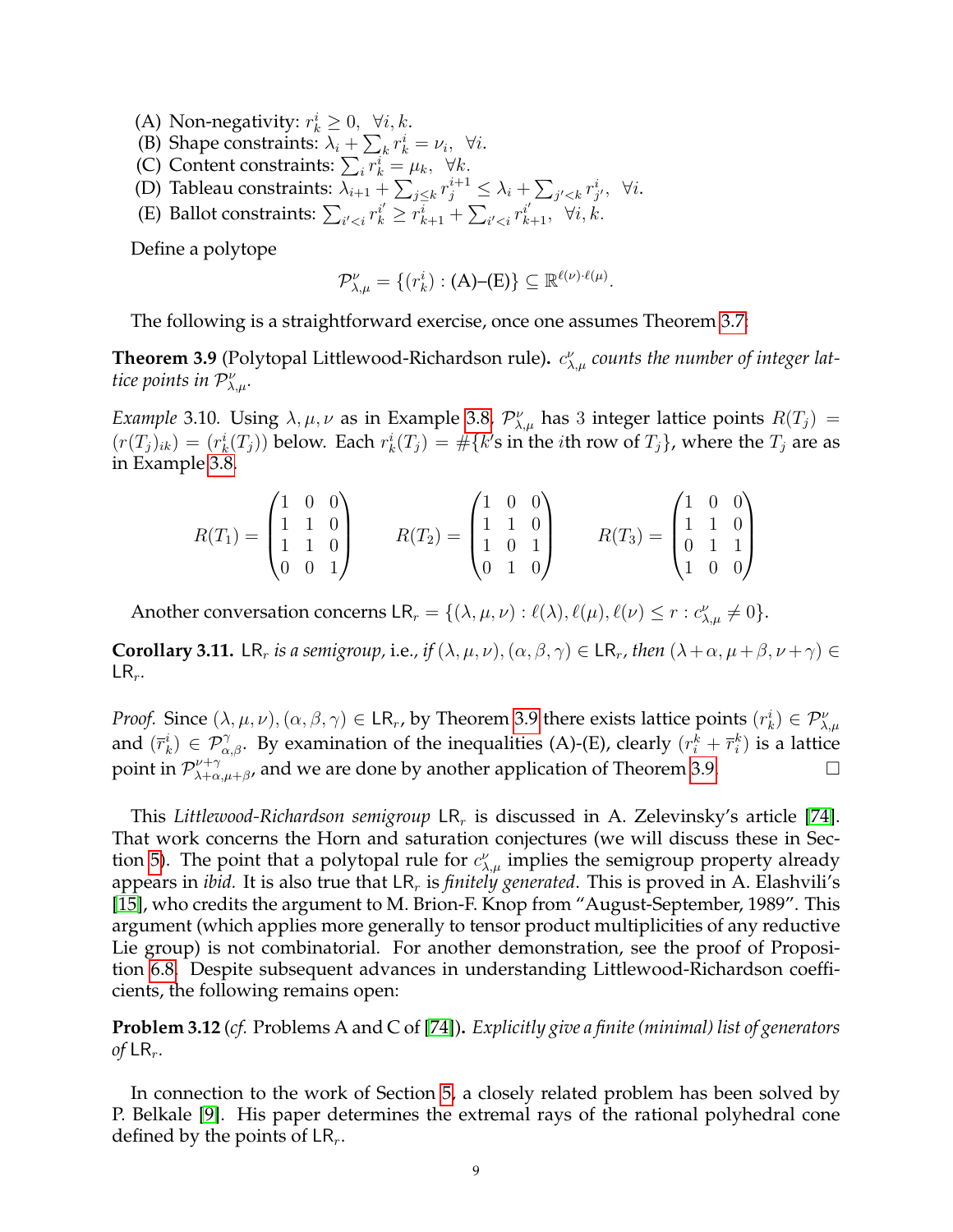#### 4. EDGE LABELED TABLEAUX AND JEU DE TAQUIN

The history of the combinatorics of  $C_{\lambda,\mu}^{\nu}$  is interesting in its own right. The first combinatorial rule for  $C_{\lambda,\mu}^{\nu}$  is due to A. Molev-B. Sagan [\[43\]](#page-37-1), who solved an even more general problem. Under the obvious specialization, this rule is not positive in the sense of Theorem [2.1.](#page-3-2) The first such rule, in terms of *puzzles*, was found by A. Knutson and T. Tao [\[33\]](#page-36-2). Subsequently, visibly equivalent tableaux rules were independently found by V. Kreiman [\[39\]](#page-37-2) and A. Molev [\[42\]](#page-37-3). Later, P. Zinn-Justin [\[75\]](#page-38-3) studied the puzzle rule of [\[33\]](#page-36-2) based on the quantum integrability of the tiling model that underlies puzzles. Coming full circle, a point made in [\[75,](#page-38-3) Section 6.5] is that the rule of [\[43\]](#page-37-1) *does* provide a positive rule after all, under the "curious identity" of [\[75,](#page-38-3) Section 6.4].

This work takes a different view. It is about the *edge labeled tableaux* introduced by H. Thomas and the third author [\[66\]](#page-37-9). A *horizontal edge* of  $\nu/\lambda$  is an east-west line segment which either lies along the lower or upper boundary of  $\nu/\lambda$ , or which separates two boxes of  $\nu/\lambda$ . An *equivariant filling* of  $\nu/\lambda$  is an assignment of elements of  $[N] := \{1, 2, ..., N\}$  to the boxes of  $\nu/\lambda$  or to a horizontal edge of  $\nu/\lambda$ . While every box contains a single label, each horizontal edge holds an element of  $2^{[N]}$ . An equivariant filling is *standard* if every label in  $[N]$  appears exactly once and moreover any label is:

- strictly smaller than any label in its southern edge and the label in the box immediately below it;
- strictly larger than any label in its northern edge and the label in the box immediately above it; and
- weakly smaller than the label in the box immediately to its right.

(No condition is placed on the labels of adjacent edges.) Let EqSYT( $\nu/\lambda, \ell$ ) be the set of equivariant standard tableaux with entries from  $[N]$ .

<span id="page-9-0"></span>*Example* 4.1*.* Let  $\nu/\lambda = (4, 3, 2)/(3, 2, 1) \subset \Lambda = 3 \times 4$  and

| Т |   | $\overline{5}$ |
|---|---|----------------|
|   |   |                |
|   | 6 |                |

Then  $T \in \mathsf{EqSYT}(\nu/\lambda, 6)$ .

Given an inner corner c and  $T \in EqSYT(\nu/\lambda, N)$ , if none of the following possibilities applies, terminate. Otherwise use the unique applicable case (below c contains the •):

$$
(J1) \xrightarrow[b]{\bullet \ a} \mapsto \xrightarrow[b \ a \ (if \ b < a, \text{ or } a \text{ does not exist})
$$
\n
$$
(J2) \xrightarrow[b \ a \ b \ \rightarrow \xrightarrow[a \ b \ (if \ a < b, \text{ or } b \text{ does not exist})]
$$
\n
$$
(J3) \xrightarrow[\mathcal{S} \ a \ b \ \rightarrow \xrightarrow[\mathcal{S} \ a \ a \ (if \ a < \min(S))]
$$
\n
$$
(J4) \xrightarrow[\mathcal{S} \ a \ a \ (if \ s := \min(S) < a \text{ and } S' := S \setminus \{s\})]
$$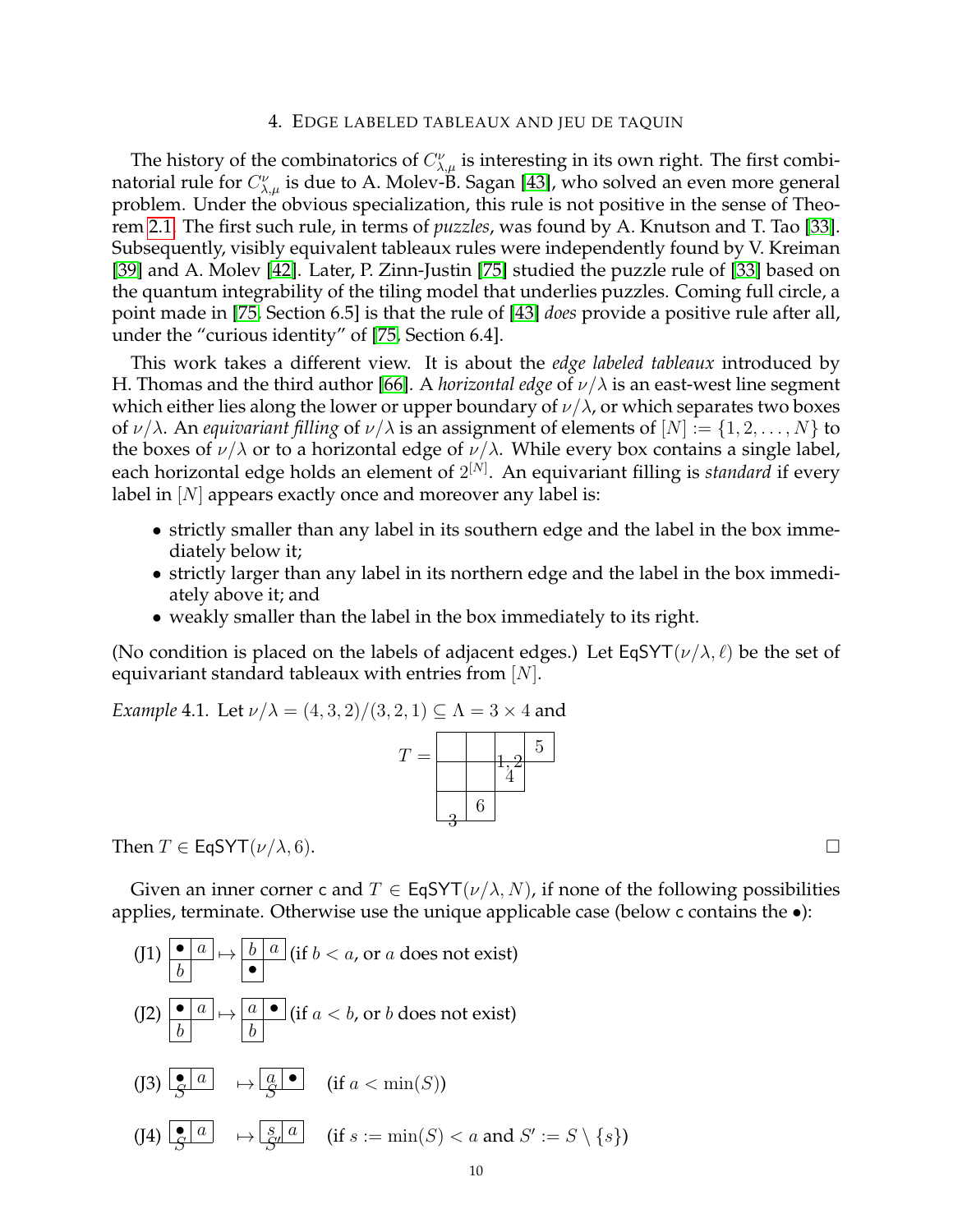This *equivariant jeu de taquin slide* into c is denoted by  $\mathsf{Ejdt}_\mathsf{c}(T).$  Clearly,  $\mathsf{Ejdt}_\mathsf{c}(T)$  is also a standard equivariant filling.

*The* rectification of T, denoted Erect(T), is the result of successively using Ejdt<sub>c</sub> by choosing c that is eastmost among all choices of inner corners at each stage.

*Example* 4.2. Continuing Example [4.1,](#page-9-0) we use " $\bullet$ " to indicate the boxes that are moved into during  $\text{Erect}(T)$ . The rectification of the third column is as follows:



The rectification of the second column given by:

(11)



and finally the rectification of the first column given by: (13)



Here the " $\mapsto \cdots \mapsto$ " refers to slides moving the • right in the first row.

We now define Ejdtwt $(T) \in \mathbb{Z}[t_1,\ldots,t_n]$  for a standard tableau T. Each box x in  $\Lambda$  has a (Manhattan) *distance* from the lower-left box: suppose x has matrix coordinates  $(i, j)$ , then

$$
dist(x) := k + j - i.
$$

Next, assign  $x \in \Lambda$  the weight  $\beta(x) = t_{\text{dist}(x)} - t_{\text{dist}(x)+1}$ .

*If after rectification of a column, the label* l *still remains an edge label,* Ejdtfactor(l) *is declared to be zero.* Otherwise, suppose an edge label l *passes* through a box x if it occupies x during the equivariant rectification of the column of  $T$  in which I begins. Let the boxes passed be  $x_1, x_2, \ldots, x_s$ . Also, when the rectification of a column is complete, suppose the filled boxes strictly to the right of  $x_s$  are  $y_1, \ldots, y_t.$  Set

$$
\mathsf{Ejdtfactor}(\mathsf{I}) = (\beta(x_1) + \beta(x_2) + \cdots + \beta(x_s)) + (\beta(y_1) + \beta(y_2) + \cdots + \beta(y_t)).
$$

Notice that since the boxes  $x_1, \ldots, x_s, y_1, \ldots, y_t$  form a hook inside  $\nu$ , Ejdtfactor $(i) = t_e - t_f$ with  $e < f$ . Now define

$$
\hbox{\rm Ejdtwt}(T):=\prod_{\mathfrak{l}}\hbox{\rm Ejdtfactor}(\mathfrak{l}),
$$

where the product is over all edge labels  $\mathfrak l$  of  $T$ .

<span id="page-10-0"></span>**Theorem 4.3** (Edge labeled jeu de taquin rule [\[66\]](#page-37-9))**.**

$$
C_{\lambda,\mu}^{\nu}=\sum_{T}\mathsf{Ejdtwt}(T),
$$

*where the sum is over all*  $T \in \mathsf{EqSYT}(\nu/\lambda, |\mu|)$  *such that*  $\mathsf{Erect}(T) = S_\mu$ .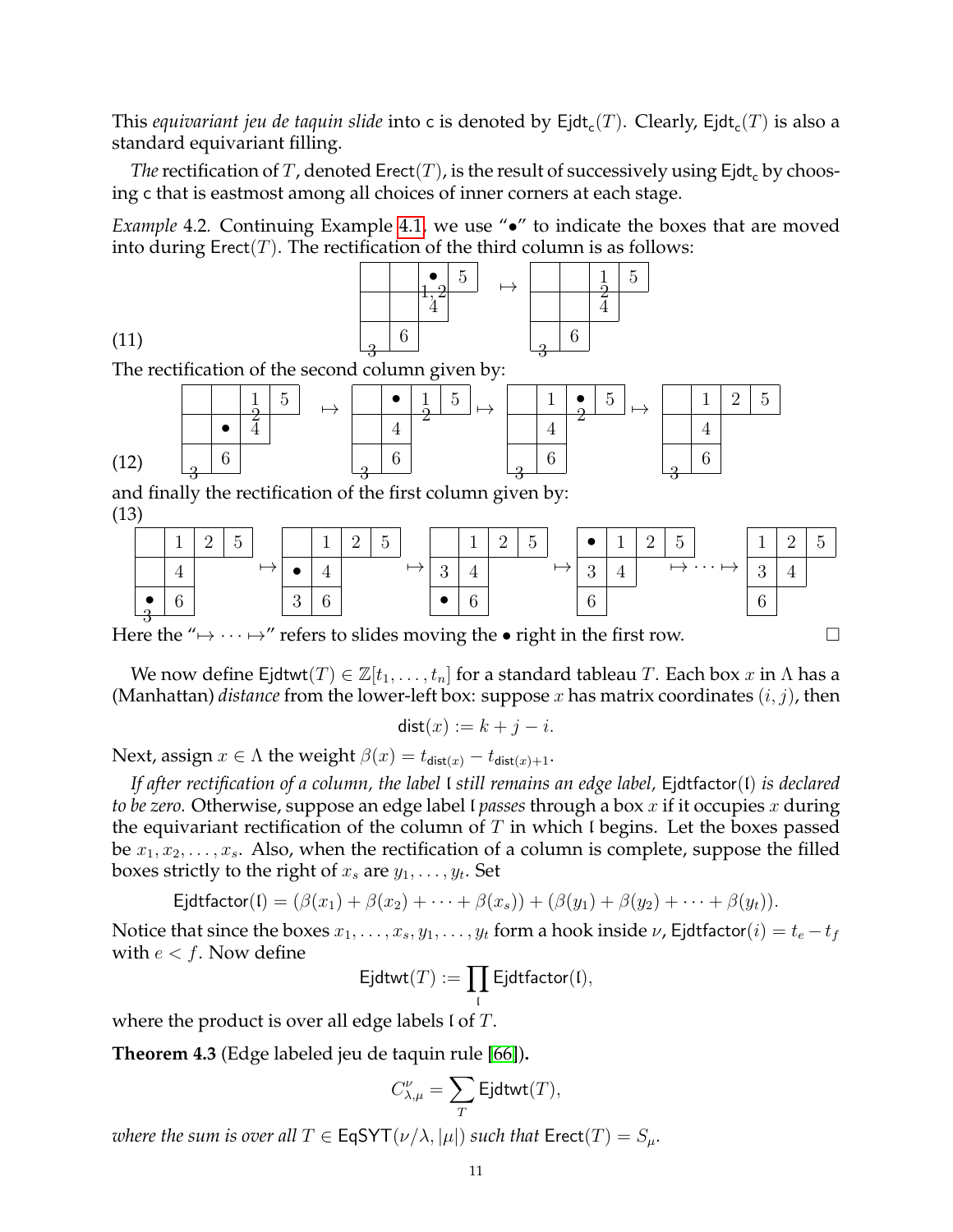Since each Ejdtfactor(l) is a positive sum of the indeterminates  $\beta_i = t_i - t_{i+1}$ , Theorem [4.3](#page-10-0) expresses  $C_{\lambda,\mu}^{\nu}$  as a polynomial with positive coefficients in the  $\beta_i$ 's, in agreement with Theorem [2.1.](#page-3-2)

<span id="page-11-1"></span>*Example* 4.4*.* Below each  $x \in \Lambda = 2 \times 3$  is filled with  $\beta(x)$ :



 $T_1, T_2$  below are those  $T \in \text{EqSYT}((3,3)/(2,2),3)$  such that  $\text{Erect}(T) = S_{(2,1)}$  with nonzero weight:



While  $T_3$  also satisfies Erect(T) =  $S_{(2,1)}$ , it has weight zero since there is an edge label when one has completed rectifying the third column.

Theorem [4.3](#page-10-0) asserts

$$
C_{(2,2),(2,1)}^{(3,3)} = \text{Ejdtwt}(T_1) + \text{Ejdtwt}(T_2)
$$
  
= 
$$
[((t_1 - t_2) + (t_2 - t_3)) + (t_3 - t_4)] + (((t_2 - t_3) + (t_3 - t_4)) + (t_4 - t_5)]
$$
  
= 
$$
(t_2 - t_5) + (t_1 - t_4).
$$

In order to prove Theorem [4.3,](#page-10-0) one wishes to adapt the general strategy indicated at the end of Section [2.3.](#page-4-4) If we define  $\overline{C}_{\lambda,\mu}^{\nu} := \sum_{T}$  Ejdtwt $(T)$  (as in Theorem [4.3\)](#page-10-0) and show this collection of numbers satisfies the associativity recurrence, one shows  $C_{\lambda,\mu}^{\nu} = \overline{C}_{\lambda,\mu}^{\nu}$ , as desired.[4](#page-11-0)

The rule of Theorem [4.3](#page-10-0) appears to be too "rigid" to carry out this strategy. Instead, in [\[66\]](#page-37-9), a more "flexible version" in terms of semistandard edge labeled tableaux is introduced, together with a corresponding collection of jeu de taquin slides. While we do not wish to revisit the rather technical list of slide rules here, one of the consequences is a ballot rule for  $C_{\lambda,\mu}^{\nu}$ , generalizing Theorem [3.7,](#page-7-0) which we explain now.

An equivariant tableau is *semistandard* if the box labels weakly increase along rows (left to right), and all labels strictly increase down columns. A single edge may be labeled by a *set* of integers, without repeats; the smallest of them must be strictly greater than the label of the box above, and the largest must be strictly less than the label of the box below.

*Example* 4.5*.* Below is an equivariant semistandard Young tableau on (4, 2, 2)/(2, 1).



The content of this tableau is  $(3,3,2)$ .

<span id="page-11-0"></span> ${}^{4}$ It would be quite interesting to give a "bijective argument" (in the sense of Section [3\)](#page-5-0) using the combinatorial description of the factorial Schur polynomials.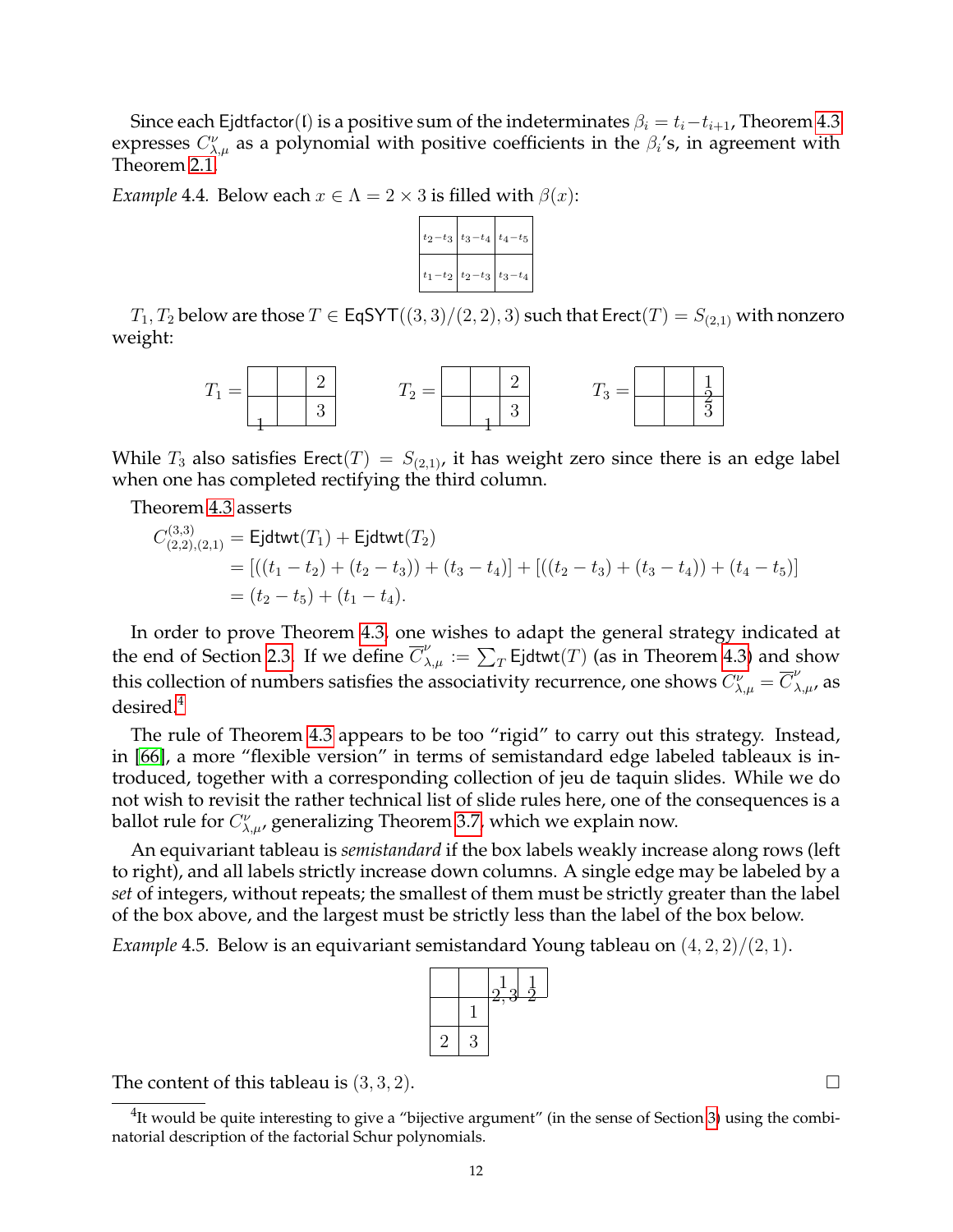Let EqSSYT( $\nu/\lambda$ ) be the set of all equivariant semistandard Young tableaux of shape  $\nu/\lambda$ . A tableau  $T \in \mathsf{EqSSYT}(\nu/\lambda)$  is *ballot* if, for every column c and every label  $\ell$ ,

(#  $\ell$ 's weakly right of column  $c$ )  $\geq$  (#( $\ell$  + 1)'s weakly right of column  $c$ ).

Given a tableau  $T \in \mathsf{EqSSYT}(v/\lambda)$ , a (box or edge) label  $\ell$  is *too high* if it appears weakly above the upper edge of a box in row  $\ell$ . In the above example, all edge labels are too high. (When there are no edge labels, the semistandard and lattice conditions imply no box label is too high, but in general the three conditions are independent.)

Suppose an edge label  $\ell$  lies on the bottom edge of a box x in row i. Let  $\rho_{\ell}(x)$  be the number of times  $\ell$  appears as a (box or edge) label strictly to the right of x. We define

(14) 
$$
\text{Eballotfactor}(\ell, x) = t_{\text{dist}(x)} - t_{\text{dist}(x) + i - \ell + 1 + \rho_{\ell}(x)}.
$$

When the edge label is not too high, this is always of the form  $t_p - t_q$ , for  $p < q$ . (In particular, it is nonzero.) Finally, define

(15)  Eballotwt(T) = 
$$
\prod
$$
 Eballotfactor( $\ell, x$ ),

the product being over all edge labels  $\ell$ .

<span id="page-12-1"></span>**Theorem 4.6** (Edge labeled ballot rule [\[66,](#page-37-9) Theorem 3.1]).  $C_{\lambda,\mu}^{\nu} = \sum_{T}$  Eballotwt $(T)$ , where *the sum is over all*  $T \in EqSSYT(\nu/\lambda)$  *of content*  $\mu$  *that are lattice and have no label which is too high.*

*Example* 4.7. In Example [4.4,](#page-11-1) we saw  $C_{(2,2),(2,1)}^{(3,3)} = (t_2 - t_5) + (t_1 - t_4)$ . Below has  $x \in \Lambda$  is filled with dist $(x)$ .

We see  $T_1, T_2$  below are those  $T \in E$ qSSYT $((3, 3)/(2, 2))$  of content  $(2, 1)$  that are lattice and have no label which is too high.



Thus we see as Theorem [4.3](#page-10-0) states, since for both cases  $p_{\ell}(x) = p_1(x) = 1$ ,

$$
C_{(2,2),(2,1)}^{(3,3)} = \text{Eballotwt}(T_1) + \text{Eballotwt}(T_2)
$$
  
= 
$$
\text{Eballotfactor}(1,(2,1)) + \text{Eballotfactor}(1,(2,2))
$$
  
= 
$$
(t_1 - t_{1+2-1+1+1}) + (t_2 - t_{2+2-1+1+1})
$$
  
= 
$$
(t_1 - t_4) + (t_2 - t_5),
$$

so this rule agrees.

## <span id="page-12-0"></span>5. NONVANISHING OF LITTLEWOOD-RICHARDSON COEFFICIENTS, SATURATION AND HORN INEQUALITIES

*For which triples of partitions*  $(\lambda, \mu, \nu)$  *does*  $c^{\nu}_{\lambda, \mu} \neq 0$ ?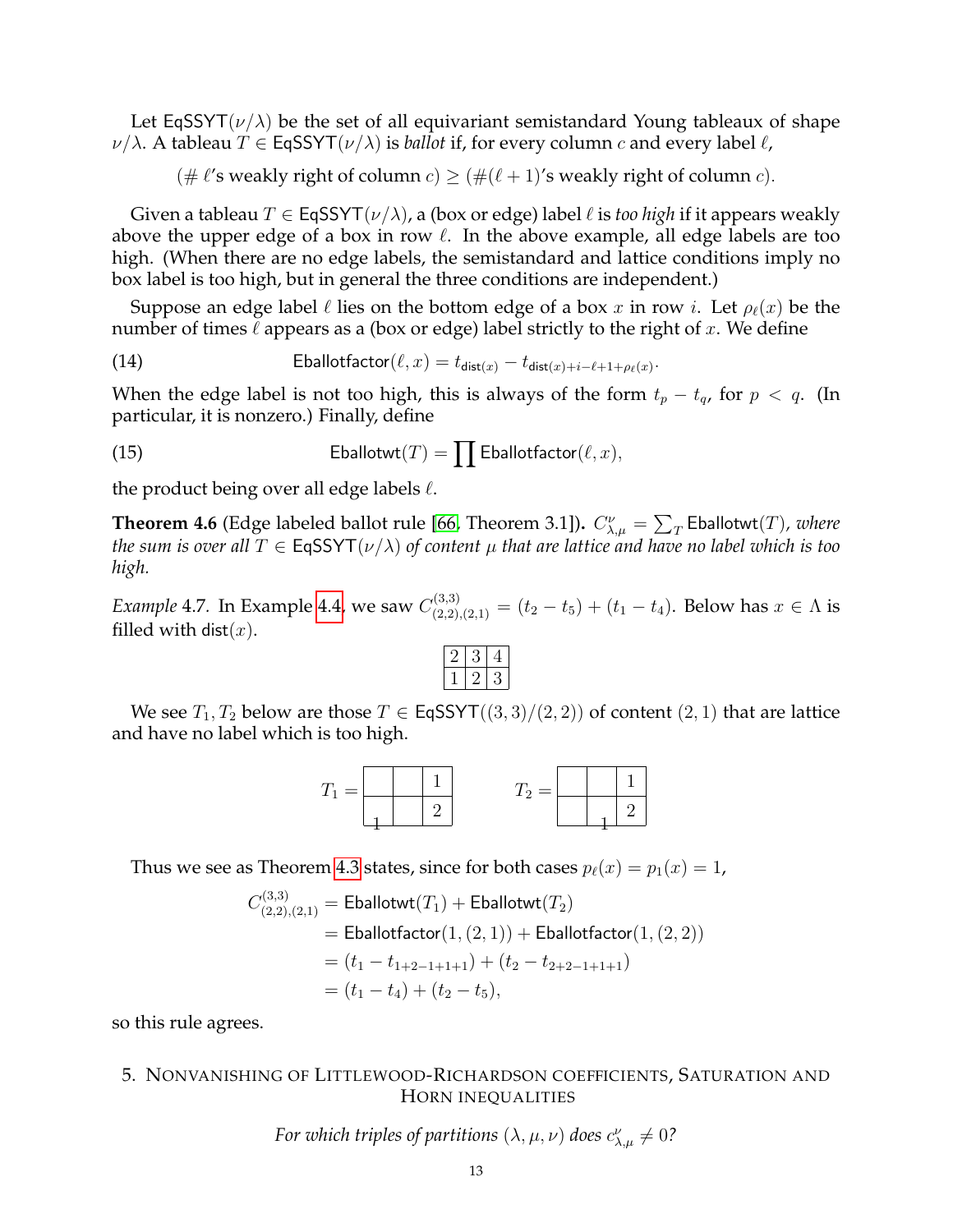The importance of this question comes from a striking equivalence to a 19th century question about linear algebra. This equivalence was first suggested as a question by R. C. Thompson in the 1970s; see R. Bhatia's survey [\[10,](#page-36-16) pg. 308] (another survey on this topic is W. Fulton's [\[20\]](#page-36-17)). Suppose  $A, B, C$  are three  $r \times r$  Hermitian matrices and  $\lambda, \mu, \nu \in \mathbb{R}^r$  are the respective lists of eigenvalues (written in decreasing order). The *eigenvalue problem for Hermitian matrices* asks

## *Which eigenvalues*  $(\lambda, \mu, \nu)$  *can occur if*  $A + B = C$ ?

After work of H. Weyl, K. Fan, V. B. Lidskii-H. Weilandt and others, A. Horn recursively defined a list of inequalities on triples  $(\lambda, \mu, \nu) \in \mathbb{R}^{3r}$ . He conjectured that these give a complete solution to the eigenvalue problem [\[25\]](#page-36-18). That these inequalities (or equivalent ones) are necessary has been proved by several authors, including B. Totaro [\[68\]](#page-37-11) and A. Klyachko [\[30\]](#page-36-19). A. Klyachko also established that his list of inequalities is sufficient, giving the first solution to the eigenvalue problem.

Also, A. Kylachko showed that his inequalities give an asymptotic solution to the problem of which Littlewood-Richardson coefficients  $c^{\nu}_{\lambda,\mu}$  are nonzero. That is, suppose  $\bar{\lambda},\mu,\nu$ are partitions with at most  $r$  parts. A. Klyachko proved that if  $c_{\lambda,\mu}^\nu\neq 0$ , then  $(\lambda,\mu,\nu)\in\Z_{\geq 0}^{3r}$ satisfies his inequalities. Conversely, he showed that if  $(\lambda, \mu, \nu) \in \mathbb{Z}_{\geq 0}^{3r}$  satisfy his inequalities then  $c_{N\lambda,N\mu}^{N\nu} \neq 0$  for some  $N \in \mathbb{N}$ . (Here,  $N\lambda$  is the partition with each part of  $\lambda$ stretched by a factor of N.) Subsequently, A. Knutson-T. Tao [\[32\]](#page-36-20) sharpened the last statement, and established:

<span id="page-13-2"></span>**Theorem 5.1** (Saturation theorem).  $c_{\lambda,\mu}^{\nu} \neq 0$  *if and only if*  $c_{N\lambda,N\mu}^{N\nu} \neq 0$  *for any*  $N \in \mathbb{N}$ .

Combined with [\[30\]](#page-36-19), it follows that A. Klyachko's solution agrees with A. Horn's con-jectured solution.<sup>[5](#page-13-0)</sup> Let  $[r] := \{1, 2, \ldots r\}$ . For any

$$
I = \{i_1 < i_2 < \dots < i_d\} \subseteq [r]
$$

define the partition

<span id="page-13-4"></span>
$$
\tau(I) := (i_d - d \ge \dots \ge i_2 - 2 \ge i_1 - 1).
$$

This bijects subsets of  $[r]$  of cardinality d with partitions whose Young diagrams are contained in a  $d \times (r - d)$  rectangle. The following combines the main results of [\[30,](#page-36-19) [32\]](#page-36-20):

<span id="page-13-1"></span>**Theorem 5.2.** ([\[30\]](#page-36-19), [\[32\]](#page-36-20)) Let  $\lambda, \mu, \nu$  be partitions with at most r parts such that

$$
|\lambda| + |\mu| = |\nu|.
$$

*The following are equivalent:*

- (1)  $c^{\nu}_{\lambda,\mu} \neq 0$ .
- <span id="page-13-3"></span>(2) For every  $d < r$ , and every triple of subsets  $I, J, K \subseteq [r]$  of cardinality d such that  $c^{\tau(K)}_{\tau(L)}$  $_{\tau(I),\tau(J)}^{\tau(K)}\neq0$ , we have

(17) 
$$
\sum_{i\in I} \lambda_i + \sum_{j\in J} \mu_j \geq \sum_{k\in K} \nu_k.
$$

<span id="page-13-0"></span> $5$ The proof in a preprint version of [\[32\]](#page-36-20) used the polytopal Littlewood-Richardson rule of Bernstein-Zelevinsky; we refer to the survey of A. Buch [\[11\]](#page-36-21). The published proof is formulated in terms of the *Honeycomb model*. It is an easy exercise to prove the "⇒" of the equivalence using either of the Littlewood-Richardson rules found in Section [3.](#page-5-0) A proof of the converse using such rules would be surprising. Another solution, due to H. Derksen-J. Weyman [\[14\]](#page-36-22) was given in the setting of *semi-invariants of quivers*.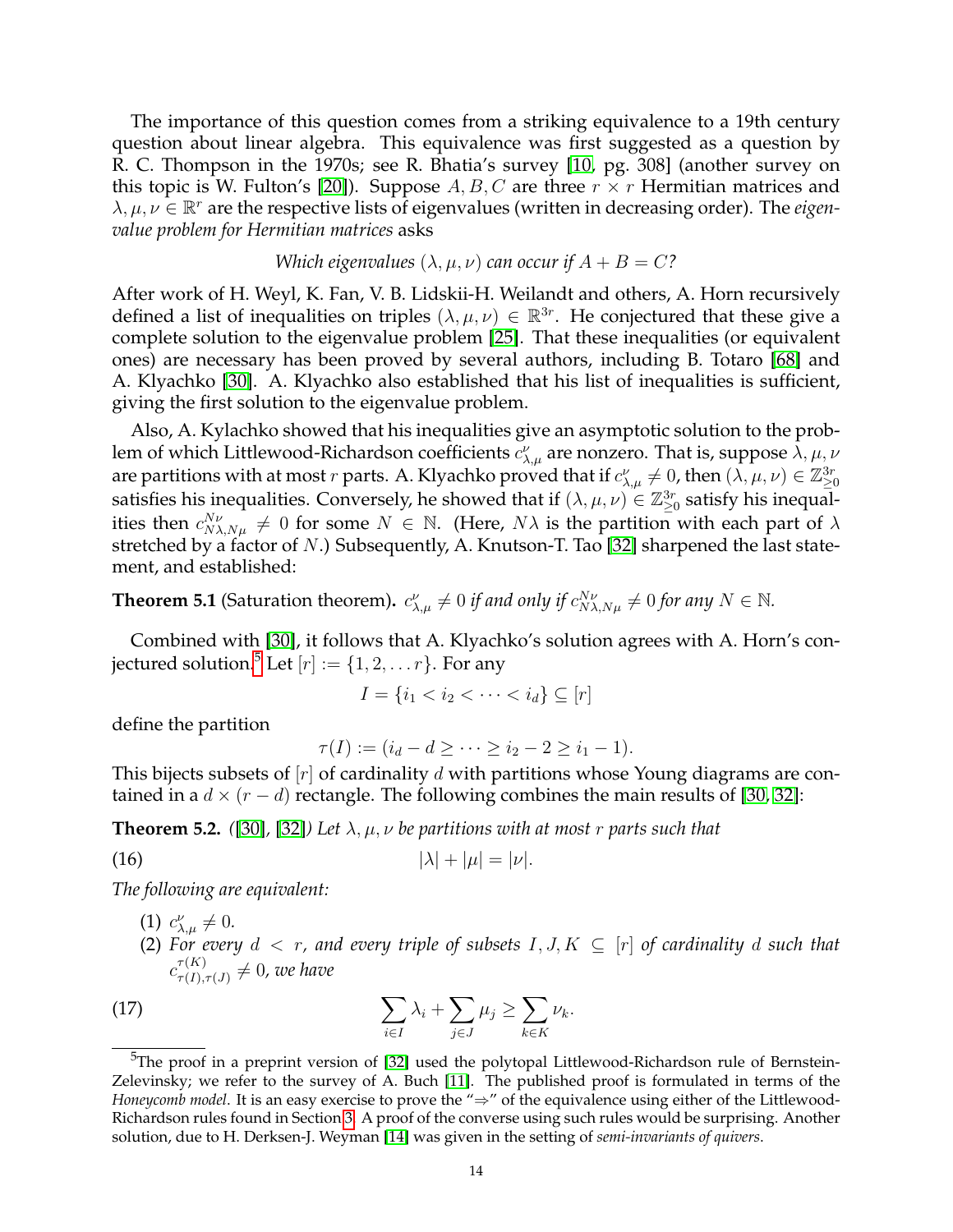(3) *There exist*  $r \times r$  *Hermitian matrices* A, B, C *with eigenvalues*  $\lambda$ ,  $\mu$ ,  $\nu$  *such that*  $A + B = C$ .

<span id="page-14-1"></span>*Remark* 5.3*.* The logic of the proof of Theorem [5.2](#page-13-1) in [\[32\]](#page-36-20) is to show Theorem [5.1.](#page-13-2) In fact, Theorem [5.1](#page-13-2) also follows from the equivalence  $(1) \iff (2)$  of Theorem [5.2.](#page-13-1) This is since the Horn inequalities from (2) are homogeneous. This point seems to have been first noted in P. Belkale's [\[8\]](#page-36-23) which moreover gives a geometric proof of Theorem [5.2.](#page-13-1)

<span id="page-14-3"></span>*Remark* 5.4. The equivalence (1)  $\iff$  (2) immediately implies the semigroup property of  $LR_r$  (Corollary [3.11\)](#page-8-1).

<span id="page-14-2"></span>*Remark* 5.5*.* P. Belkale's doctoral thesis [\[6\]](#page-35-3) (published in [\[7\]](#page-36-24)) shows that a much smaller list of inequalities than those in Theorem [5.2\(](#page-13-1)2) suffice. Namely, replace the condition  $^{\prime\prime}c_{\tau(\lambda)}^{\tau(\nu)}$  $\tau^{(\nu)}_{\tau(\lambda),\tau(\mu)}\neq 0''$  with  $^{\prime\prime}c^{\tau(\nu)}_{\tau(\lambda)}$  $\frac{\tau^{(\nu)}}{\tau(\lambda),\tau(\mu)}\neq 1''.$  A. Knutson-T. Tao-C. Woodward [\[34\]](#page-36-25) showed that the inequalities in this shorter list are minimal, *i.e.*, none can be dispensed with.  $\Box$ 

*Remark* 5.6. Theorem [5.2](#page-13-1) gives a different proof that  $LR<sub>r</sub>$  is finitely generated as a semigroup. We will give the argument in the proof of Proposition [6.8,](#page-16-0) below.

While Theorem [5.2](#page-13-1) characterizes nonvanishing of  $c^{\nu}_{\lambda,\mu}$ , the inequalities are recursive and non-transparent to work with. The Littlewood-Richardson rules of Section [3](#page-5-0) require one to search for a valid tableau in a possibly large search space. K. Purbhoo [\[51\]](#page-37-12) (see also [\[52\]](#page-37-13)) developed a general and intriguing *root game*, which in the case of Grassmannians can be "won" if and only if  $c^{\nu}_{\lambda,\mu}\neq 0$ .

Theorem [5.1](#page-13-2) permits a determination of the *formal* computational complexity of the nonvanishing decision problem  ${}''c_{\lambda,\mu}^{\nu}\neq 0"$  (in the bit length of the input  $(\lambda,\mu,\nu)$ , where one assumes arithmetic operations take constant time). This was resolved independently by T. McAllister-J. De Loera [\[13\]](#page-36-26) and K. D. Mulmuley-H. Narayanan-M. Sohoni, [\[46\]](#page-37-10), by a neat argument that combines Theorem [5.1](#page-13-2) with celebrated developments in linear programming:

<span id="page-14-4"></span>**Theorem 5.7.** The decision problem of determining if  $c^{\nu}_{\lambda,\mu} \neq 0$  is in the class P of polynomial *problems.*

*Proof.* By Theorem [3.9,](#page-8-0)  $c_{\lambda,\mu}^{\nu} \neq 0$  if and only if the polytope  $\mathcal{P}_{\lambda,\mu}^{\nu}$  has a lattice point. Clearly, if  $\mathcal{P}_{\lambda,\mu}^{\nu}\neq\emptyset$ , it has a rational vertex. In this case, a dilation  $\dot{NP}_{\lambda,\mu}^{\nu}$  contains a lattice point. One checks from the definitions that  $N\mathcal{P}_{\lambda,\mu}^{\nu} = \mathcal{P}_{N\lambda,N\mu}^{N\nu}$ , which means  $c_{N\lambda,N\mu}^{N\nu} \neq 0$ . Thus, by Theorem [5.1,](#page-13-2)

$$
c_{\lambda,\mu}^{\nu} \neq 0 \iff c_{N\lambda,N\mu}^{N\nu} \neq 0 \iff \mathcal{P}_{\lambda,\mu}^{\nu} \neq \emptyset.
$$

To determine if  $\mathcal{P}_{\lambda,\mu}^{\nu}\neq\emptyset$ , one needs to decide feasiblity of any linear programming problem involving  $\mathcal{P}_{\lambda,\mu}^{\nu}.$  One appeals to ellipsoid/interior point methods for polynomiality. $^{6}$  $^{6}$  $^{6}$ Actually, our inequalities are of the form  $Ax \leq b$  where the vector b is integral and the entries of A are from {−1, 0, 1}. Hence our polytope is *combinatorial* and so one achieves a strongly polynomial time complexity using E. Tardos' algorithm; see  $[64, 23]$  $[64, 23]$ .

In contrast, H. Narayanan [\[47\]](#page-37-15) proved that counting  $c^{\nu}_{\lambda,\mu}$  is a #P-complete problem in L. Valiant's complexity theory of counting problems [\[71\]](#page-38-4). In particular, this means that no polynomial time algorithm for computing  $c^{\nu}_{\lambda,\mu}$  can exist unless P = NP (it is widely

<span id="page-14-0"></span> $6$ The Klee-Minty cube shows that the practically efficient simplex method has exponential worst-case complexity.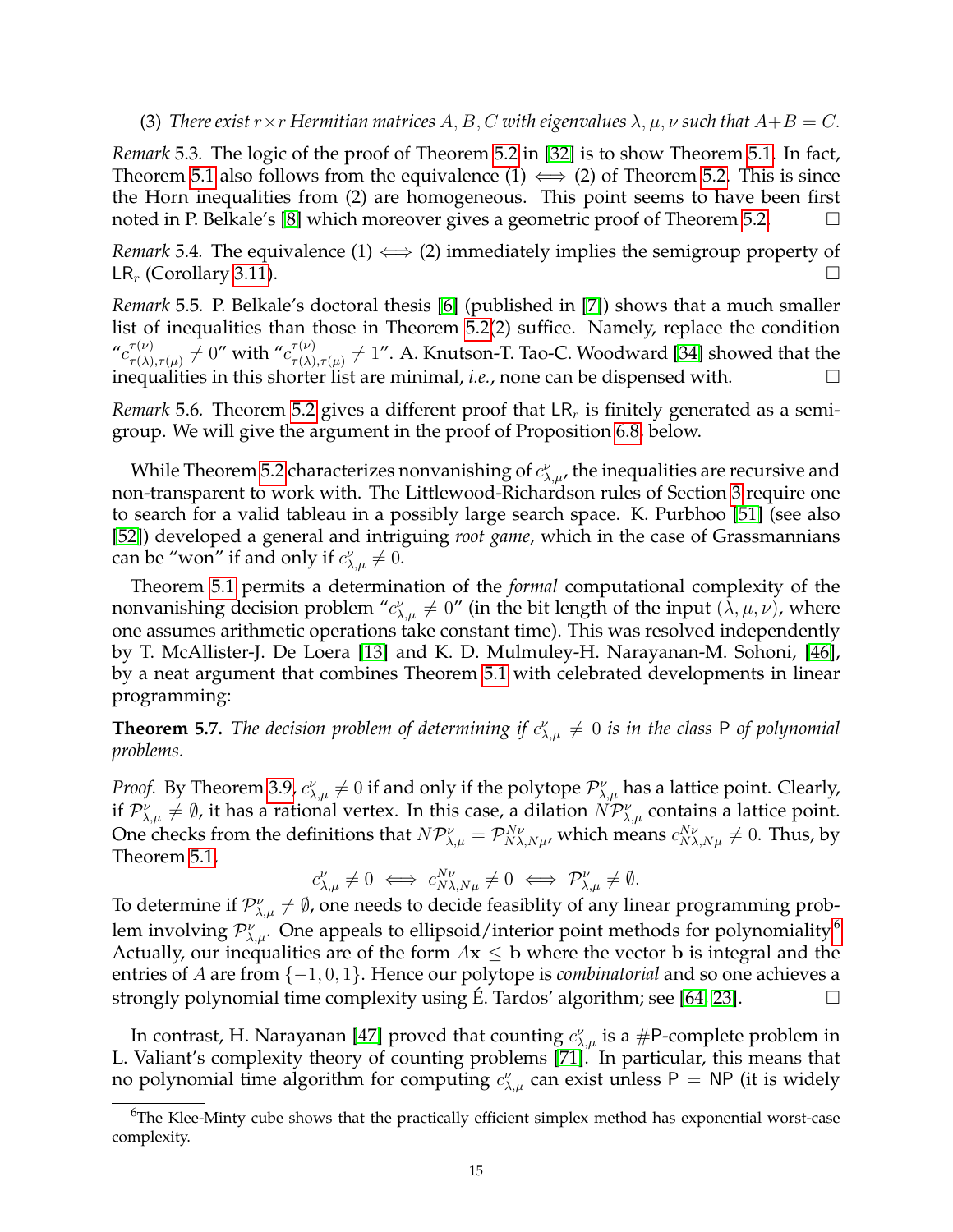expected that  $P \neq NP$ ). It is curious that the counting problem is (presumably) hard, whereas the nonzeroness version is polynomial time. This already occurs for the original #P-complete problem from [\[71\]](#page-38-4), *i.e.*, to compute the permanent of an  $n \times n$  matrix  $M =$  $(m_{ij})$  where  $m_{ij} \in \{0,1\}$ . Now, determining if  $per(M) > 0$  is equivalent to deciding the existence of matching in a bipartite graph that has incidence matrix  $M$ ; the algorithm of J. Edmonds-R. Karp provides the polynomial-time algorithm.

### 6. EQUIVARIANT NONVANISHING, SATURATION, AND FRIEDLAND'S INEQUALITIES

We now turn to the equivariant analogues of results from the previous section.

*For which triples of partitions*  $(\lambda, \mu, \nu)$  *does*  $C_{\lambda, \mu}^{\nu} \neq 0$ ?

In [\[3\]](#page-35-4) it was shown that this Schubert calculus question is also essentially equivalent to an eigenvalue problem. Recall that a Hermitian matrix M *majorizes* another Hermitian matrix  $\bar{M}'$  if  $M-\bar{M}'$  is positive semidefinite (its eigenvalues are all nonnegative). In this case, we write  $M \geq M'$ . S. Friedland [\[17\]](#page-36-28) studied the following question:

<span id="page-15-3"></span>*Which eigenvalues*  $(\lambda, \mu, \nu)$  *can occur if*  $A + B \geq C$ ?

His solution, given as linear inequalities, includes Klyachko's inequalities, a trace inequality and some extra inequalities. Later, W. Fulton [\[19\]](#page-36-4) proved the extra inequalities are unnecessary, leading to a natural extension of the equivalence  $(2) \iff (3)$  of Theorem [5.2.](#page-13-1)

One would like an extension of the equivalence with (1) of Theorem [5.2](#page-13-1) as well. Now, D. Anderson, E. Richmond and the third author [\[3\]](#page-35-4) proved:

<span id="page-15-1"></span>**Theorem 6.1** (Equivariant saturation).  $C_{\lambda,\mu}^{\nu}\neq 0$  *if and only if*  $C_{N\lambda,N\mu}^{N\nu}\neq 0$  for any  $N\in\mathbb{N}^{.7}$  $N\in\mathbb{N}^{.7}$  $N\in\mathbb{N}^{.7}$ 

Actually, Theorem [6.1](#page-15-1) is proved by establishing the the equivalence (1)  $\Longleftrightarrow$  (2) below.

<span id="page-15-2"></span>**Theorem 6.2** ([\[3\]](#page-35-4), [\[17\]](#page-36-28), [\[19\]](#page-36-4)). Let  $\lambda, \mu, \nu$  be partitions with at most r parts such that

(18) 
$$
|\lambda| + |\mu| \ge |\nu| \text{ and } \max\{\lambda_i, \mu_i\} \le \nu_i \text{ for all } i \le r.
$$

*The following are equivalent:*

- (1)  $C_{\lambda,\mu}^{\nu} \neq 0$ .
- (2) For every  $d < r$ , and every triple of subsets  $I, J, K \subseteq [r]$  of cardinality d such that  $c^{\tau(K)}_{\tau(L)}$  $_{\tau(I),\tau(J)}^{\tau(K)}\neq0$ , we have

$$
\sum_{i \in I} \lambda_i + \sum_{j \in J} \mu_j \ge \sum_{k \in K} \nu_k.
$$

(3) *There exist*  $r \times r$  *Hermitian matrices*  $A, B, C$  *with eigenvalues*  $\lambda, \mu, \nu$  *such that*  $A + B \geq C$ *.* 

Theorem [6.2](#page-15-2) states that the main inequalities controlling nonvanishing of  $C_{\lambda,\mu}^{\nu}$  are just Horn's inequalities [\(17\)](#page-13-3).

<span id="page-15-0"></span> $^7$ In our notation,  $C_{\lambda,\mu}^\nu$  depends on the indices  $k$  and  $n$  of the Grassmannian Gr $_k({\Bbb C}^n).$  However, the edge labeled rule of Theorem [4.3](#page-10-0) has the property that  $C_{\lambda,\mu}^{\nu}$  is that for fixed k, the polynomial is independent of the choice of n provided both are sufficiently large so that  $\lambda, \mu, \nu \subseteq k \times (n-k)$ . Indeed, the coefficients  $C_{\lambda,\mu}^{\nu}$ for such values are the structure constants for the Schubert basis in the graded inverse limit of equivariant cohomology rings under the standard embedding  $\iota: \mathsf{Gr}_k(\mathbb{C}^n) \hookrightarrow \mathsf{Gr}_k(\mathbb{C}^{n+1})$ ; see [\[3,](#page-35-4) Section 1.2].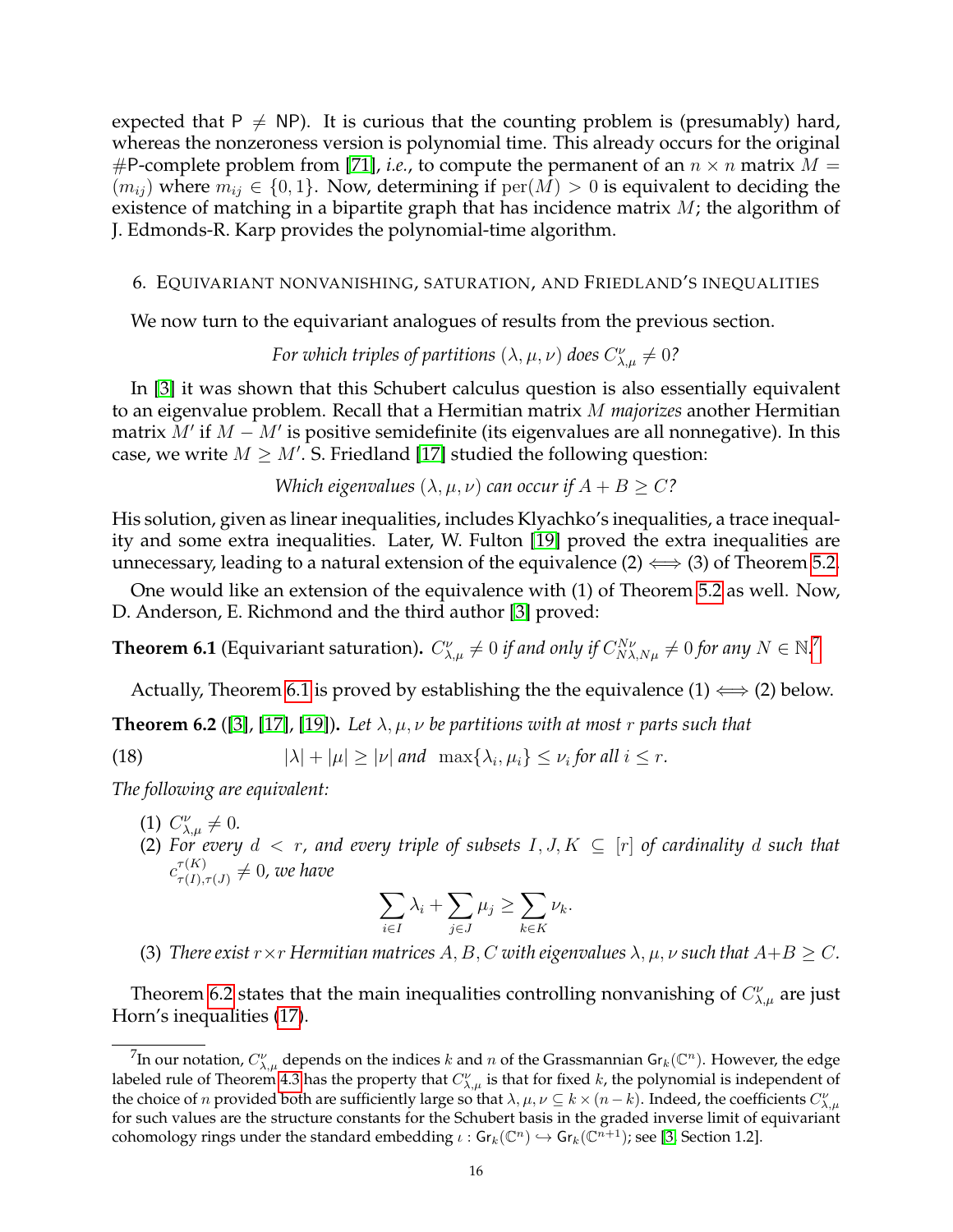*Remark* 6.3*.* The second condition in [\(18\)](#page-15-3) is unnecessary in Theorem [5.2](#page-13-1) since it is already implied by [\(16\)](#page-13-4) combined with [\(17\)](#page-13-3). The condition is not required for the equivalence (2)  $\iff$  (3). However it is needed for the equivalence with (1). For example, the  $1 \times 1$ matrices  $A\,=\,[1], B\,=\,[1], C\,=\,[0]$  satisfy  $A\,+\,B\,\geq\,C$ , but  $C_{(1),(1)}^{(0)}\,=\,0.$  This is not in contradiction with Theorem [6.2](#page-15-2) since  $\max\{1, 1\} \leq 0$  is violated.

Just as in Remark [5.3,](#page-14-1) the equivalence  $(1) \Longleftrightarrow (2)$  and the homogeneity of the Friedland-Fulton inequalities implies Theorem [6.1.](#page-15-1) On the other hand the equivalence  $(1) \iff (2)$ relies on the classical Horn theorem (Theorem [5.2\)](#page-13-1) and the edge labeled ballot tableau rule Theorem [4.6.](#page-12-1) To give the reader a sense of the proof we now provide:

*Sketch of proof that*  $(1) \Longrightarrow (2)$ : Using Theorem [4.6,](#page-12-1) it is an exercise to show that

<span id="page-16-1"></span>**Claim 6.4.** *If*  $C_{\lambda,\mu}^{\nu} \neq 0$  and  $|\nu| < |\lambda| + |\mu|$ , then for any s such that  $|\nu| - |\lambda| \leq s < |\mu|$ , there is a  $\mu^\downarrow \subset \mu$  with  $|\mu^\downarrow| = s$  and  $C_{\lambda,\mu^\downarrow}^\nu \neq 0.$ 

Since  $C_{\lambda,\mu}^{\nu}\neq 0$ , by the claim (and induction) there exists  $\lambda^{\downarrow}\subseteq\lambda$  such that  $|\lambda^{\downarrow}|+|\mu|=|\nu|$ and  $C_{\lambda^{\downarrow},\mu}^{\nu}\neq 0.$  This latter number is a classical Littlewood-Richardson coefficient, we can apply Theorem [5.2](#page-13-1) to conclude that for any triple  $(I,J,K)$  with  $c^{\tau(K)}_{\tau(I)}$  $\frac{\tau(\mathbf{A})}{\tau(I),\tau(J)}\neq 0$  one has

$$
\sum_{i\in I} \lambda_i^{\downarrow} + \sum_{i\in J} \mu_j \ge \sum_{k\in K} \nu_k.
$$

Now we are done since  $\sum_{i\in I}\lambda_i\geq \sum_{i\in I}\lambda_i^{\downarrow}$ i

The converse (2)  $\implies$  (1) uses another exercise that can be proved using Theorem [4.6:](#page-12-1)

<span id="page-16-2"></span>**Claim 6.5.** *If*  $C^{\nu}_{\lambda,\mu} \neq 0$  *then*  $C^{\nu}_{\lambda,\mu^{\uparrow}} \neq 0$  *for any*  $\mu \subset \mu^{\uparrow} \subseteq \nu$ 

See [\[3,](#page-35-4) Section 2] for proofs of Claim [6.4](#page-16-1) and Claim [6.5.](#page-16-2)

*Remark* 6.6*.* Just as with Theorem [5.2,](#page-13-1) the list of inequalities in Theorem [6.2\(](#page-15-2)2) contain redundancies. Building from the results discussed in Remark [5.5,](#page-14-2) W. Fulton [\[19\]](#page-36-4) shows that one can also replace the " $c^{\tau(\nu)}_{\tau(\lambda)}$  $\tau^{(\nu)}_{\tau(\lambda),\tau(\mu)}\neq 0''$  with  $''c^{\tau(\nu)}_{\tau(\lambda),\tau(\mu)}=1''.$  W. Fulton's work shows that if the second condition in [\(18\)](#page-15-3) is ignored, the inequalities are minimal for the equivalence  $(2) \Longleftrightarrow (3).$ 

Let  $\mathsf{EqLR}_r = \{(\lambda, \mu, \nu) : \ell(\lambda), \ell(\mu), \ell(\nu) \le r, C_{\lambda,\mu}^{\nu} \neq 0\}.$ 

**Corollary 6.7.** EqLR<sub>r</sub> is a semigroup.

*Proof.* Just as Corollary [3.11](#page-8-1) clearly follows from the first two equivalences of Theorem [5.2](#page-13-1) (Remark [5.4\)](#page-14-3), the present claim holds by the first two equivalences of Theorem [6.2.](#page-15-2) However, we can also prove this directly from Claims [6.4](#page-16-1) and [6.5:](#page-16-2) By applying Claim [6.4](#page-16-1) there exists  $\lambda^{\circ} \subseteq \lambda$  and  $\alpha^{\circ} \subseteq \alpha$  such that  $C^{\nu}_{\lambda^{\circ},\mu} = c^{\nu}_{\lambda^{\circ},\mu} \neq 0$  and  $C^{\gamma}_{\alpha^{\circ},\beta} = c^{\gamma}_{\alpha^{\circ},\beta} \neq 0$ . By Corol-lary [3.11,](#page-8-1)  $(\lambda^\circ+\alpha^\circ,\mu+\beta,\nu+\gamma)\in \sf{LR}_r.$  Now, since  $\lambda^\circ+\alpha^\circ\subseteq\lambda+\alpha\subseteq\nu+\gamma$ , we can apply Claim [6.5](#page-16-2) to conclude  $(\lambda + \alpha, \mu + \beta, \nu + \gamma) \in \text{EqLR}_r$ , as desired.

# <span id="page-16-0"></span>**Proposition 6.8.** EqLR<sub>r</sub> is finitely generated.

The argument we give is based on discussion with S. Fomin and A. Knutson. It applies *mutatis mutandis* to prove that  $LR<sub>r</sub>$  is finitely generated:

. В последните поставите на селото на селото на селото на селото на селото на селото на селото на селото на се<br>Селото на селото на селото на селото на селото на селото на селото на селото на селото на селото на селото на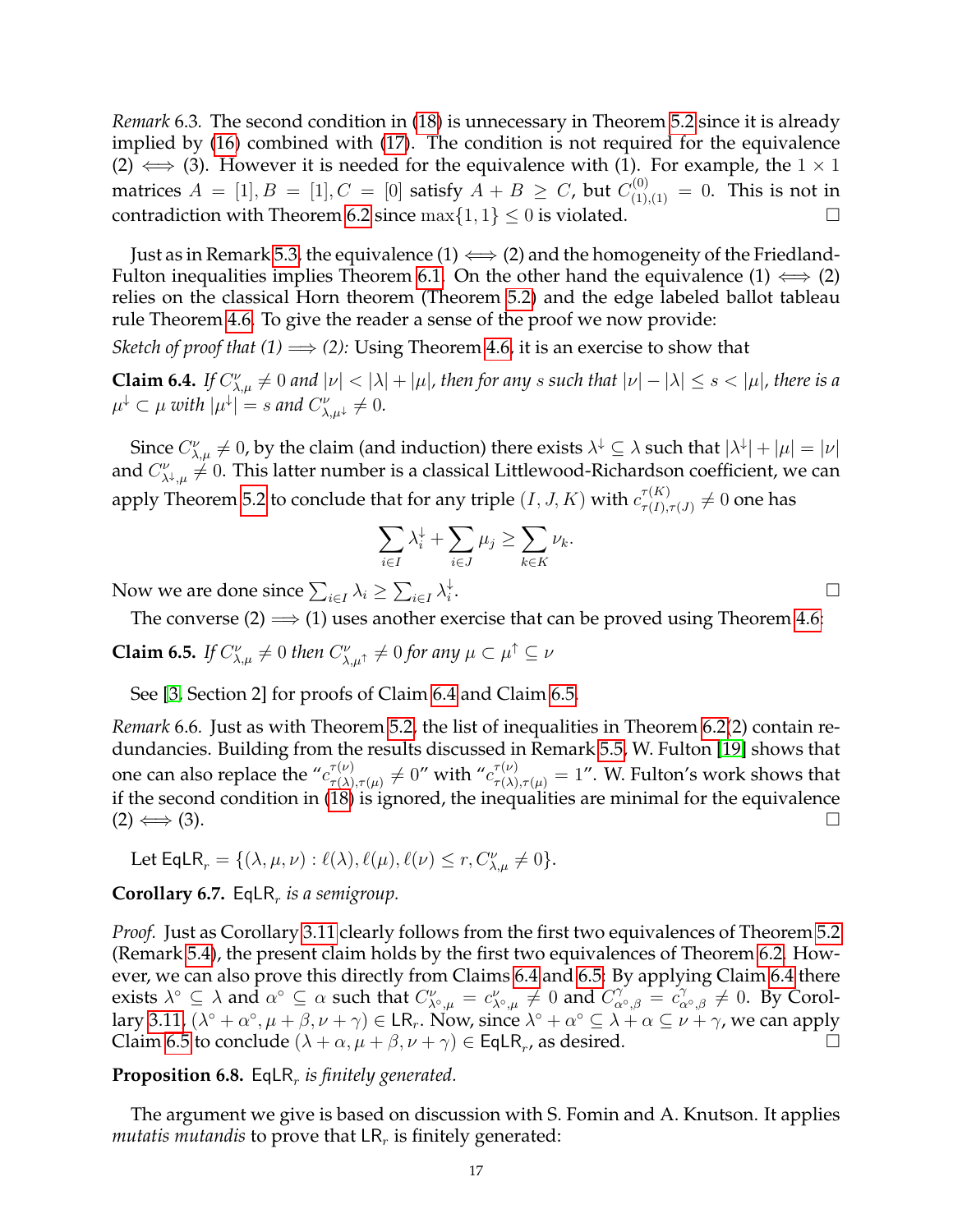*Proof.* Since the inequalities from Theorem [6.2](#page-15-2) are finite in number, and each inequality has its bounding hyperplane containing the origin, the set  $C \subseteq \mathbb{R}^{3r}$  they define is a polyhedral cone. Since the inequalities have rational coefficients, by definition,  $C$  is rational. Moreover, C is also clearly pointed, *i.e.*,  $C \cap -C = \{0\}$ . Now apply [\[57,](#page-37-16) Theorem 16.4].  $\Box$ 

Naturally, one would like a solution for the generalization of Problem [3.12](#page-8-2) to EqLR $_{r}$ .

Theorem [6.1](#page-15-1) together with Theorem [4.6,](#page-12-1) A. Adve together with the first and third authors [\[3\]](#page-35-4) prove a generalization of Theorem [5.7:](#page-14-4)

<span id="page-17-4"></span>**Theorem 6.9** ([\[3\]](#page-35-4)). The decision problem of determining  $C^{\nu}_{\lambda,\mu}\neq 0$  is in the class P of polynomial *problems.*

*Sketch of proof:* Using Theorem [5.7](#page-14-4) one can construct a polytope  $\mathcal{Q}_{\lambda,\mu}^{\nu}$  analogous to  $\mathcal{P}_{\lambda,\mu}^{\nu}$ . The main property is that  $C_{\lambda,\mu}^{\nu}\neq 0$  if and only if  $\mathcal{Q}_{\lambda,\mu}^{\nu}$  contains a lattice point (in particular, in contrast to Theorem [3.9,](#page-8-0) the *number* of lattice points of  $\mathcal{Q}_{\lambda,\mu}^{\nu}$  is not well-understood). The remainder of the proof proceeds exactly as in the proof of Theorem [5.7,](#page-14-4) except that we use Theorem [6.1](#page-15-1) in place of Theorem [5.1.](#page-13-2)  $\Box$ 

For the remainder of this section, assume  $C_{\lambda,\mu}^{\nu}$  is expressed (uniquely) as a polynomial in the variables  $\beta_i := t_i - t_{i+1}.$  We now state a few open problems/conjectures introduced in [\[55\]](#page-37-7), for the special case of Grassmannians.

A refinement of the nonvanishing question is:

<span id="page-17-3"></span>**Question 6.10.** *What is the computational complexity of determining if*  $[\beta_1^{i_1} \cdots \beta_{n-1}^{i_{n-1}}]$  $\binom{n-1}{n-1} C_{\lambda,\mu}^{\nu} \neq 0$ ?

This question concerns the Newton polytope of  $C_{\lambda,\mu}^{\nu}$ . Recall, the *Newton polytope* of

$$
f = \sum_{(n_1,\ldots,n_r)\in\mathbb{Z}_{\geq 0}^r} c_{n_1,\ldots,n_r} \prod_{j=1}^r \alpha_j^{n_j} \in \mathbb{R}[\alpha_1,\ldots,\alpha_r]
$$

is  ${\sf Newton}(f) := {\sf conv}\{(n_1,\ldots,n_r) \,:\, c_{n_1,\ldots,n_r}\, \neq\, 0\} \,\subseteq\, \mathbb{R}^r.$  *f* has saturated Newton polytope (SNP) [\[45\]](#page-37-17) if  $c_{n_1,\dots,n_r}\neq 0 \iff (n_1,\dots,n_r) \in \text{Newton}(f)$ .

<span id="page-17-1"></span>**Conjecture 6.11.**  $C_{\lambda,\mu}^{\nu}$  has SNP.

This raises the question:

<span id="page-17-2"></span>**Problem 6.12.** *Give a half space description of* Newton $(C_{\lambda,\mu}^{\nu})$ *.* 

A proof of Conjecture [6.11](#page-17-1) together with any reasonable solution to Problem [6.12](#page-17-2) would imply that the decision problem in Question [6.10](#page-17-3) is in the computational complexity class NP∩coNP. This would strongly suggest that the decision problem is not NP-complete, and in fact suggest the problem is in P. We refer the reader to [\[1,](#page-35-5) Section 1] for elaboration on these points.

### 7. MAXIMAL ORTHOGONAL AND LAGRANGIAN GRASSMANNIANS

<span id="page-17-0"></span>7.1. **Goals in the sequel.** Beyond Grassmannians  $Gr_k(\mathbb{C}^n)$ , the *maximal orthogonal Grassmannians* and *Lagrangian Grassmannians* have been of significant interest. Their classical (non-equivariant) Schubert calculus shares many analogies with the Grassmannian case. They concern the Q-Schur polynomials of I. Schur [\[59\]](#page-37-18), and the tableau combinatorics of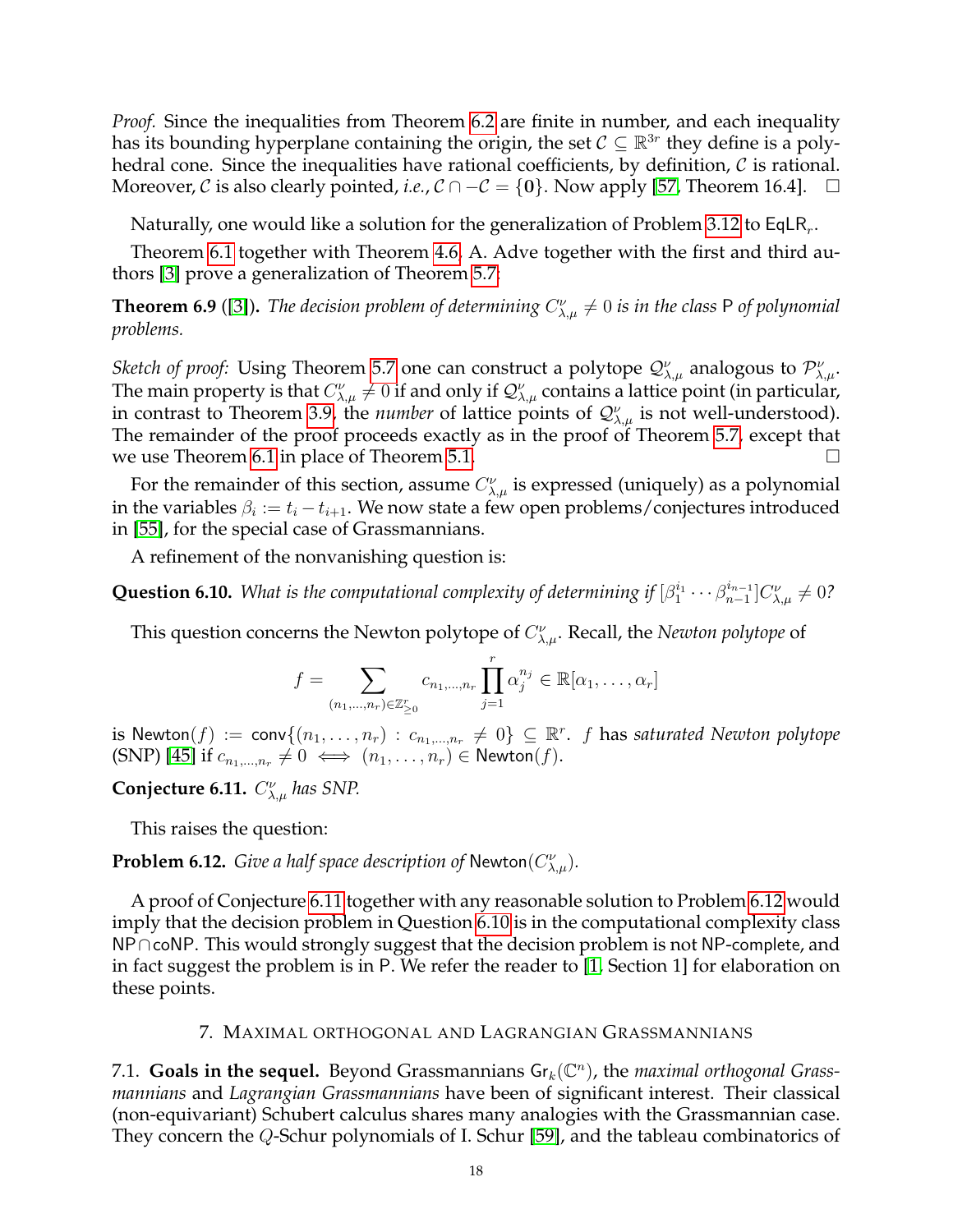D. Worley [\[72\]](#page-38-5), B. Sagan [\[56\]](#page-37-19) and J. Stembridge [\[63\]](#page-37-20). Although these combinatorial results were originally developed to study projective representations of symmetric group, the connection to Schubert calculus of these spaces was established by P. Pragacz [\[50\]](#page-37-21).

It is therefore natural to seek extensions of the results from Sections 1-6. Discussion of efforts toward this goal occupy the remainder of this work.

7.2. **Definition of the spaces.** Consider the two classical Lie groups of non-simply laced type:  $G = SO_{2n+1}(\mathbb{C})$  and  $G = Sp_{2n}(\mathbb{C})$ . These are the automorphism groups of a nondegenerate bilinear form  $\langle \cdot, \cdot \rangle$ . In the former case,  $\langle \cdot, \cdot \rangle$  is symmetric, and on  $W = \mathbb{C}^{2n+1}$ . In the latter case,  $\langle \cdot, \cdot \rangle$  is skew-symmetric, and on  $W = \mathbb{C}^{2n}$ . A subspace  $V \subseteq W$  is called *isotropic* if  $\langle v_1, v_2 \rangle = 0$  for all  $v_1, v_2 \in V$ . The maximum dimension of an isotropic subspace of  $W$  is  $n$ .

Let  $Y = OG(n, 2n+1)$  be the *maximal orthogonal Grassmannian* of *n*-dimensional isotropic subspaces of  $\mathbb{C}^{2n+1}$ ; this space has an action of G = SO $_{2n+1}(\mathbb{C})$ . Similarly, let  $Z = \mathsf{LG}(n, \overline{2n})$ be the Lagrangian Grassmannian of *n*-dimensional isotropic subspaces of  $\mathbb{C}^{2n}$ . In either case, the (opposite) Borel subgroup  $B_-\leq G$  consists of the lower triangular matrices in G. The maximal torus T are the diagonal matrices in G. Just as in the case of the Grassmannian, the corresponding B<sub>-</sub> acts on Y (resp. Z) with finitely many orbits  $Y_\lambda^\circ$ (resp.  $Z_{\lambda}^{\circ}$ ); these are the *Schubert cells*.

In both cases, the Schubert cells and thus Schubert varieties  $Y_\lambda=\overline{Y^\circ_\lambda}$  (resp.  $Z_\lambda=\overline{Z^\circ_\lambda}$ ) are indexed by strict partitions fitting inside the shifted staircase

$$
\rho_n = (n, n-1, n-2, \ldots, 3, 2, 1).
$$

A *strict partition* is an integer partition  $\lambda = (\lambda_1 > \lambda_2 > \ldots > \lambda_\ell > 0)$ . Identify  $\lambda$  with its shifted shape, which is the usual Young diagram (in English notation) but where the  $i$ -th row from the top is indented i − 1 many spaces. We refer to, *e.g.*, [\[28,](#page-36-10) Section 6] and the references therein for additional details.

Let  $\sigma_{\lambda}(Y) \in H^{2|\lambda|}(Y)$  be the Poincaré dual to  $Y_{\lambda}$ . These *Schubert classes* form a Z-linear basis of  $H^*(Y)$ , and we define the structure constants by

$$
\sigma_{\lambda}(Y) \smile \sigma_{\mu}(Y) = \sum_{\nu \subseteq \rho_n} o_{\lambda,\mu}^{\nu} \sigma_{\nu}(Y).
$$

Similarly, the Schubert classes  $\sigma_\lambda(Z)$  form a  $\mathbb Z$ -linear basis of  $H^*(Z)$ , and

$$
\sigma_{\lambda}(Z) \smile \sigma_{\mu}(Z) = \sum_{\nu \subseteq \rho_n} l_{\lambda,\mu}^{\nu} \sigma_{\nu}(Z).
$$

### 7.3. **Schur** P− **and** Q− **functions; P. Pragacz's theorem.** Let

$$
q_r(x_1,...,x_n) = 2\sum_{i=1}^n x_i^r \prod_{i \neq j} \frac{x_i + x_j}{x_i - x_j}.
$$

This is clearly symmetric and in fact a polynomial. Next, set

$$
Q_{(r,s)} = q_r q_s + 2 \sum_{i=1}^s (-1)^i q_{r+i} q_{s-i}.
$$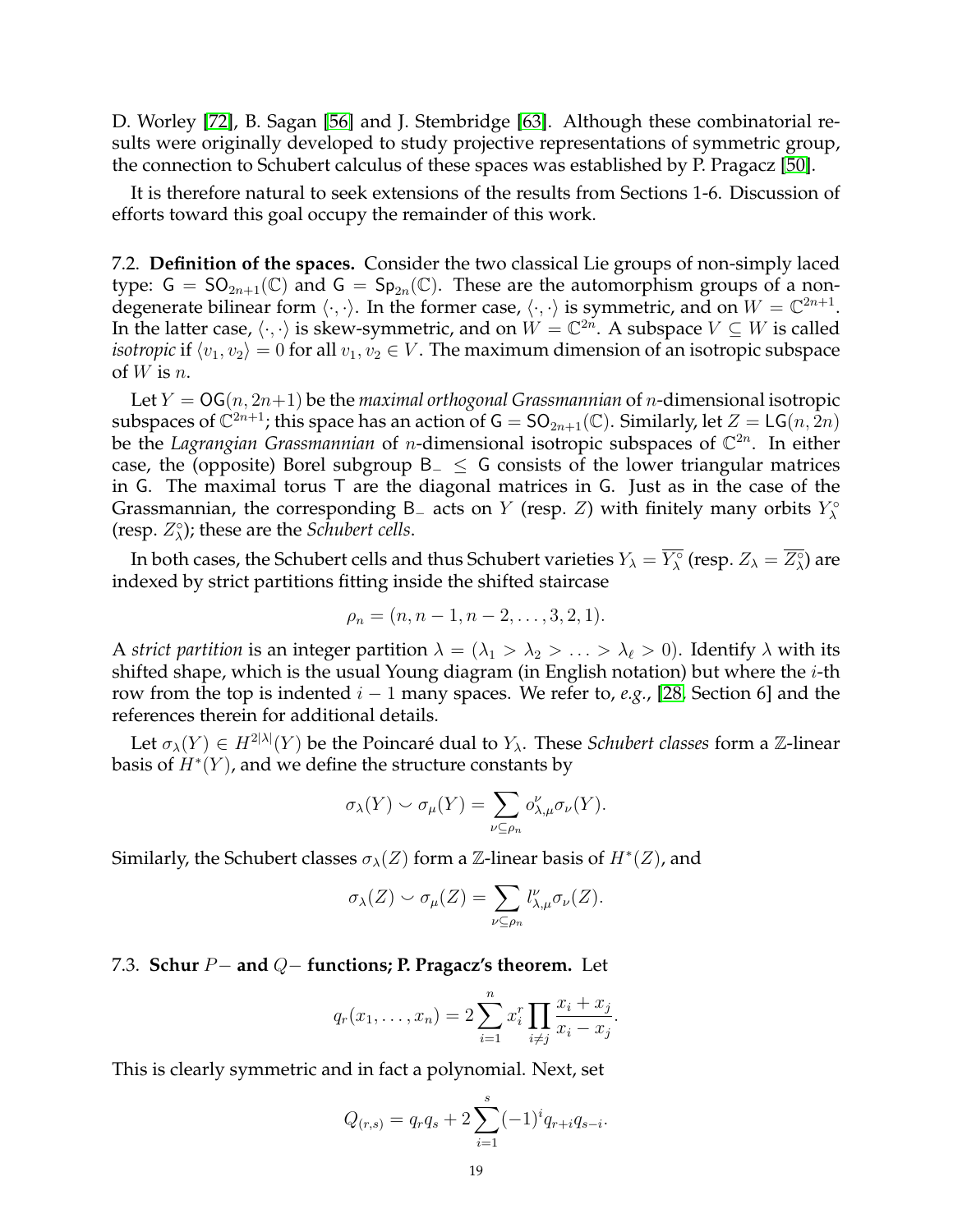Recall that the *Pfaffian* of a  $2t \times 2t$  skew-symmetric matrix  $M = (m_{ij})$  is

$$
\mathsf{Pf}(M) = \sum_{\sigma \in \mathfrak{S}_{2t}} \mathsf{sgn}(\sigma) \prod_{i=1}^t m_{\sigma(2i-1), \sigma(2i)},
$$

where  $\sigma$  satisfies  $\sigma(2i-1) < \sigma(2i)$  for  $1 \leq i \leq m$  and  $\sigma(1) < \sigma(3) < \ldots < \sigma(2i-3) < \sigma(3)$  $\sigma(2t-1)$ . Then for  $\lambda = (\lambda_1 > \lambda_2 > \ldots > \lambda_\ell > 0)$ , the *Schur Q*– *function* [\[59\]](#page-37-18) is

(19) 
$$
Q_{\lambda} = \mathsf{Pf}(Q_{(\lambda_i,\lambda_j)}).
$$

If  $\ell(\lambda)$  is odd, we add a 0 at the end. The Schur  $Q-$  functions linearly span the subalgebra  $Γ ⊂$  Sym generated by the  $q_i$ 's. In fact,  $Q_{(i)} = q_i$ . The *Schur P− function* is

$$
P_{\lambda} := 2^{-\ell(\lambda)} Q_{\lambda}.
$$

P. Pragacz [\[50\]](#page-37-21) proved that the Schur P− and Schur Q− polynomials represent the Schubert classes of  $Y$  and  $Z$  respectively. That is,

<span id="page-19-0"></span>
$$
H^*(Y) \cong \Gamma/J,
$$

where J is the ideal  $\langle P_\lambda : \lambda \nsubseteq \rho_n \rangle$ , and  $\sigma_\lambda(Y)$  maps to  $P_\lambda + J$  under this isomorphism. Moreover,

$$
P_{\lambda}P_{\mu} = \sum_{\nu} o_{\lambda,\mu}^{\nu} P_{\nu}.
$$

Similarly,

$$
Q_{\lambda}Q_{\mu} = \sum_{\nu} l_{\lambda,\mu}^{\nu} Q_{\nu}.
$$

J. R. Stembridge [\[63\]](#page-37-20) proved

$$
P_{\lambda} = \sum_{T} x^{T},
$$

where the sum is over semistandard fillings of the shifted shape  $\lambda$ . That is, fill each box of  $\lambda$  with a label from the ordered set  $1' < 1 < 2' < 2 < 3' < 3 < \ldots$  such that the rows and columns are weakly increasing, two  $i'$ -s cannot appear in the same row and two  $i$ -s cannot appear in the same column. Moreover, there are no primed entries on the main diagonal. For example, if  $\lambda = (2, 1)$ , the shifted semistandard tableaux are



Hence  $P_{(2,1)}(x_1, x_2, x_3) = x_1x_2^2 + x_1x_2^2 + x_1^2x_3 + x_1x_2x_3 + x_1x_2x_3 + x_1x_3^2 + x_2^2x_3 + x_2x_3^2 + \cdots$ . If we allow primed entries on the diagonal, we get the Schur Q− function. It is easy to see that this definition satisfies [\(20\)](#page-19-0).

7.4. **Shifted Littlewood-Richardson rules.** D. Worley [\[72\]](#page-38-5) introduced a *jeu de taquin* theory for shifted shapes. A standard tableau T of shifted skew shape  $\nu/\lambda$  is a filling of  $\lambda$ with the labels  $1, 2, 3, \ldots, |\nu/\lambda|$  that is increasing along rows and columns. Let shSYT( $\nu/\lambda$ ) denote the set of these tableaux. The notions of slides and rectification are just as in the unshifted case, using (J1) and (J2). With this, the exact analogues of Theorems [3.1](#page-5-3) and [3.3](#page-6-0) hold and one can define ShEjdt and shRect etc, in the obvious manner. Indeed, one has the following combinatorial rule for  $o_{\lambda,\mu}^{\nu}$ :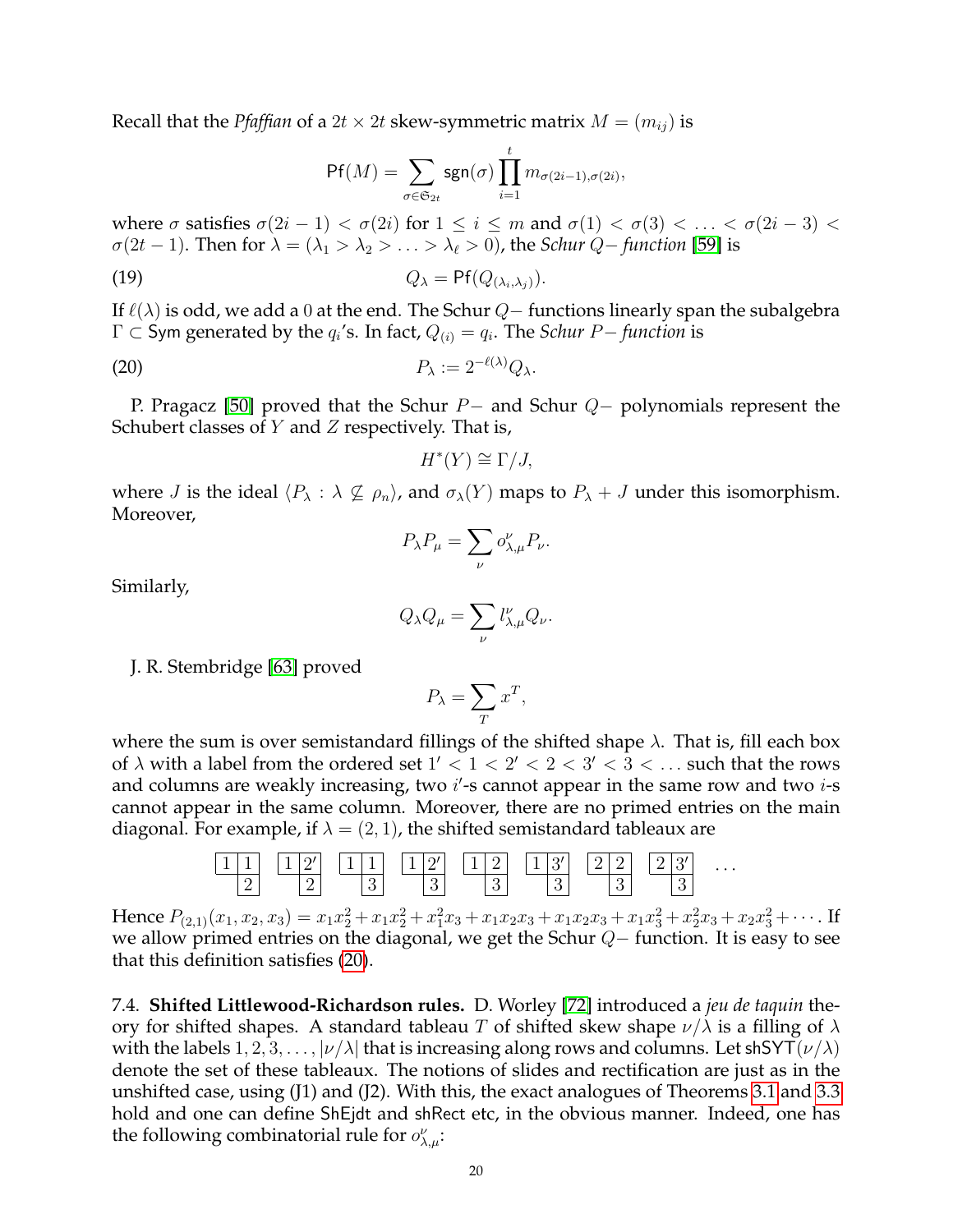<span id="page-20-0"></span>**Theorem 7.1** (Shifted jeu de taquin Littlewood-Richardson rule)**.** *Fix* U ∈ shSYT(µ)*. Then*  $o^{\nu}_{\lambda,\mu} = \#\{T \in \mathsf{shSYT}(\nu/\lambda) : \mathsf{shRect}(T) = U\}.$ 

*Example* 7.2*.* Let  $\lambda = (3, 1), \mu = (3, 1), \nu = (4, 3, 1)$ . The following are the 2 shifted tableaux of shape  $\nu/\lambda$  that rectify to  $U=\begin{array}{|c|c|} \hline 1&2&3 \ \hline \end{array}$ . Thus,  $o_{\lambda,\mu}^{\nu}=2$ .



Define the *reading word* of a (possibly skew) shifted tableaux T to be the word obtained by reading the rows of  $T$  from left to right starting with the bottom row. For a word  $w = w_1w_2 \ldots w_n$ , define  $JS_i(j)$  for  $1 \leq j \leq 2n, i \geq 1$ , depending on w:

 $JS_i(j) :=$  number of occurrences of *i* among  $w_{n-j+1}, \ldots, w_n, 0 \le j \le n$ ,

and

 $JS_i(n+j) := JS_i(n) +$  number of occurrences of i' among  $w_1, \ldots, w_j, 0 < j \le n$ .

The word *w* is *proto-ballot* if, when  $JS_i(j) = JS_{i-1}(j)$ , both of these statements hold:

$$
w_{n-j} \neq i, i', \text{ if } 0 \leq j < n; \\
w_{j-n+1} \neq i-1, i', \text{ if } n \leq j < 2n.
$$

Let  $|w|$  be the word obtained from  $w$  by removing all primes. Now,  $w$  is *ballot* if it is *proto-ballot* and the leftmost i of |w| is unprimed in w for all i. In his work on projective representation theory of symmetric groups, J. Stembridge [\[63,](#page-37-20) Theorem 8.3] gave the following semistandard analogue of Theorem [7.1.](#page-20-0)

**Theorem 7.3** (Shifted ballot Littlewood-Richardson rule).  $o_{\lambda,\mu}^{\nu}$  counts the number of shifted *semistandard tableaux of shape*  $\nu/\lambda$  *of content*  $\mu$  *that are ballot.* 

*Example* 7.4*.* Let  $\lambda = (3, 1), \mu = (3, 1), \nu = (4, 3, 1)$ , then the following are the only 2 shifted semistandard tableaux of shape  $\nu/\lambda$  of content  $\mu$  that are ballot.

<span id="page-20-1"></span>

It follows from [\(20\)](#page-19-0) that

 $(l21)$   $l$  $v_{\lambda,\mu}^{\nu} = 2^{\ell(\nu) - \ell(\lambda) - \ell(\mu)} o_{\lambda,\mu}^{\nu}.$ 

Thus the above rules give a rule to compute  $l_{\lambda,\mu}^{\nu}$  in a manifestly positive manner, as well.

7.5. **Nonvanishing.** K. Purbhoo-F. Sottile [\[53,](#page-37-22) [54\]](#page-37-23) gave an extension of the Horn recursion to describe when  $o_{\lambda,\mu}^{\nu}$  (or equivalently  $l_{\lambda,\mu}^{\nu}$ ) is nonzero. Fix n and r. Suppose  $\alpha$  is a (ordinary) partition whose (unshifted) Young diagram is contained in  $r \times (n - r)$ . Let

$$
I_n(\alpha) := \{ n - r + 1 - \alpha_1, n - r + 2 - \alpha_2, \dots, n - \alpha_r \}.
$$

Index the corners of  $\rho_n$  top to bottom from 1 to n. For  $\lambda \subseteq \rho_n$ ,  $0 < r < n$  and  $\alpha \subseteq r \times (n-r)$ let  $[\lambda]_{\alpha}$  be the number of boxes of  $\lambda$  that survive after crossing the rows to the right and columns above the corners indexed by  $I_n(\alpha)$ . Define  $\lambda^c$  to be the complement of  $\lambda$  in  $\rho_n$ (after reflecting), whereas  $\alpha^c = \alpha^{\vee}$  is the rotation of the complement of  $\alpha$  in  $r \times (n-r)$ .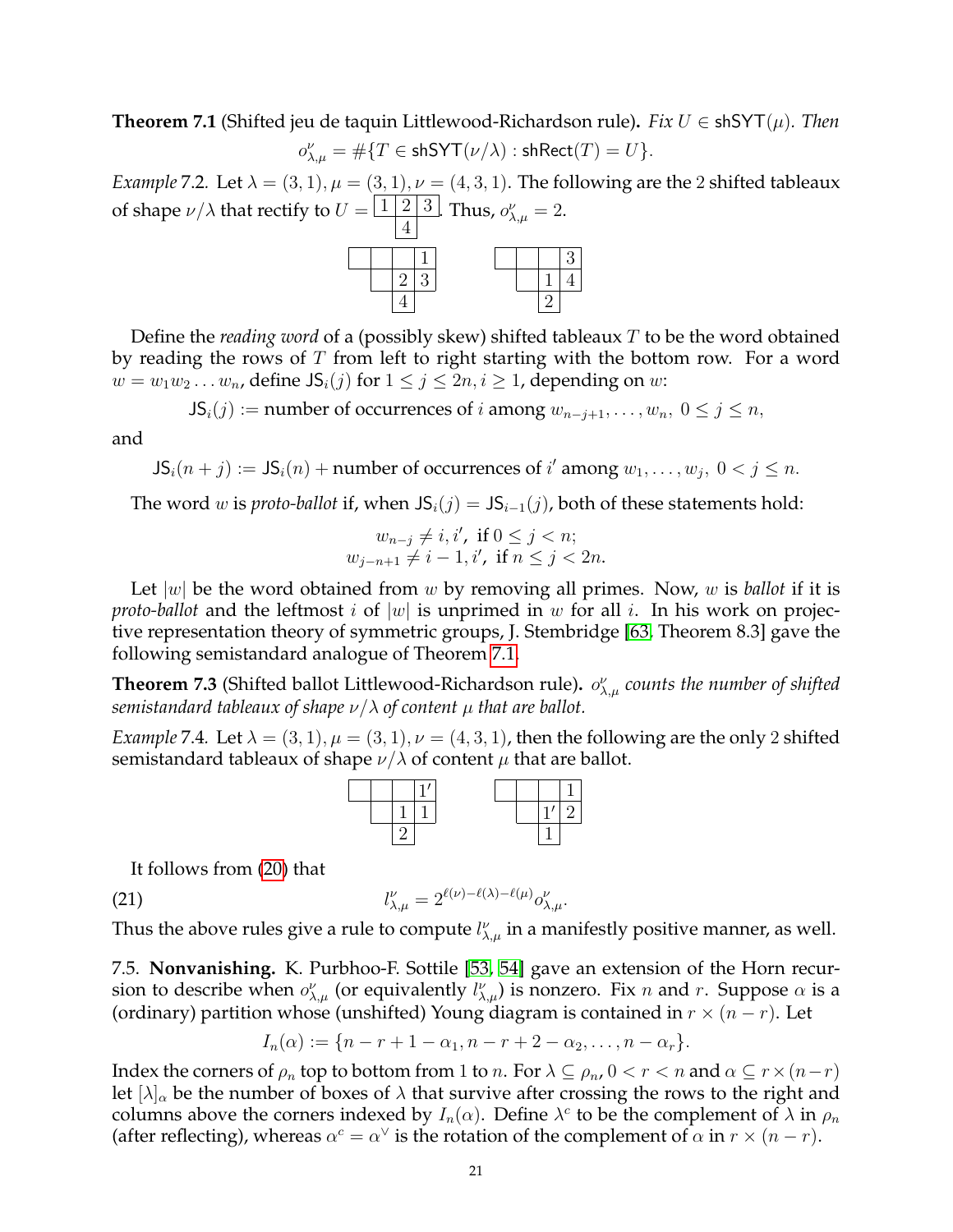*Example* 7.5*.* Suppose that  $n = 6$ ,  $r = 3$  and  $\alpha = (3, 2, 1)$ . Then

$$
I_n(\alpha) = \{6-3+1-3, 6-3+2-2, 6-3+3-1\} = \{1,3,5\}.
$$

Suppose  $\lambda = (6, 4, 3, 1) \subseteq \rho_n$ . In the figure below, yellow boxes are the ones that are crossed out. Thus,  $[\lambda]_{\alpha} = 3$ .



<span id="page-21-3"></span>**Theorem 7.6** (K. Purbhoo-F. Sottile's theorem). *For*  $\lambda, \mu, \nu \subseteq \rho_n$ ,  $o_{\lambda,\mu}^{\nu^c} \neq 0$  *if and only if* 

- $|\lambda| + |\mu| + |\nu| = \dim Y = \binom{n+1}{2}$ , and 2
- *for all*  $0 < r < n$  *and all*  $\alpha, \beta, \gamma \subset r \times (n-r)$  *such that*  $c_{\alpha,\beta}^{\gamma^c} \neq 0$ , one has  $[\lambda]_{\alpha} + [\mu]_{\beta} + [\nu]_{\gamma} \leq$  $\binom{n+1-r}{2}$  $\binom{1-r}{2}$ .

<span id="page-21-1"></span>*Remark* 7.7. The obvious analogue of saturation does *not* hold. For example, take  $\lambda =$  $(2, 1), \mu = (2), \nu = (3, 2).$  Then  $o_{\lambda, \mu}^{\nu} \neq 0$ , but  $o_{2\lambda, 2\mu}^{2\nu} = o_{(4, 2), (4)}^{(6, 4)} = 0.$ 

Inspired by the complexity results concerning  $c^{\nu}_{\lambda,\mu}$ , we take this opportunity to pose:

**Problem 7.8.** Is the decision problem of determining if  $o_{\lambda,\mu}^{\nu} \neq 0$  in the class P of polynomial time *problems?*

Remark [7.7](#page-21-1) implies that the argument used in the proofs of Theorems [5.7](#page-14-4) and [6.9](#page-17-4) cannot work.

**Problem 7.9.** Is counting  $o_{\lambda,\mu}^{\nu}$  is in the class of  $\#\textsf{P-complete problems?}$ 

### 8. EQUIVARIANT SCHUBERT CALCULUS OF Y AND Z

<span id="page-21-0"></span>One is interested in the equivariant cohomology of  $Y$  and  $Z$ . As with Grassmannians (Section [2\)](#page-2-3) , one has structure constants with respect to the Schubert basis,

$$
\xi_{\lambda}(Y) \cdot \xi_{\mu}(Y) = \sum_{\nu \subseteq \rho_n} O_{\lambda,\mu}^{\nu} \xi_{\nu}(Y) \text{ and } \xi_{\lambda}(Z) \cdot \xi_{\mu}(Z) = \sum_{\nu \subseteq \rho_n} L_{\lambda,\mu}^{\nu} \xi_{\nu}(Z).
$$

If  $|\lambda| + |\mu| = |\nu|$  then  $O_{\lambda,\mu}^{\nu} = o_{\lambda,\mu}^{\nu}$  and  $L_{\lambda,\mu}^{\nu} = l_{\lambda,\mu}^{\nu}$ . For sake of brevity, we refer to [\[28\]](#page-36-10) and the references therein.

Suppose that  $H^*_{\mathsf{T}}(pt) = \mathbb{Z}[t_1,\ldots,t_n].$  The general form of Theorem [2.1](#page-3-2) (see the attached footnote to that result) states that if  $\gamma_1 = t_1$  and for  $i > 1$ ,  $\gamma_i = t_i - t_{i-1}$ , then

$$
O_{\lambda,\mu}^{\nu} \in \mathbb{Z}_{\geq 0}[\gamma_1, \gamma_2, \ldots, \gamma_n].
$$

Similarly, if  $\alpha_1 = 2t_1, \alpha_2 = t_2 - t_1 \dots, \alpha_n = t_n - t_{n-1}$  then

$$
L_{\lambda,\mu}^{\nu} \in \mathbb{Z}_{\geq 0}[\alpha_1, \alpha_2, \ldots, \alpha_n].
$$

<span id="page-21-2"></span>**Problem 8.1.** Give a combinatorial rule for  $O_{\lambda,\mu}^{\nu}$  and/or  $L_{\lambda,\mu}^{\nu}$ .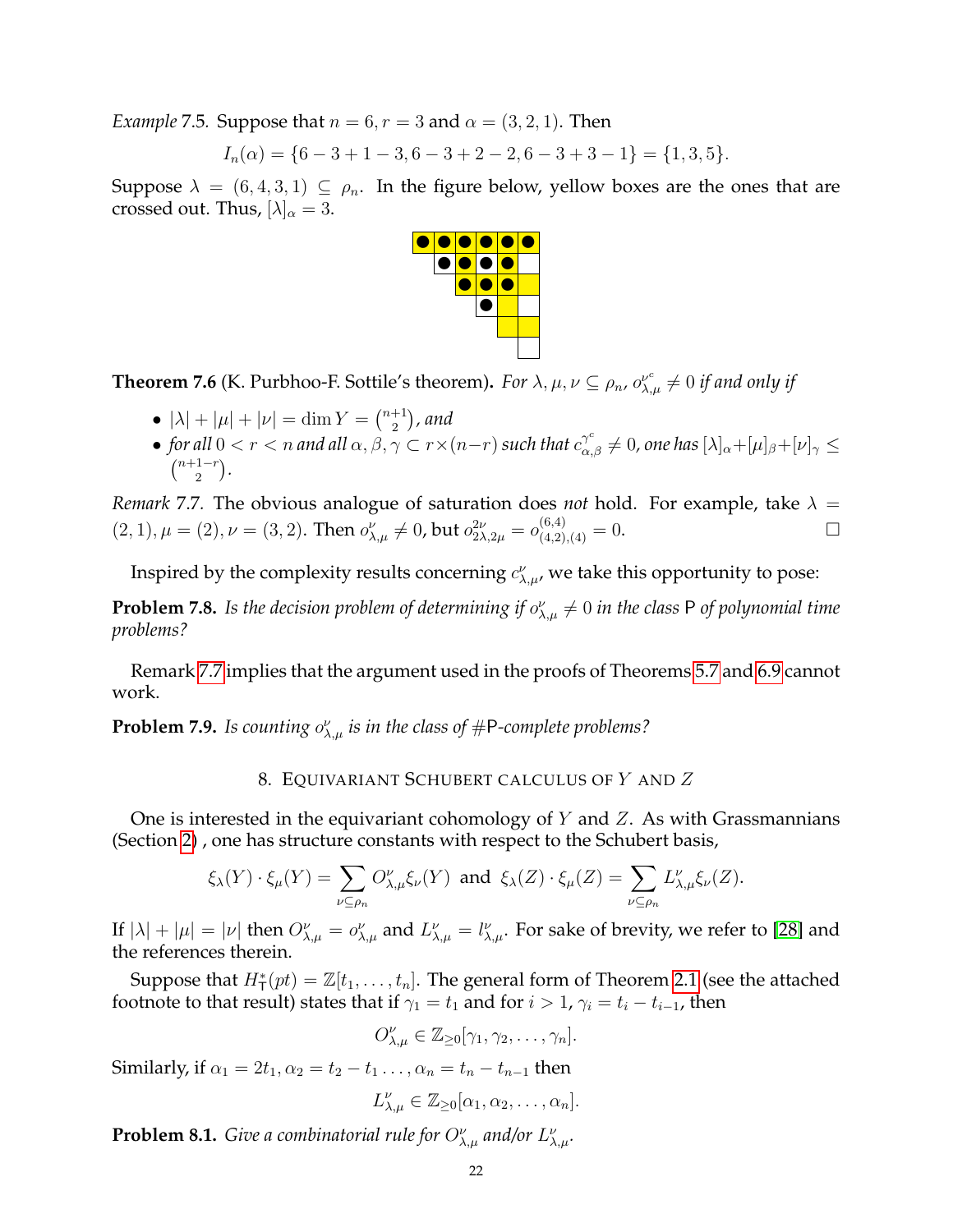| $\lambda$                    | $\mu$                                  | $\nu$                                                                                                                                                                                     | $\mathcal{V}_{\underline{\lambda,\mu}}^{\nu}$  | $L_{\lambda,\mu}^{\nu}$                                                                                              |  |  |  |  |  |
|------------------------------|----------------------------------------|-------------------------------------------------------------------------------------------------------------------------------------------------------------------------------------------|------------------------------------------------|----------------------------------------------------------------------------------------------------------------------|--|--|--|--|--|
| $\left\lceil 1 \right\rceil$ | $\lceil 1 \rceil$                      | $\left\lceil 1 \right\rceil$                                                                                                                                                              | $\gamma_1$                                     | $\alpha_1$                                                                                                           |  |  |  |  |  |
| $\vert 1 \vert$              | $\lceil 1 \rceil$                      | $\left\lceil 1 \right\rceil$                                                                                                                                                              | $\gamma_1$                                     | $\alpha_1$                                                                                                           |  |  |  |  |  |
| $\vert 1 \vert$              | $\left\lceil 1 \right\rceil$           | $[2] % \includegraphics[width=1\textwidth]{images/TrDiM-Architecture.png} \caption{The image shows the image shows a different image with a different image.} \label{TrDiM-Architecture}$ |                                                | $\overline{2}$                                                                                                       |  |  |  |  |  |
| $[1]$                        | $\left\lceil 2 \right\rceil$           | $[2] % \includegraphics[width=1\textwidth]{images/TrDiM-Architecture.png} \caption{The image shows the image shows a different image with a different image.} \label{TrDiM-Architecture}$ | $\gamma_1 + \gamma_2$                          | $\alpha_1+2\alpha_2$                                                                                                 |  |  |  |  |  |
| $\lceil 2 \rceil$            | $[1]$                                  | $[2] % \includegraphics[width=1\textwidth]{images/TrDiM-Architecture.png} \caption{The image shows the image shows a different image with a different image.} \label{TrDiM-Architecture}$ | $\gamma_1 + \gamma_2$                          | $\alpha_1+2\alpha_2$                                                                                                 |  |  |  |  |  |
| $\lceil 2 \rceil$            | $\left\lceil 2 \right\rceil$           | $\left\lceil 2 \right\rceil$                                                                                                                                                              | $\gamma_1\gamma_2+\alpha_2^2$                  | $\alpha_1\alpha_2+2\alpha_2^2$                                                                                       |  |  |  |  |  |
| $[1]$                        | $\left\lceil 2 \right\rceil$           | [2,1]                                                                                                                                                                                     | 1                                              |                                                                                                                      |  |  |  |  |  |
| $[1]$                        | [2,1]                                  | [2,1]                                                                                                                                                                                     | $2\gamma_1+\gamma_2$                           | $2\alpha_1+2\alpha_2$                                                                                                |  |  |  |  |  |
| $\left[2\right]$             | $[1]$                                  | [2,1]                                                                                                                                                                                     |                                                |                                                                                                                      |  |  |  |  |  |
| $\lceil 2 \rceil$            | $\lceil 2 \rceil$                      | [2,1]                                                                                                                                                                                     | $2\gamma_1 + 2\gamma_2$                        | $\alpha_1+2\alpha_2$                                                                                                 |  |  |  |  |  |
| $\lceil 2 \rceil$            | [2,1]                                  | [2,1]                                                                                                                                                                                     | $2\gamma_1^2 + 3\gamma_1\gamma_2 + \gamma_2^2$ | $\alpha_1^2 + 3\alpha_1\alpha_2 + 2\alpha_2^2$                                                                       |  |  |  |  |  |
| [2,1]                        | $\lceil 1 \rceil$                      | [2,1]                                                                                                                                                                                     | $2\gamma_1+\gamma_2$                           | $2\alpha_1+2\alpha_2$                                                                                                |  |  |  |  |  |
| [2,1]                        | $\left[2\right]$                       | [2,1]                                                                                                                                                                                     | $2\gamma_1^2 + 3\gamma_1\gamma_2 + \gamma_2^2$ | $\alpha_1^2 + 3\alpha_1\alpha_2 + 2\alpha_2^2$                                                                       |  |  |  |  |  |
| [2,1]                        | $[2,1]$                                | [2,1]                                                                                                                                                                                     |                                                | $2\gamma_1^3 + 3\gamma_1^2\gamma_2 + \gamma_1\gamma_2^2 \mid \alpha_1^3 + 3\alpha_1^2\alpha_2 + 2\alpha_1\alpha_2^2$ |  |  |  |  |  |
|                              | TABLE 1. Table of products for $n = 2$ |                                                                                                                                                                                           |                                                |                                                                                                                      |  |  |  |  |  |

<span id="page-22-1"></span>Naturally, we desire a rule in terms of shifted edge labeled tableaux. Such a rule (or any combinatorial rule) has eluded us. The reader wishing to give Problem [8.1](#page-21-2) a try might find Table [1](#page-22-1) useful.

Let  $\tilde{L}^\nu_{\lambda,\mu}$  be the polynomial obtained from  $L^\nu_{\lambda,\mu}$  after substitions  $\alpha_1\mapsto 2\gamma_1$  and  $\alpha_i\mapsto \gamma_i$ for  $i > 1$ . The following is a refinement of [\(21\)](#page-20-1):

<span id="page-22-0"></span>**Theorem 8.2** (*cf.* Theorem 1.1 of [\[55\]](#page-37-7)).  $O_{\lambda,\mu}^{\nu} = 2^{\ell(\nu)-\ell(\lambda)-\ell(\mu)} \tilde{L}_{\lambda,\mu}^{\nu}$ 

Thus, the  $O_{\lambda,\mu}^{\nu}$  and  $L_{\lambda,\mu}^{\nu}$  versions of Problem [8.1](#page-21-2) are essentially equivalent.

Theorem [8.2](#page-22-0) was stated in a weaker form as a conjecture in C. Monical's doctoral thesis [\[44,](#page-37-6) Conjecture 5.1]. A proof of a generalization was given in [\[55,](#page-37-7) Theorem 1.1]. Below, we offer another proof that uses a variation of the associativity recurrence alluded to at the end of Section [2.3.](#page-4-4) This recurrence should be useful to prove any guessed rule for  $O_{\lambda,\mu}^\nu$ or  $L^{\nu}_{\lambda,\mu}$ , so we wish to explicate it here.

*Proof.* This will serve as the base case of the associativity recurrence below:

**Lemma 8.3.**  $O^{\lambda}_{\lambda,\mu} = 2^{\ell(\nu) - \ell(\lambda) - \ell(\mu)} \tilde{L}^{\lambda}_{\lambda,\mu}$ 

*Proof.* By the same reasoning as the derivation of [\(8\)](#page-5-4), we have  $L^{\lambda}_{\lambda,\mu} = \xi_{\mu}(Z)|_{\lambda}$  and  $O^{\lambda}_{\lambda,\mu} =$  $\xi_\mu(Y)|_\lambda$ . The lemma this holds since, by [\[28,](#page-36-10) Theorem 3],  $\xi_\mu(Y)|_\lambda = 2^{-\ell(\mu)} \xi_\mu(Z)|_\lambda$ . □

Assign weights to each box of the staircase  $\rho_n$  as follows. For Y, the boxes on the main diagonal are assigned weight  $\gamma_1$ . The boxes on the next diagonal are assigned  $\gamma_2$ , etc. For Z, the boxes on the main diagonal are assigned  $\alpha_1$  whereas the boxes on the second diagonal are assigned  $2\alpha_2$ , and the third diagonal  $2\alpha_3$ , etc. Let  $\beta_Y := \rho_n \to {\gamma_i}$  and  $\beta_Z : \rho_n \to {\alpha_1, 2\alpha_2, \ldots, 2\alpha_n}$  be these two assignments.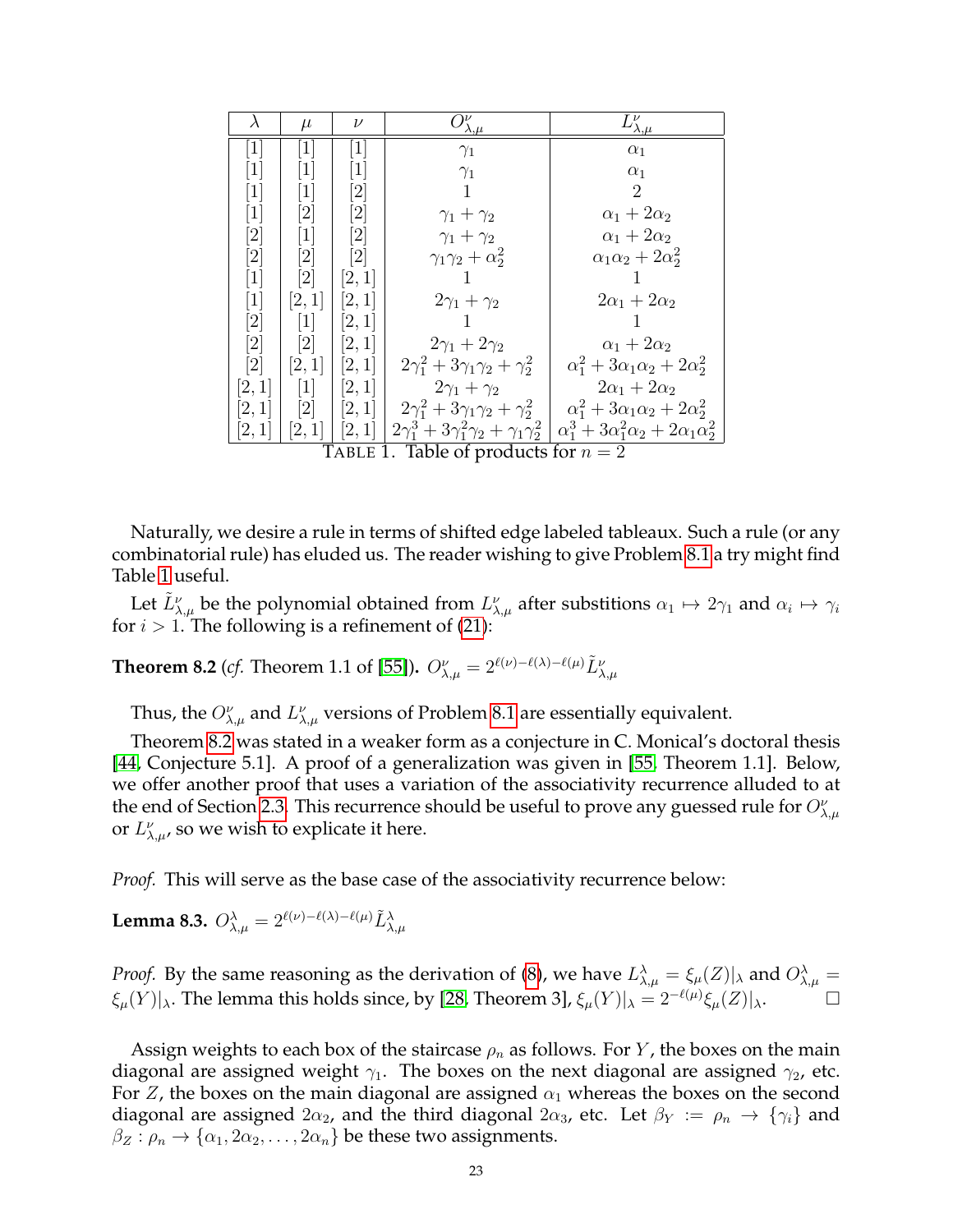Thus, when  $n = 3$  the assignment is

$$
\begin{array}{c|c}\n\hline\n\gamma_1 & \gamma_2 & \gamma_3 \\
\hline\n\gamma_1 & \gamma_2 & \\
\hline\n\gamma_1 & \\
\hline\n\gamma_2 & \\
\hline\n\gamma_1 & \\
\hline\n\end{array}\n\quad \text{(for } Y) \quad \text{and} \quad\n\begin{array}{c}\n\hline\n\alpha_1 & 2\alpha_2 & 2\alpha_3 \\
\hline\n\alpha_1 & 2\alpha_2 & \\
\hline\n\alpha_1 & \\
\hline\n\end{array}\n\quad \text{(for } Z).
$$

For a straight shape  $\lambda \subseteq \rho_n$ , define

$$
\operatorname{wt}_Y(\lambda) = \sum_{x \in \lambda} \beta_Y(x).
$$

For a skew shape  $\nu/\lambda \subseteq \rho_n$ ,

<span id="page-23-0"></span>
$$
\mathrm{wt}_Y(\nu/\lambda):=\mathrm{wt}_Y(\nu)-\mathrm{wt}_Y(\lambda).
$$

Similarly, one defines  $\texttt{wt}_Z(\nu/\lambda)$ .

Let  $\lambda^+$  be  $\lambda$  with a box added. Also let  $\nu^-$  be  $\nu$  with a box removed. We claim that

(22) 
$$
\sum_{\lambda^+} O_{\lambda^+,\mu}^{\nu} = O_{\lambda,\mu}^{\nu} \text{wt}_Y(\nu/\lambda) + \sum_{\nu^-} O_{\lambda,\mu}^{\nu^-}.
$$

This is proved by the considering the associativity relation

<span id="page-23-1"></span>
$$
(\xi_{\lambda}(Y)\cdot\xi_{(1)}(Y))\cdot\xi_{\mu}(Y)=\xi_{\lambda}(Y)\cdot(\xi_{(1)}(Y)\cdot\xi_{\mu}(Y)),
$$

and using the Pieri rule for  $Y$ :

(23) 
$$
\xi_{(1)}(Y) \cdot \xi_{\lambda}(Y) = \mathbf{wt}_Y(\lambda)\xi_{\lambda}(Y) + \sum_{\lambda^+} \xi_{\lambda^+}(Y).
$$

The proof of [\(23\)](#page-23-1) can be obtained starting with the same reasoning as the derivation of [\(9\)](#page-5-1). Alternatively, it can be deduced by specializing more general formulas such as C. Lenart-A. Postnikov's [\[40,](#page-37-8) Corollary 1.2].

Similarly, the Pieri rule for  $Z$  reads

<span id="page-23-2"></span>
$$
\xi_{(1)}(Z) \cdot \xi_{\lambda}(Z) = \mathbf{wt}_{Z}(\lambda)\xi_{\lambda}(Z) + \sum_{\lambda^{+}} 2^{\ell(\lambda)+1-\ell(\lambda^{+})}\xi_{\lambda^{+}}(Z).
$$

Consequently, by the same reasoning we obtain

(24) 
$$
\sum_{\lambda^+} L_{\lambda^+,\mu}^{\nu} 2^{\ell(\lambda)+1-\ell(\lambda^+)} = L_{\lambda,\mu}^{\nu} \text{wt}_Z(\nu/\lambda) + \sum_{\nu^-} L_{\lambda,\mu}^{\nu^-} 2^{\ell(\nu^-)+1-\ell(\nu)}.
$$

Now, to complete the proof by induction we start from [\(24\)](#page-23-2). This is an identity of polynomials and remains so after the substitution  $\alpha_1\mapsto 2\gamma_1$  and  $\alpha_i\mapsto\gamma_i$  for  $i>1.$  That is,

<span id="page-23-3"></span>(25) 
$$
\sum_{\lambda^+} \widetilde{L}_{\lambda^+, \mu}^{\nu} 2^{\ell(\lambda)+1-\ell(\lambda^+)} = \widetilde{L}_{\lambda, \mu}^{\nu} \widetilde{\text{wt}}_Z(\nu/\lambda) + \sum_{\nu^-} \widetilde{L}_{\lambda, \mu}^{\nu^-} 2^{\ell(\nu^-)+1-\ell(\nu)},
$$

where  $\widetilde{\mathfrak{wt}}_Z(\nu/\lambda)$  is  $\mathfrak{wt}_Z(\nu/\lambda)$  with the same substitution. Note that

(26) 
$$
\frac{1}{2}\widetilde{\mathtt{wt}}_Z(\nu/\lambda) = \mathtt{wt}_Y(\nu/\lambda).
$$

Now multiply both sides of [\(25\)](#page-23-3) by  $\frac{1}{2} \times 2^{\ell(\nu) - \ell(\lambda) - \ell(\mu)}$ . This gives

(27) 
$$
\sum_{\lambda^+} \widetilde{L}_{\lambda^+, \mu}^{\nu} 2^{\ell(\nu) - \ell(\lambda^+) - \ell(\mu)} = 2^{\ell(\nu) - \ell(\lambda) - \ell(\mu)} \widetilde{L}_{\lambda, \mu}^{\nu} \text{wt}_Y(\nu/\lambda) + \sum_{\nu^-} \widetilde{L}_{\lambda, \mu}^{\nu^-} 2^{\ell(\nu^-) - \ell(\lambda) - \ell(\mu)}.
$$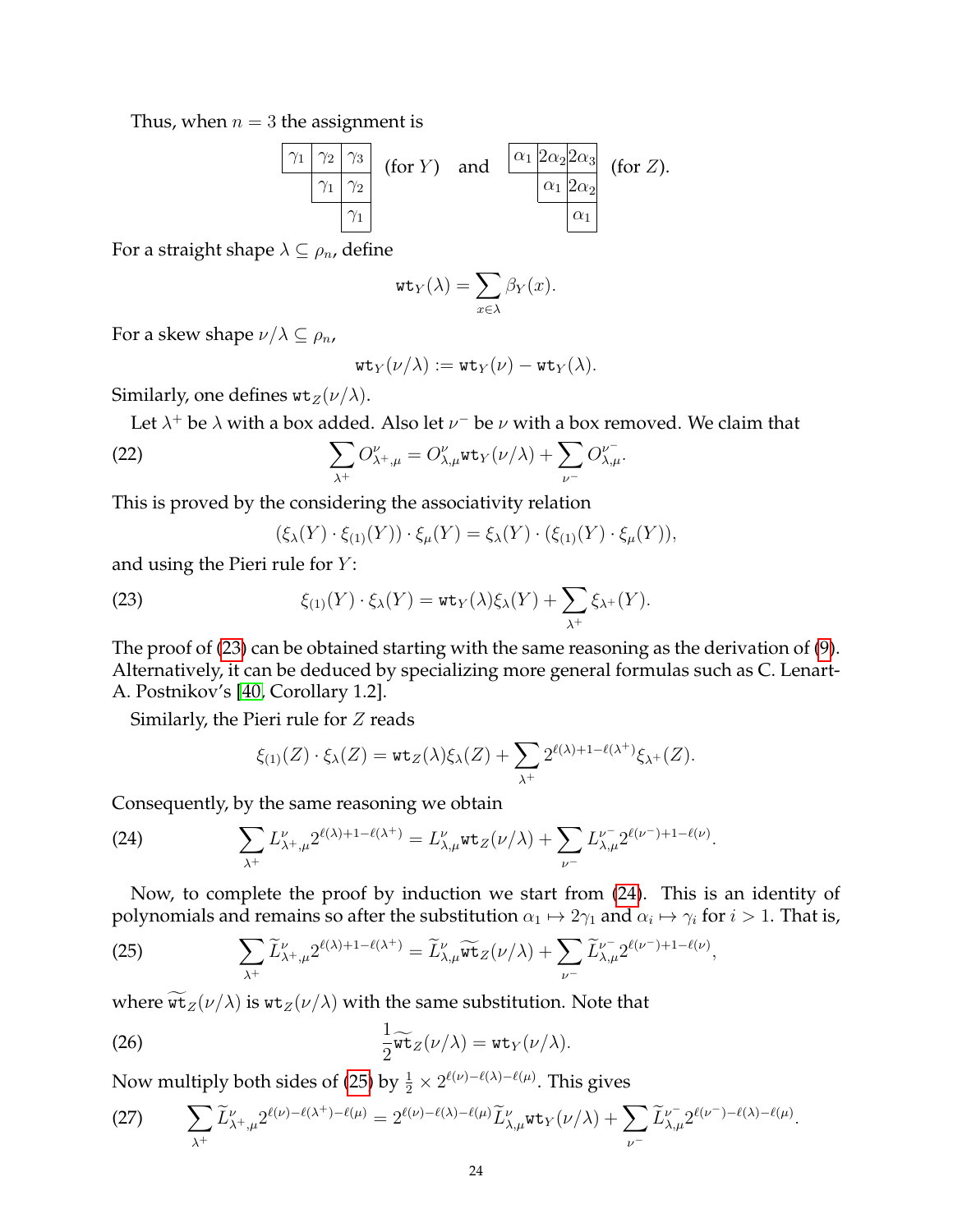By induction,

<span id="page-24-1"></span>(28) 
$$
\sum_{\lambda^+} O_{\lambda^+,\mu}^{\nu} = 2^{\ell(\nu)-\ell(\lambda)-\ell(\mu)} \widetilde{L}_{\lambda,\mu}^{\nu} \text{wt}_{Y}(\nu/\lambda) + \sum_{\nu^-} O_{\lambda,\mu}^{\nu^-}.
$$

Comparing [\(28\)](#page-24-1) and [\(22\)](#page-23-0) we deduce that  $O_{\lambda,\mu}^{\nu}=2^{\ell(\nu)-\ell(\lambda)-\ell(\mu)}\widetilde{L}_{\lambda,\mu}^{\nu}$ , as needed.  $\hfill\Box$ 

Turning to nonvanishing, clearly:

<span id="page-24-2"></span>**Corollary 8.4.**  $[\gamma_1^{i_1} \cdots \gamma_n^{i_n}] O_{\lambda,\mu}^{\nu} \neq 0 \iff [\alpha_1^{i_1} \cdots \alpha_n^{i_n}] L_{\lambda,\mu}^{\nu} \neq 0$ ; in particular  $O_{\lambda,\mu}^{\nu} \neq 0 \iff$  $L_{\lambda,\mu}^{\nu}\neq 0.$ 

Moreover, C. Monical [\[44\]](#page-37-6) gave a conjectural equivariant extension of Theorem [7.6.](#page-21-3)

**Conjecture 8.5** (C. Monical's Horn-type conjecture). For  $\lambda, \mu, \nu \subseteq \rho_n$  (and not a smaller staircase),  $O_{\lambda,\mu}^{\nu^c}\neq 0$  if and only if for  $k=|\lambda|+|\mu|+|\nu|-{n+1\choose 2}$  $_{2}^{+1}),$ 

- $k \geq 0$ , and
- *for all*  $0 < r < n$  *and all*  $\alpha, \beta, \gamma \subseteq r \times (n-r)$  *with*  $|\alpha| + |\beta| + |\gamma| = r(n-r)$  *and*  $c_{\alpha,\beta}^{\gamma^c} \neq 0$ *we have*  $[\lambda]_{\alpha} + [\mu]_{\beta} + [\nu]_{\gamma} - k \leq {n+1-r \choose 2}$  $\binom{1-r}{2}$ .

In *loc. cit.*, C. Monical reports checking this conjecture for all  $\lambda, \mu, \nu \subseteq \rho_5$ . Now, from Corollary [8.4](#page-24-2) we obtain:

**Corollary 8.6** (*cf.* Conjecture 5.3 of [\[44\]](#page-37-6)). C. Monical's inequalities characterize  $O_{\lambda,\mu}^{\nu} \neq 0$  if and only if they characterize  $L_{\lambda,\mu}^{\nu}\neq 0.$ 

### 9. SHIFTED EDGE LABELED TABLEAUX

<span id="page-24-0"></span>In this section, we define *shifted edge labeled tableaux*. At present, we do not know a good theory when edge labels are permitted on arbitrary horizontal edges. However, our central new idea is to *restrict edge labels to diagonal boxes*. This restriction gives rise to a combinatorial rule which defines a commutative and (conjecturally) associative ring.

9.1. **Main definitions.** If  $\mu \subseteq \lambda$ , then  $\lambda/\mu$  is the skew-shape consisting of boxes of  $\lambda$  not in  $\mu$ . The boxes in matrix position  $(i, i)$  are the *diagonal boxes*. A *diagonal edge* of  $\lambda/\mu$  refers to the southern edge of a diagonal box of  $\lambda$ . If  $\mu = \emptyset$ , we call  $\lambda = \lambda/\mu$  a *straight shape*.

For example if  $\lambda = (6, 3, 1)$  and  $\mu = (3, 1)$ , the shape  $\lambda/\mu$  consists of the six unmarked boxes shown below



.

This has one diagonal box but three diagonal edges.

A *shifted edge labeled tableau* of shape  $\lambda/\mu$  is a filling of the boxes of  $\lambda/\mu$  and southern edges of the diagonal boxes with the labels  $[N] = \{1, 2, 3, \ldots, N\}$  such that:

- (S1) Every box of  $\lambda/\mu$  is filled.
- (S2) Each *diagonal* edge contains a (possibly empty) subset of [N].
- (S3)  $1, 2, \ldots, N$  appears exactly once.
- (S4) The labels strictly increase left to right along rows and top to bottom along columns. In particular, each label of a diagonal edge is strictly larger than the box labels in the same column.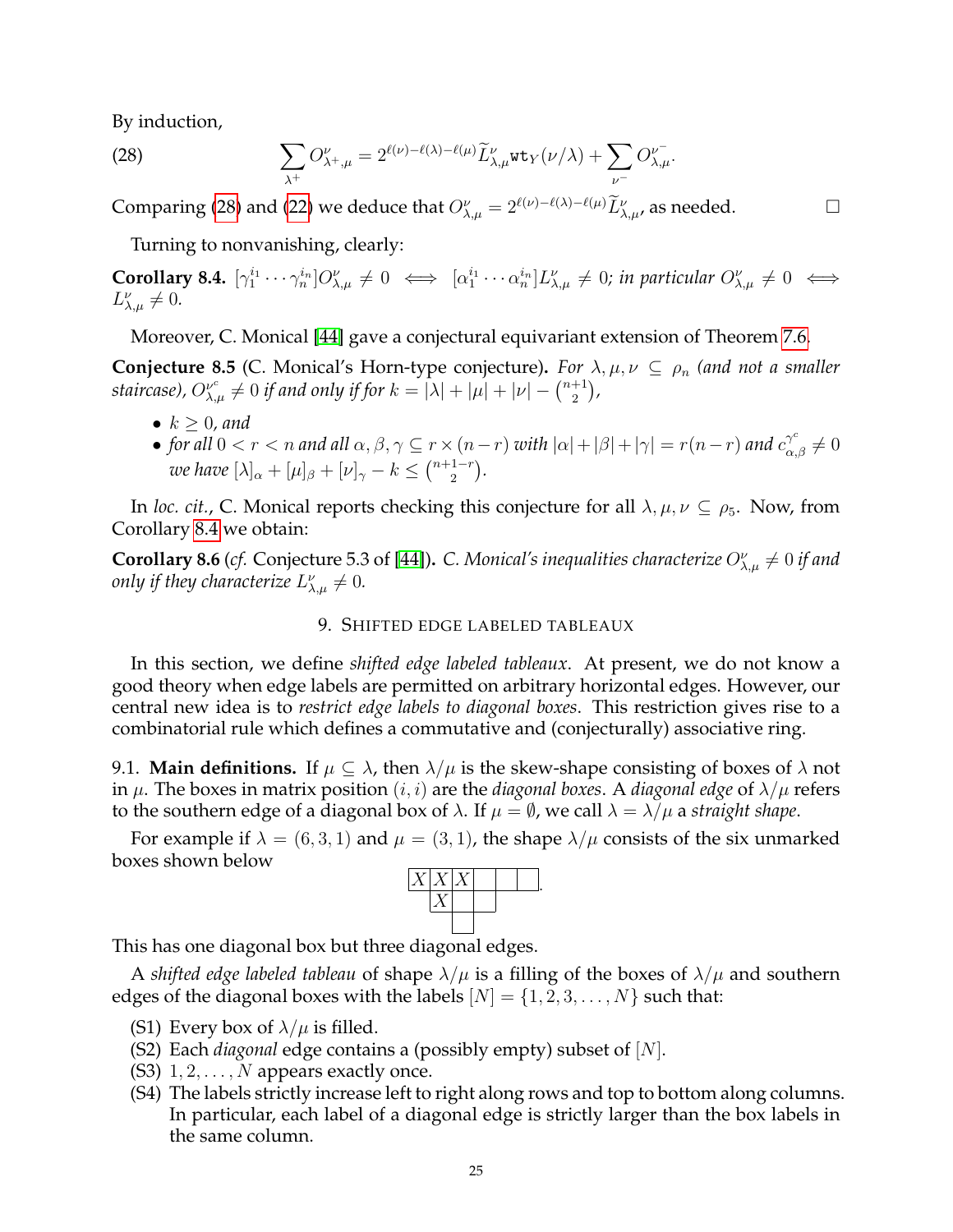These conditions imply that  $N > |\lambda/\mu|$ . Let eqShSYT( $\lambda/\mu$ , N) be the set of all such tableaux. If we restrict to tableaux satisfying only (S1), (S3) and (S4), then  $N = |\lambda/\mu|$  and we obtain the notion of shifted standard Young tableaux from Section [7.](#page-17-0)

An *inner* corner c of  $\lambda/\mu$  is a maximally southeast box of  $\mu$ . For  $T \in \text{eqShSYT}(\lambda/\mu, N)$ , we define a (shifted, edge labeled) jeu de taquin slide  $\mathsf{shEjdt}_\mathsf{c}(T)$ , obtained as follows. Initially place • in c, and apply one of the following *slides*, depending on what T looks like locally around c:

(11) 
$$
\begin{array}{|c|c|c|c|}\n\hline\n0 & a \\
\hline\n0 & b \\
\hline\n0 & a \\
\hline\n0 & b \\
\hline\n0 & b \\
\hline\n0 & b \\
\hline\n0 & b \\
\hline\n0 & b \\
\hline\n0 & b \\
\hline\n0 & b \\
\hline\n0 & b \\
\hline\n0 & a \\
\hline\n0 & b \\
\hline\n0 & a \\
\hline\n0 & b \\
\hline\n0 & a \\
\hline\n0 & b \\
\hline\n0 & a \\
\hline\n0 & b \\
\hline\n0 & a \\
\hline\n0 & b \\
\hline\n0 & a \\
\hline\n0 & b \\
\hline\n0 & a \\
\hline\n0 & b \\
\hline\n0 & a \\
\hline\n0 & a \\
\hline\n0 & a \\
\hline\n0 & a \\
\hline\n0 & a \\
\hline\n0 & a \\
\hline\n0 & a \\
\hline\n0 & a \\
\hline\n0 & a \\
\hline\n0 & a \\
\hline\n0 & a \\
\hline\n0 & a \\
\hline\n0 & a \\
\hline\n0 & a \\
\hline\n0 & a \\
\hline\n0 & a \\
\hline\n0 & a \\
\hline\n0 & a \\
\hline\n0 & a \\
\hline\n0 & a \\
\hline\n0 & a \\
\hline\n0 & a \\
\hline\n0 & a \\
\hline\n0 & a \\
\hline\n0 & a \\
\hline\n0 & a \\
\hline\n0 & a \\
\hline\n0 & a \\
\hline\n0 & a \\
\hline\n0 & a \\
\hline\n0 & a \\
\hline\n0 & a \\
\hline\n0 & a \\
\hline\n0 & a \\
\hline\n0 & a \\
\hline\n0 & a \\
\hline\n0 & a \\
\hline\n0 & a \\
\hline\n0 & a \\
\hline\n0 & a \\
\hline\n0 & a \\
\hline\n0 & a \\
\hline\n0 & a \\
\hline\n0 & a \\
\hline\n0 & a \\
\hline\n0 & a \\
\hline\n0 & a \\
\hline\n0 & a \\
\hline\n0 & a \\
\hline
$$

Repeat the above sliding procedure on the new box  $c'$  containing the new position  $\bullet$  until • arrives at a box or diagonal edge d of  $\lambda$  that has no labels immediately south or east of it. Then shEjdt $_{\mathsf{c}}(T)$  is obtained by erasing  $\bullet.$ 

A *rectification* of  $T \in \text{eqShSYT}(\lambda/\mu, N)$  is defined as usual: Choose an inner corner  $c_0$ of  $\lambda/\mu$  and compute  $T_1 := \mathsf{shEjdt}_{\mathsf{c}_0}(T)$ , which has shape  $\lambda^{(1)}/\mu^{(1)}$ . Now let  $\mathsf{c}_1$  be an inner corner of  $\lambda^{(1)}/\mu^{(1)}$  and compute  $T_2:=$  shEjdt $_{\mathsf{c}_1}(T_1).$  Repeat  $|\mu|$  times, arriving at a standard tableau of straight shape. Let shEqRect $_{\{\mathsf{c}_i\}}(T)$  be this tableau.

In general, shEqRect is not independent of rectification order, when  $N > |\lambda/\mu|$ :

*Example* 9.1*.* The reader can check that if one uses column rectification order (picking the rightmost inner corner at each step) then



rectifies to  $\boxed{1\,|\,2\,|\,3}$  while row rectification (choosing the southmost inner corner at each step) gives  $\frac{1}{2}$ 3 .<br>. The contract of the contract of the contract of the contract of the contract of the contract of the contract

We will define shEqRect(T) to be the rectification under row rectification order.

9.2. **A (putative) commutative ring structure.** Let  $S_{\mu}$  be the superstandard tableau of shifted shape  $\mu$ , which is obtained by filling the boxes of  $\mu$  in English reading order with  $1, 2, 3, \ldots$  For example,

$$
S_{(5,3,1)} = \frac{1 \; 2 \; 3 \; 4 \; 5}{6 \; 7 \; 8}
$$

Define

$$
d_{\lambda,\mu}^{\nu}:=\#\{T\in \mathsf{eqShSYT}(\nu/\lambda,|\mu|): \mathsf{shEqRect}(T)=S_{\mu}\}.
$$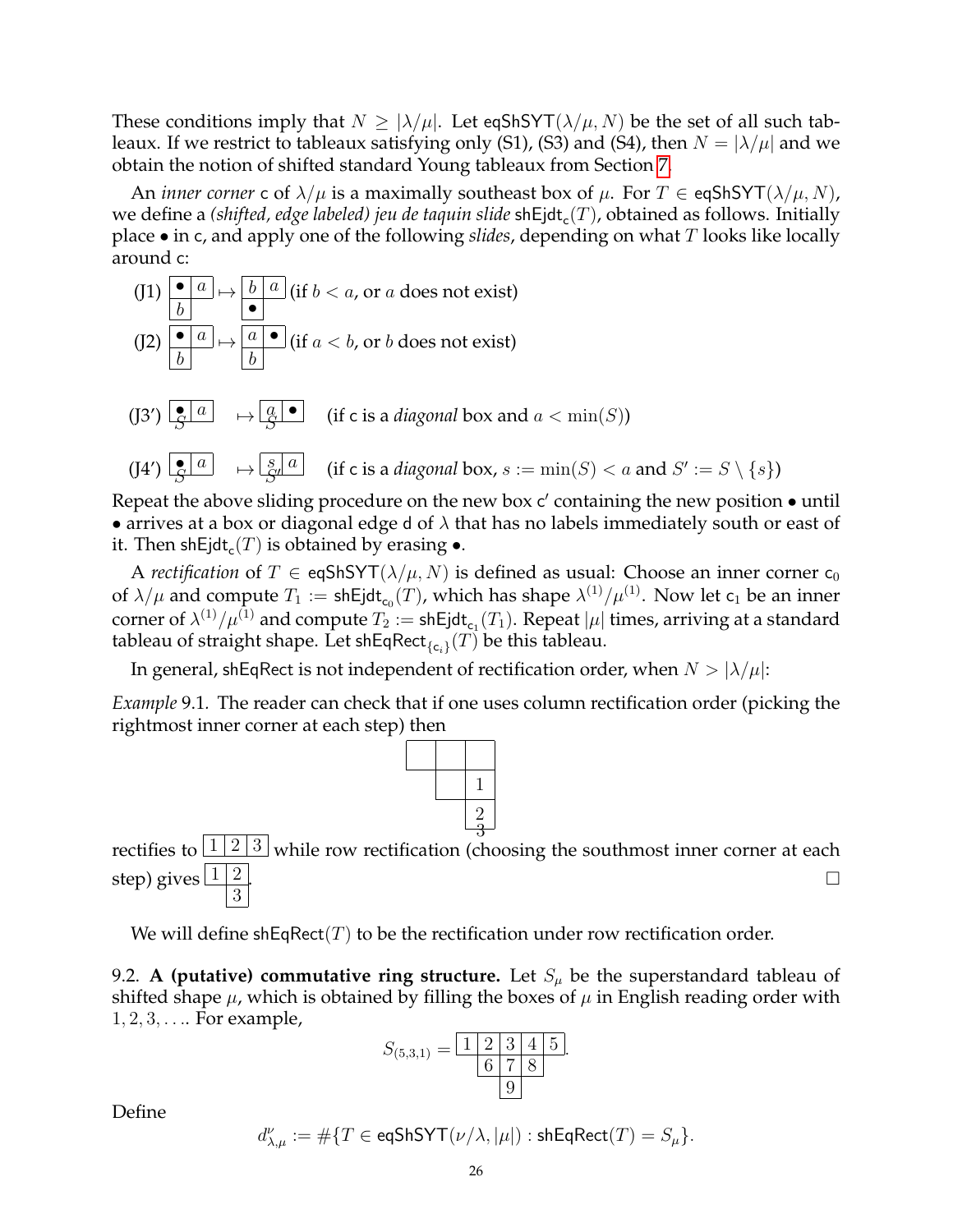| $\lambda$         | $\mu$                      | $\lambda \star \mu$                                   |  |  |  |  |
|-------------------|----------------------------|-------------------------------------------------------|--|--|--|--|
| $\lceil 1 \rceil$ | $\lceil 1 \rceil$          | $z[1] + 2[2]$                                         |  |  |  |  |
| $\lceil 1 \rceil$ | $[2]$                      | $z[2]+[2,1]+2[3]$                                     |  |  |  |  |
| $\vert 1 \vert$   | [2,1]                      | $2z[2,1]+2[3,1]$                                      |  |  |  |  |
| $\vert 1 \vert$   | [3]                        | $z[3]+[3,1]$                                          |  |  |  |  |
| $\vert 1 \vert$   | [3, 1]                     | $2z[3,1]+2[3,2]$                                      |  |  |  |  |
| $\vert 1 \vert$   | [3, 2]                     | $2z[3,2]+[3,2,1]$                                     |  |  |  |  |
| $\vert 1 \vert$   | [3, 2, 1]                  | 3z[3,2,1]                                             |  |  |  |  |
|                   | $\left[2\right]$           | $z[2,1]+z[3]+2[3,1]$                                  |  |  |  |  |
| $\left[ 2\right]$ | [2,1]                      | $z^2[2,1]+3z[3,1]+2[3,2]$                             |  |  |  |  |
|                   | $\lceil 3 \rceil$          | $z[3,1]+[3,2]$                                        |  |  |  |  |
| [2]               | [3, 1]                     | $z^2[3,1]+3z[3,2]+[3,2,1]$                            |  |  |  |  |
| $[2]$             | [3, 2]                     | $z^2[3,2]+2z[3,2,1]$                                  |  |  |  |  |
| $\lceil 2 \rceil$ | [3, 2, 1]                  | $3z^2[3,2,1]$                                         |  |  |  |  |
| [2,1]             | [2,1]                      | $z^3[2,1]+3z^2[3,1]+6z[3,2]$                          |  |  |  |  |
| [2,1]             | [3]                        | $z^2[3,1]+z[3,2]+[3,2,1]$                             |  |  |  |  |
| [2,1]             | [3,1]                      | $z^3[3,1]+3z^2[3,2]+3z[3,2,1]$                        |  |  |  |  |
| [2,1]             | [3, 2]                     | $z^3[3,2]+3z^2[3,2,1]$                                |  |  |  |  |
| [2,1]             | [3, 2, 1]                  | $4z^3[3,2,1]$                                         |  |  |  |  |
| $\lceil 3 \rceil$ | $\lceil 3 \rceil$          | z[3,2]                                                |  |  |  |  |
| $\left[3\right]$  | [3, 1]                     | $z^2[3,2]+z[3,2,1]$                                   |  |  |  |  |
| $\lceil 3 \rceil$ | [3, 2]                     | $z^2[3,2,1]$                                          |  |  |  |  |
| $\lceil 3 \rceil$ | [3, 2, 1]                  | $z^3[3,2,1]$                                          |  |  |  |  |
| [3,1]             | [3, 1]                     | $z^3[3,2]+3z^2[3,2,1]$                                |  |  |  |  |
| [3,1]             | [3, 2]                     | $2z^3[3,2,1]$                                         |  |  |  |  |
| [3,1]             | [3, 2, 1]                  | $2z^4[3,2,1]$                                         |  |  |  |  |
| [3,2]             | [3, 2]                     | $z^4[3,2,1]$                                          |  |  |  |  |
| [3,2]             | [3, 2, 1]                  | $z^5[3,2,1]$                                          |  |  |  |  |
| $[3,2,1] \mid$    | [3, 2, 1]<br>$T$ арт с $2$ | $z^6[3,2,1]$<br>$T_2 h l_0$<br>Q<br>of producte for n |  |  |  |  |

TABLE 2. Table of products for  $n = 3$ 

Let

$$
\Delta(\nu;\lambda,\mu):=|\lambda|+|\mu|-|\nu| \text{ and } L(\nu;\lambda,\mu):=\ell(\lambda)+\ell(\mu)-\ell(\nu).
$$

Introduce an indeterminate  $z$  and set

$$
D_{\lambda,\mu}^{\nu} := 2^{L(\nu;\lambda,\mu) - \Delta(\nu;\lambda,\mu)} z^{\Delta(\nu;\lambda,\mu)} d_{\lambda,\mu}^{\nu}.
$$

Next we define formal symbols  $[\lambda]$  for each  $\lambda \subseteq \rho_n$ . Let  $R_n$  be the free  $\mathbb{Z}[z]$ -module generated by these. We declare a product structure on  $R_n$  by

$$
[\lambda] \star [\mu] = \sum_{\nu} D^{\nu}_{\lambda,\mu}[\nu].
$$

<span id="page-26-0"></span>While positivity of  $D^{\nu}_{\lambda,\mu}$  is immediate from the definition, the following is not: **Conjecture 9.2.**  $D_{\lambda,\mu}^{\nu} \in \mathbb{Z}[z]$ .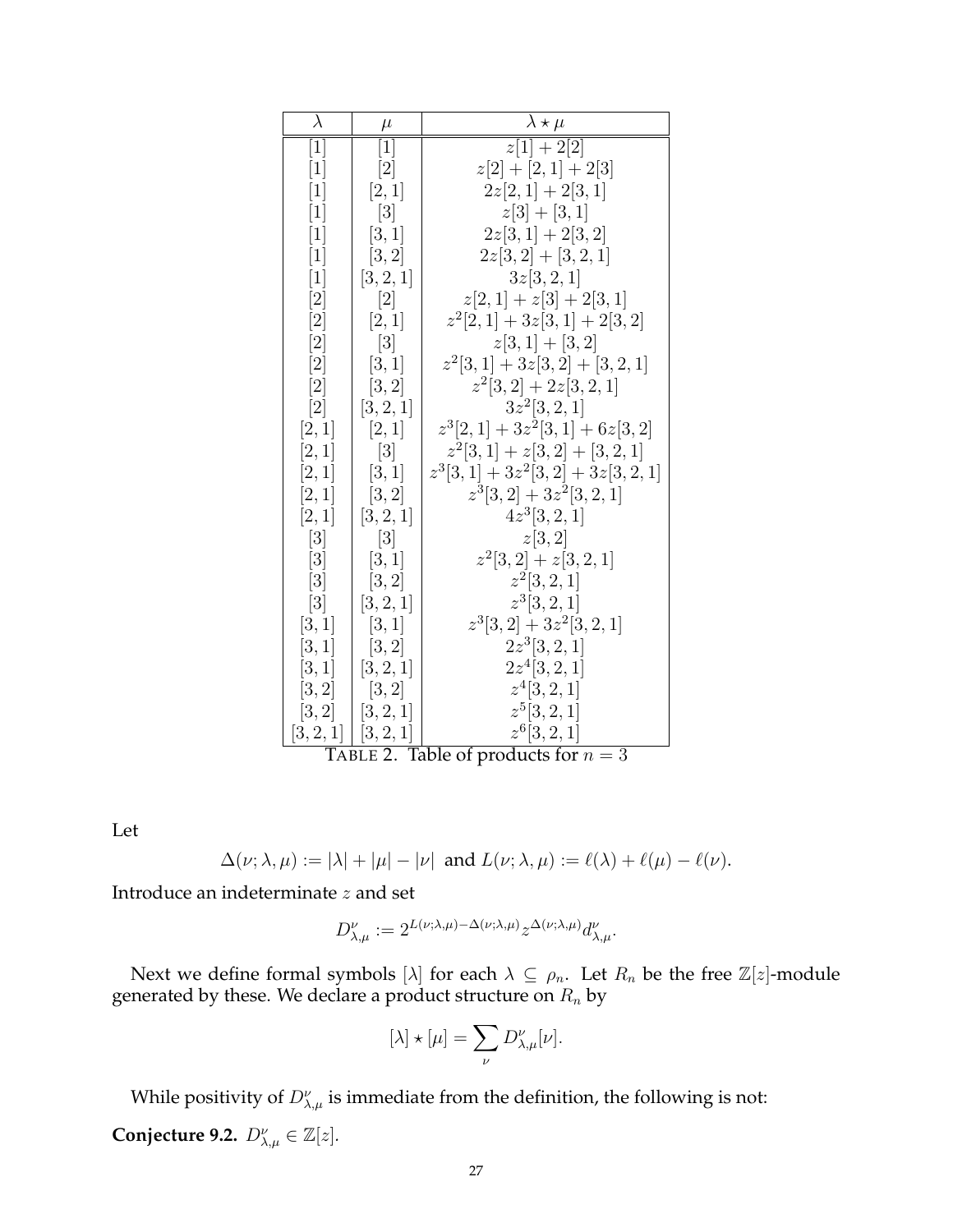*Example* 9.3*.* Suppose that  $\lambda = (2, 1), \mu = (3, 1), \nu = (3, 1)$ . Then  $\Delta(\nu; \lambda, \mu) = 3 + 4 - 4 = 3$ ,  $L(\nu;\lambda,\mu)=2+2-2=2.$  Also,  $d^{\nu}_{\lambda,\mu}=2$  because the following are the only 2 shifted edge labeled tableaux which rectify to  $S_{\mu}$ .



Thus  $D_{\lambda,\mu}^{\nu}=2^{2-3}\times z^3\times 2=z^3$ . В последните последните последните последните последните последните последните последните последните последн<br>В 1990 година от селото на селото на селото на селото на селото на селото на селото на селото на селото на сел

In the previous example,  $2^{L(\nu;\lambda,\mu)-\Delta(\nu;\lambda,\mu)}=2^{-1}$ . Further, in the tableaux counting  $d_{\lambda,\mu}^{\nu}$ , only the edge labels differed. In the case that  $L(\nu; \lambda, \mu) - \Delta(\nu; \lambda, \mu) = -k < 0$  one might wonder if the tableaux counting  $d^{\nu}_{\lambda,\mu}$ , namely

 $F(\lambda, \mu; \nu) = \{T \in \mathsf{shEqSYT}(\nu/\lambda, |\mu|) : \mathsf{shEqRect}(T) = S_\mu\}$ 

can be sorted into equivalence classes of size  $2^k$  by ignoring edge labels. The following example shows this is false in general:

*Example* 9.4*.* Suppose that  $\lambda = (3)$ ,  $\mu = (3, 2, 1)$ ,  $\nu = (4, 2, 1)$ . Then  $\Delta(\nu; \lambda, \mu) = 3 + 6 - 7 =$ 2 and  $L(\nu; \lambda, \mu) = 1 + 3 - 3 = 1$ , so  $k = 1$ . Below a  $T \in F_{(3),(3,2,1);(4,2,1)}$ . Any  $T' \in$ eqShSYT((4, 2, 1)/(3), 6) formed by moving the edge labels of T is not in  $F_{(3),(3,2,1);(4,2,1)}$ .



While Conjecture [9.2](#page-26-0) is a purely combinatorial question, it would also follow from a conjectural connection to equivariant Schubert calculus, through work of D. Anderson-W. Fulton presented in Section [10.](#page-30-0)

The next result gives a further consistency check of our combinatorics. It was suggested by H. Thomas (private communication):

<span id="page-27-0"></span>**Theorem 9.5.**  $R_n$  is commutative, i.e.,  $D_{\lambda,\mu}^{\nu} = D_{\mu,\lambda}^{\nu}$ .

*Proof.* The argument is based on a variation of S. Fomin's *growth diagram* formulation of *jeu de taquin*; see, *e.g.*, [\[62,](#page-37-24) Appendix 1].

Given a tableau  $T \in \text{eq}$ ShSYT $(\lambda/\theta, n)$ , define the corresponding *e-partition* (e for "edge") to be epart $(T):=(\lambda_1^{i_1},\lambda_2^{i_2},\ldots)$  where  $i_k$  =number of edge labels on the  $k^{th}$  diagonal edge. Each such  $T$  can be encoded as a sequence of e-partitions starting with the (usual) partition  $\theta = (\theta_1^0, \theta_2^0, \ldots)$ : If 1 appears in a box in row *i* then the next e-partition has an extra box in this position, *i.e.*, we replace  $\theta_i^0$  with  $(\theta_i + 1)^0$ . Otherwise 1 appears on the edge of a diagonal box in row i, in which case, the one-larger e-partition has  $\theta_i^0$  replaced by  $\theta_i^1$ . Repeat this process by looking at the position of 2 in T *etc.* Evidently, such an encoding of  $T$  is unique.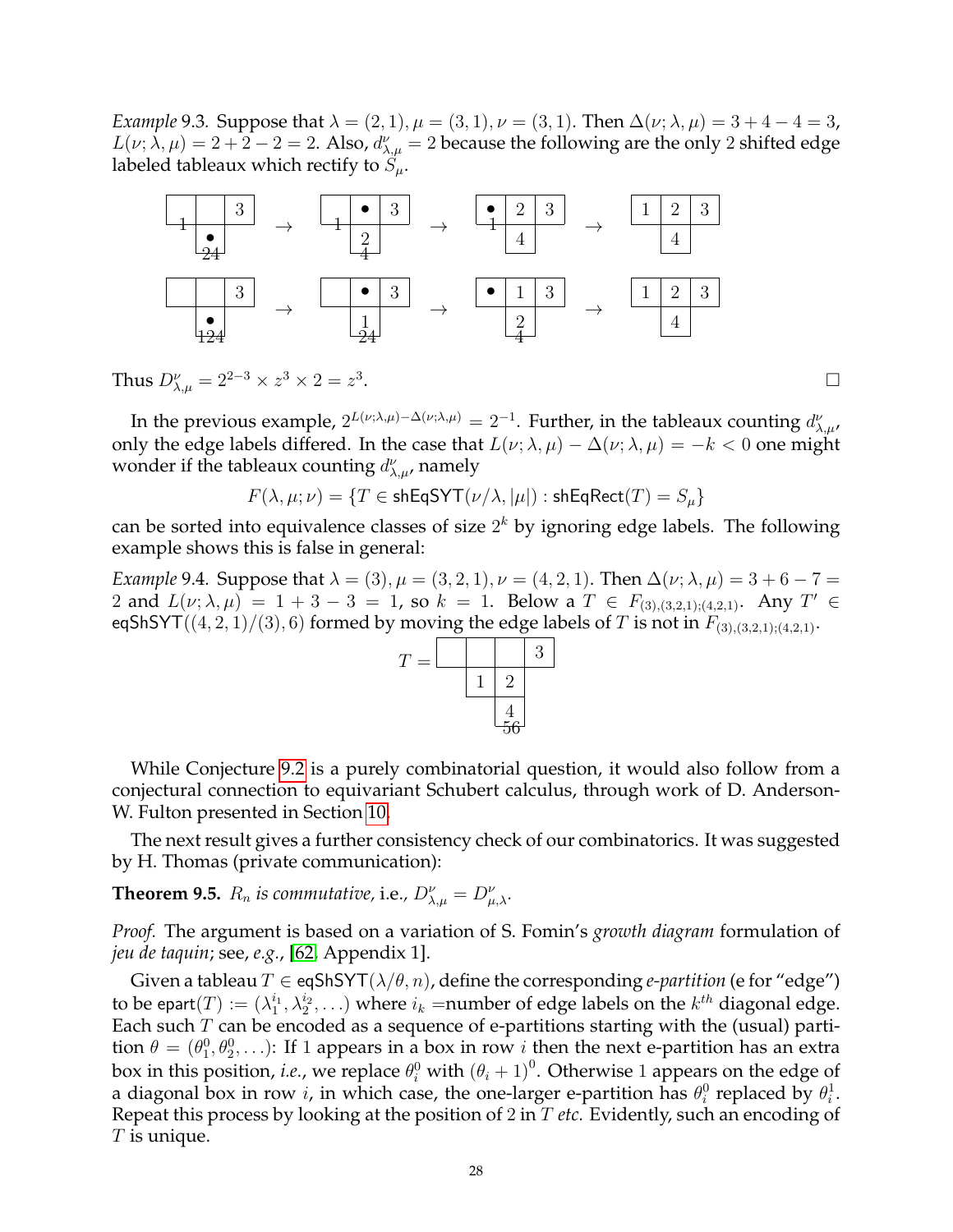*Example* 9.6*.*



Rectifying the left tableau above:

$$
\begin{array}{|c|c|c|c|c|c|}\hline 1 & 3 & & \\ \hline 2 & & & \\ \hline 24 & & & & \\ \hline \end{array} \rightarrow \begin{array}{|c|c|c|c|}\hline \bullet & 3 & & \\ \hline 1 & 4 & & \\ \hline \end{array} \rightarrow \begin{array}{|c|c|c|}\hline \bullet & 2 & 3 & \\ \hline 4 & & & \\ \hline \end{array} \rightarrow \begin{array}{|c|c|c|c|}\hline 1 & 2 & 3 & \\ \hline \end{array}
$$

Each of these four tableaux also has an associated sequence of e-partitions. Place these atop of one another as below. The result is a *tableau rectification diagram*:

| $\left(2^0,1^0\right)$ $\left(2^1,1^0\right)$ $\left(2^1,1^1\right)$ $\left(3^1,1^1\right)$ $\left(3^1,1^2\right)$ |         |                                     |           |               |
|--------------------------------------------------------------------------------------------------------------------|---------|-------------------------------------|-----------|---------------|
| $(2^{0})$                                                                                                          | $(2^1)$ | $ (2^1,1^0)  (3^1,1^0)  (3^1,1^1) $ |           |               |
| $(1^0)$                                                                                                            | $(1^1)$ | $(2^1)$                             | $(3^1)$   | $ (3^1, 1^0)$ |
| Ø                                                                                                                  | $(1^0)$ | $(2^{0})$                           | $(3^{0})$ | $(3^0, 1^0)$  |

Given two e-partitions  $\lambda = (\lambda_1^{i_1}, \lambda_2^{i_2}, \ldots)$  and  $\mu = (\mu_1^{j_1}, \mu_2^{j_2}, \ldots)$ , we will say  $\mu$  covers  $\lambda$  if:

- (i) there exists unique m such that  $\lambda_m + 1 = \mu_m$  and  $\lambda_k = \mu_k$  for  $k \neq m$ , and  $i_k = j_k$  for all  $k$ ; or
- (ii)  $\lambda_k = \mu_k$  for all k and there exists a unique m such that  $i_m + 1 = j_m$  and  $i_k = j_k$  for  $k \neq m$ .

In the case that  $\mu$  covers  $\lambda$  we define  $\mu/\lambda$  to be the extra box added in row m (if in cases (i) above), or the  $m<sup>th</sup>$  diagonal edge (in case (ii)). If  $x$  is a diagonal edge, *define* shEjdt $_x(T)=T.$  For two e-partitions,  $\lambda=(\lambda_1^{i_1},\lambda_2^{i_2},\ldots)$  and  $\mu=(\mu_1^{j_1},\mu_2^{j_2},\ldots)$ , let

$$
\lambda\vee\mu=(\max\{\lambda_1,\mu_1\}^{i_1+j_1},\max\{\lambda_2,\mu_2\}^{i_2+j_2},\ldots).
$$

Consider the following local conditions on any 2  $\times$  2 subsquare  $\boxed{\alpha \beta}$  $\frac{\alpha}{\gamma} \frac{\beta}{\delta}$  on a grid of e-

partitions:

- (G1) Each e-partition covers the e-partition immediately to its left or below.
- (G2)  $\delta = \gamma \bar{\vee}$  epart(shEjdt<sub> $\alpha/\gamma$ </sub> $(T)$ ), where T is the filling of  $\beta/\alpha$  by 1. Similarly  $\alpha = \gamma \bar{\vee}$ epart(shEjdt $_{\delta/\gamma}(T)$ ) where T is the filling of  $\beta/\delta$  by 1.

Call any rectangular table of e-partitions satisfying (G1) and (G2) a *growth diagram*. By the symmetry in the definition of (G1) and (G2), if  $G$  is a growth diagram, then so is  $G$ reflected about its antidiagonal. The following is straightforward from the definitions:

<span id="page-28-0"></span>**Claim 9.7.** *If*  $\alpha \beta$  $\gamma$   $\delta$ *is a* 2×2 *square in the tableau rectification diagram, then (G1) and (G2) hold.*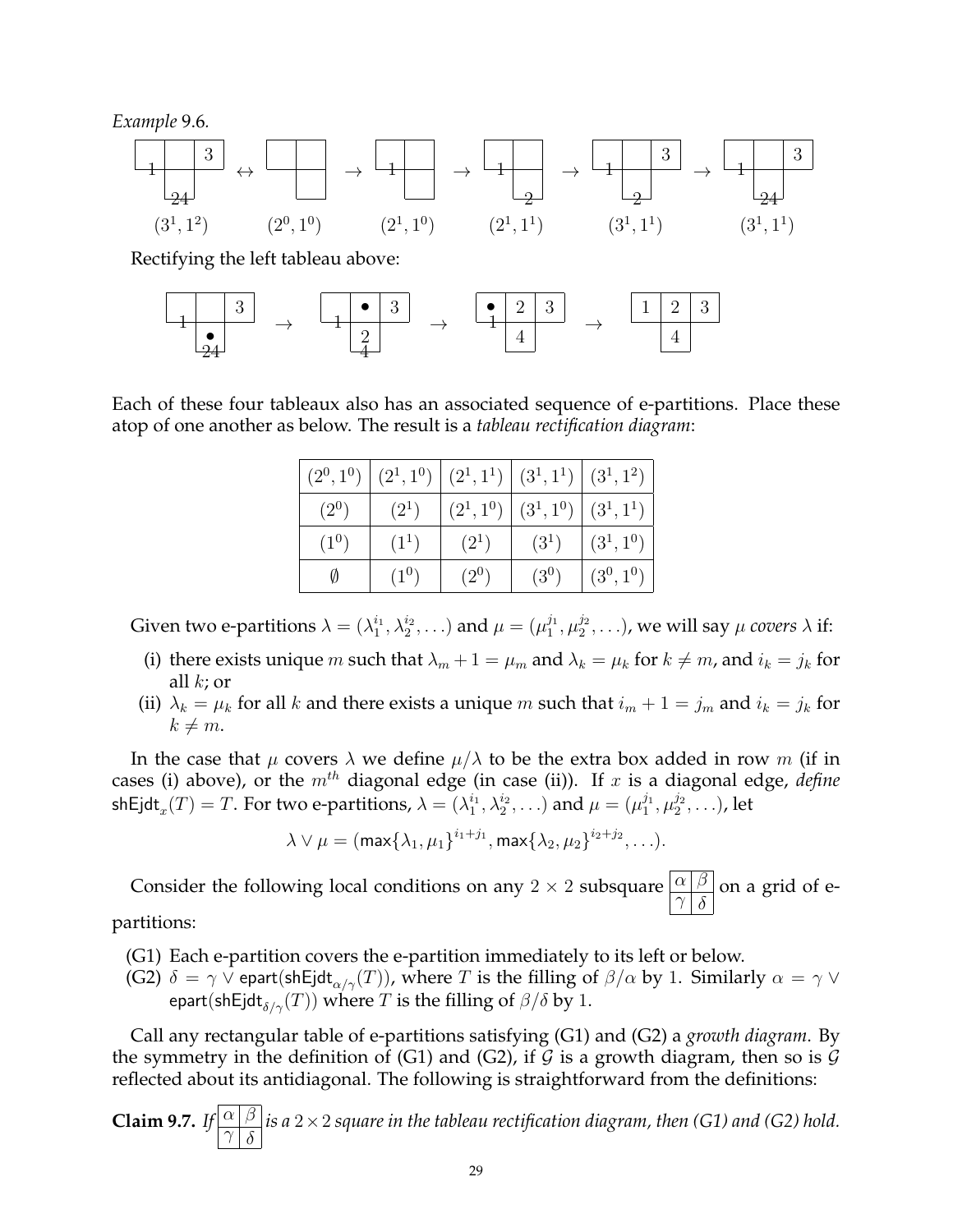*Proof.* Fix any two rows of the tableau rectification diagram; call this  $2\times(n+1)$  subdiagram  $R$ . The higher of the two row corresponds to some shifted edge labeled tableau  $U$  and the other row corresponds to shEjdt $_{\mathsf{c}}(U)$  where c is a box (determined by the shapes in the leftmost column). Now U is filled by  $1, 2, \ldots, n$ . Notice that if we consider the submatrix  $\mathcal{R}'$  of  $\mathcal R$  consisting of the leftmost  $k+1$  columns, then  $\mathcal{R}'$  corresponds to the computation of shEjdt<sub>c</sub> $(U')$  where  $U'$  is  $U$  with labels  $k + 1, k + 2, \ldots, n$  removed. The upshot is that it suffices to prove the claim for the rightmost  $2 \times 2$  square in  $\mathcal{R}$ , which we will label with shapes  $\boxed{\alpha \beta}$  $\gamma$   $\delta$ . Let  $U_\beta$  be the tableau associated to the chain of e-partitions ending at  $\beta$ . Similarly define  $U_{\alpha}$ . As well we have

<span id="page-29-1"></span>(29) 
$$
U_{\gamma} = \mathsf{shEjdt}_{\mathsf{c}}(U_{\alpha})
$$

and

<span id="page-29-0"></span>(30) 
$$
U_{\delta} = \mathsf{shEjdt}_{\mathsf{c}}(U_{\beta}).
$$

Insofar as (G1) is concerned, it is obvious that  $\beta$  covers  $\alpha$  and  $\delta$  covers  $\gamma$ . That  $\beta$  covers  $\delta$ follows from [\(30\)](#page-29-0). Similarly,  $\alpha$  covers  $\gamma$  because of [\(29\)](#page-29-1).

Now we turn to the proof of the first sentence of (G2). Suppose that  $S \in \text{eqShSYT}(\lambda/\theta, n)$ . Define  $\bar{S}$  to be the tableau obtained by forgetting the entries  $1, 2, \ldots n-1$  in S and replacing the *n* by 1. Also define  $\tilde{S}$  to be the tableau obtained by forgetting the entry *n* in *S*. Then, it is clear that

<span id="page-29-2"></span>(31) 
$$
epart(S) = epart(\tilde{S}) \vee epart(\bar{S})
$$

By definition,  $\tilde{U}_\delta = U_\gamma$ . This combined with [\(31\)](#page-29-2) applied to  $S = U_\delta$  shows that to prove the claim it suffices to show that shEjdt $_{\alpha/\gamma}(T) = \overline{U}_{\delta}$ .

Case 1: ( $\alpha$  covers  $\gamma$  by (i)) In the computation of shEjdt<sub>c</sub>( $U_{\alpha}$ ), the  $\bullet$  (that starts at c) arrives at the outer corner *box*  $\alpha/\gamma$ . By definition,  $U_\beta$  contains n at  $\beta/\alpha$ . Therefore, if  $\alpha/\gamma$  is not adjacent to  $\beta/\alpha$ , clearly  $U_\delta$  is  $U_\gamma$  with  $n$  adjoined at  $\beta/\alpha.$  Thus, shEjdt $_{\alpha/\gamma}(T)=\dot{\overline{U_\delta}}$  as desired.

Otherwise  $\alpha/\gamma$  is adjacent to  $\beta/\alpha$ . Then by the definition of shEjdt, the position of 1 in shEjdt $_{\alpha/\gamma}(T)$  is the same as the position of  $n$  in  $U_\delta.$  Thus, shEjdt $_{\alpha/\gamma}(T)=\bar{U_\delta}.$ 

Case 2: ( $\alpha$  covers  $\gamma$  by (ii)) Then in the computation of shEjdt<sub>c</sub>(U<sub>a</sub>), the  $\bullet$  must have arrived at a diagonal box, and  $k(< n)$  is the smallest edge label of this same box, resulting in a (J4') slide. Now regardless of where *n* is placed in  $U_{\beta}$ , it is clear that  $U_{\delta}$  is  $U_{\gamma}$  with *n* adjoined in the same place as n's place in  $U_\beta$ , *i.e.*,  $\beta/\alpha$ . In other words, shEjdt $\frac{1}{\alpha/\gamma}(T) = \bar{U}_\delta$ .

Proof of the second sentence of (G2): For a pair of e-partitions  $\lambda$ ,  $\mu$  with  $\mu$  covering λ, define  $U_{\mu/\lambda}$  to be the tableau with 1 placed in the location  $\mu/\lambda$  in  $\mu$ . Clearly,  $\alpha =$ epart $(U_\alpha) = \mathsf{epart}(U_\gamma) \vee \mathsf{epart}(U_{\alpha/\gamma})$  Thus, it suffices to show

<span id="page-29-3"></span>(32) 
$$
\mathsf{shEjdt}_{\delta/\gamma}(T) = U_{\alpha/\gamma}.
$$

Case 1:( $\delta$  covers  $\gamma$  by (i)) Then in  $U_\delta$ , n occupies box  $\delta/\gamma$ . If  $\delta/\gamma$  is not adjacent to  $\beta/\delta$ , it is clear that  $U_\beta$  and  $U_\delta$  have n in the same place, *i.e.*,  $\delta/\gamma$ . Thus  $\beta/\delta$  and  $\alpha/\gamma$  are the same box or edge position. Thus Equation [\(32\)](#page-29-3) follows.

<span id="page-29-4"></span>Otherwise  $\delta/\gamma$  is adjacent to  $\beta/\delta$ . Then,

(33) 
$$
\mathsf{shEjdt}_{\delta/\gamma}(T) = U_{\delta/\gamma}.
$$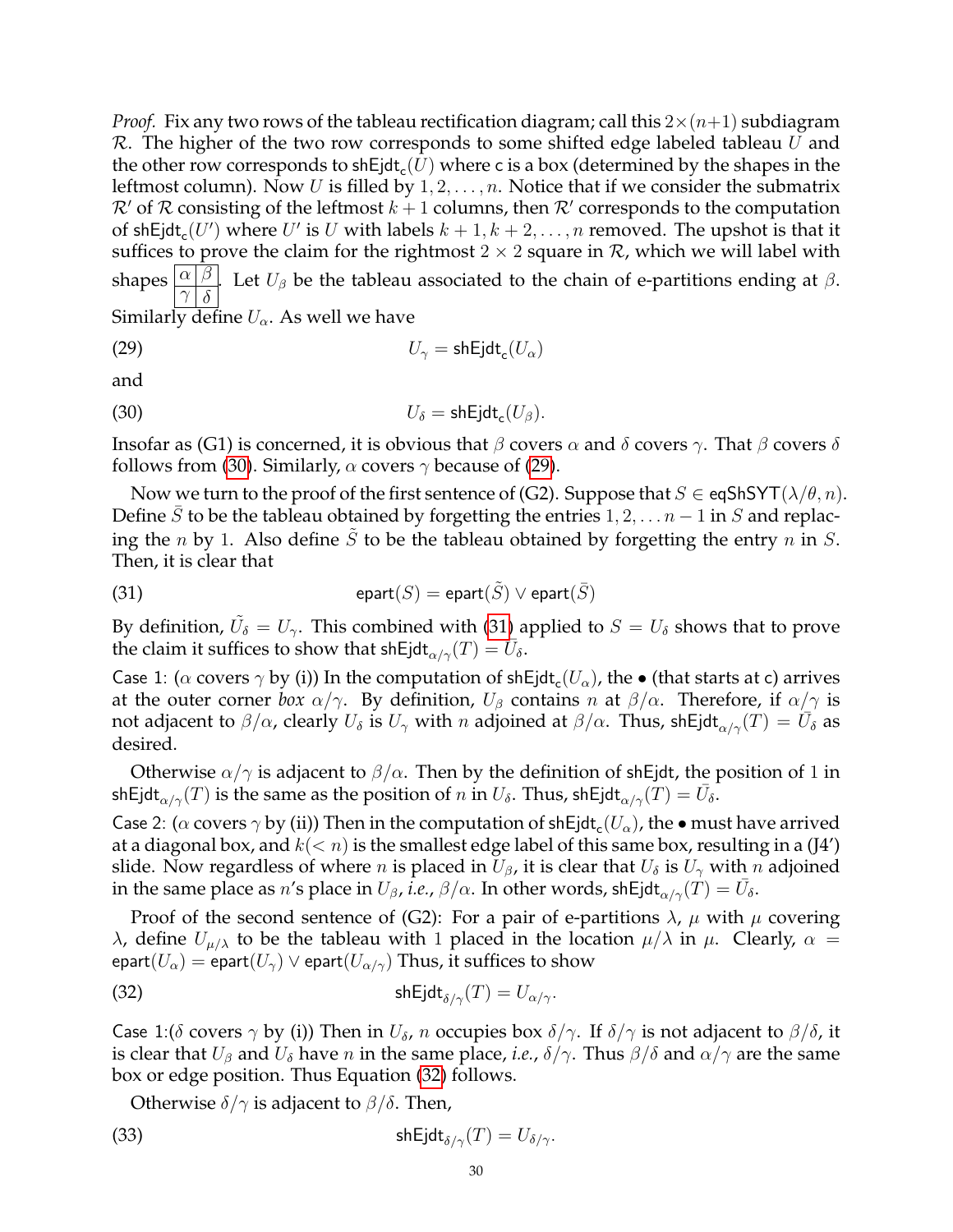By the definition of shEjdt, it follows that in the computation of shEjdt $_{\mathrm{c}}(U_\alpha)$ , the  $\bullet$  arrived at an outer corner  $\alpha/\gamma$ . This combined with the fact that  $\delta/\gamma$  is adjacent to  $\beta/\delta$ , we conclude that  $\alpha/\gamma$  is a box that is in the same position as the box  $\delta/\gamma$ . Now [\(33\)](#page-29-4) is precisely [\(32\)](#page-29-3).

Case 2: ( $\delta$  covers  $\gamma$  by (ii)) Then  $\delta/\gamma$  is an edge, so n occupies an edge in  $U_{\delta}$ . Thus in shEjdt $_{\rm c}(U_\beta)$ ,  $n$  is never moved. So,  $\beta/\delta=\alpha/\gamma.$  Since  $\delta/\gamma$  is a diagonal edge, shEjdt $_{\delta/\gamma}(T)=$  $T := U_{\beta/\delta} = U_{\alpha/\gamma}.$ 

Let Growth( $\lambda, \mu; \nu$ ) be the set of growth diagrams such that:

- the leftmost column encodes the superstandard tableau of shape  $\lambda$ ;
- the bottom-most row encodes the superstandard tableau of shape  $\mu$ ;
- the shape of the e-partition in the top right corner is  $\nu$ .

**Claim 9.8.** #Growth $(\lambda, \mu; \nu) = \#F(\lambda, \mu; \nu)$ 

*Proof.* Given  $T \in F(\lambda, \mu; \nu)$ , form the tableau rectification diagram  $\mathcal{G}(T)$ . Notice that since we are using row rectification order, the left side of the diagram will be the sequence for  $S_\lambda$ . Since T is assumed to rectify to  $S_\mu$ , the bottom row of the diagram will be the sequence for  $S_\mu$ . Hence by Claim [9.7,](#page-28-0)  $\mathcal{G}(T) \in \mathsf{Growth}(\lambda, \mu; \nu)$ , and thus  $T \mapsto \mathcal{G}(T)$  is an injection implying  $\#F(\lambda, \mu; \nu) \leq \#G$ rowth $(\lambda, \mu; \nu)$ .

For the reverse inequality, given any  $G \in$  Growth $(\lambda, \mu; \nu)$ , by (G1), the top row defines  $T(\mathcal{G})\in$  eqShSYT $(\nu/\lambda,|\mu|)$ . Then  $T(\mathcal{G})$  has a tableau rectification diagram  $\mathcal{G}'$ . By Claim [9.7,](#page-28-0)  $\mathcal{G}'$  is uniquely determined by its left and top borders together with (G2). Thus, since  $\mathcal G$  and  $\mathcal G'$  share the same left and top borders and both satisfy (G2),  $\mathcal G=\mathcal G'.$  In particular,  $T(\mathcal G)\in$  $F(\lambda, \mu; \nu)$ . Thus,  $\mathcal{G} \mapsto T(\mathcal{G})$  is an injection proving  $\#\text{Growth}(\lambda, \mu; \nu) \leq \#F(\lambda, \mu; \nu)$ .

To conclude, we must show that  $d^{\nu}_{\lambda,\mu} = d^{\nu}_{\mu,\lambda}$ . Since

$$
d_{\lambda,\mu}^{\nu} = \#F(\lambda,\mu;\nu) = \# \text{Growth}(\lambda,\mu;\nu),
$$

it suffices to show that  $\#\text{Growth}(\lambda, \mu; \nu) = \#\text{Growth}(\mu, \lambda; \nu)$ . Reflecting along the antidiagonal defines a bijection between Growth $(\lambda, \mu; \nu)$  and Growth $(\mu, \lambda; \nu)$ .

*Example* 9.9. Under column rectification, Theorem [9.5](#page-27-0) is false. Suppose  $\lambda = (4, 3)$ ,  $\mu =$  $(3, 2, 1)$  and  $\nu = (4, 3, 2, 1)$ . The number of tableaux of shape  $\nu/\lambda$  that column rectify to  $S_u$ is 20 while the number of those with shape  $\nu/\mu$  column rectifying to  $S_\lambda$  is 16.

<span id="page-30-1"></span>**Conjecture 9.10.**  $(R_n, \star)$  *is an associative ring.* 

Additional support for Conjecture [9.10](#page-30-1) comes from a conjectural connection to a commutative, associative ring studied by D. Anderson-W. Fulton, as described in the next section.

# <span id="page-30-0"></span>10. CONJECTURAL CONNECTION TO WORK OF W. FULTON-D. ANDERSON AND EQUIVARIANT SCHUBERT CALCULUS

10.1. **Results of W. Fulton-D. Anderson.** For a strict shape  $\lambda \subseteq \rho_n$ , let  $\sigma_\lambda = Pf(c_{\lambda_i, \lambda_j})$ where

$$
c_{p,q} = \sum_{0 \le a \le b \le q} (-1)^b \left( \binom{b}{a} + \binom{b-1}{a} \right) z^a c_{p+b-a} c_{q-b}.
$$

If  $\ell = \ell(\lambda)$  is odd, define  $\lambda_{\ell+1} = 0$  so that the matrix becomes even ordered.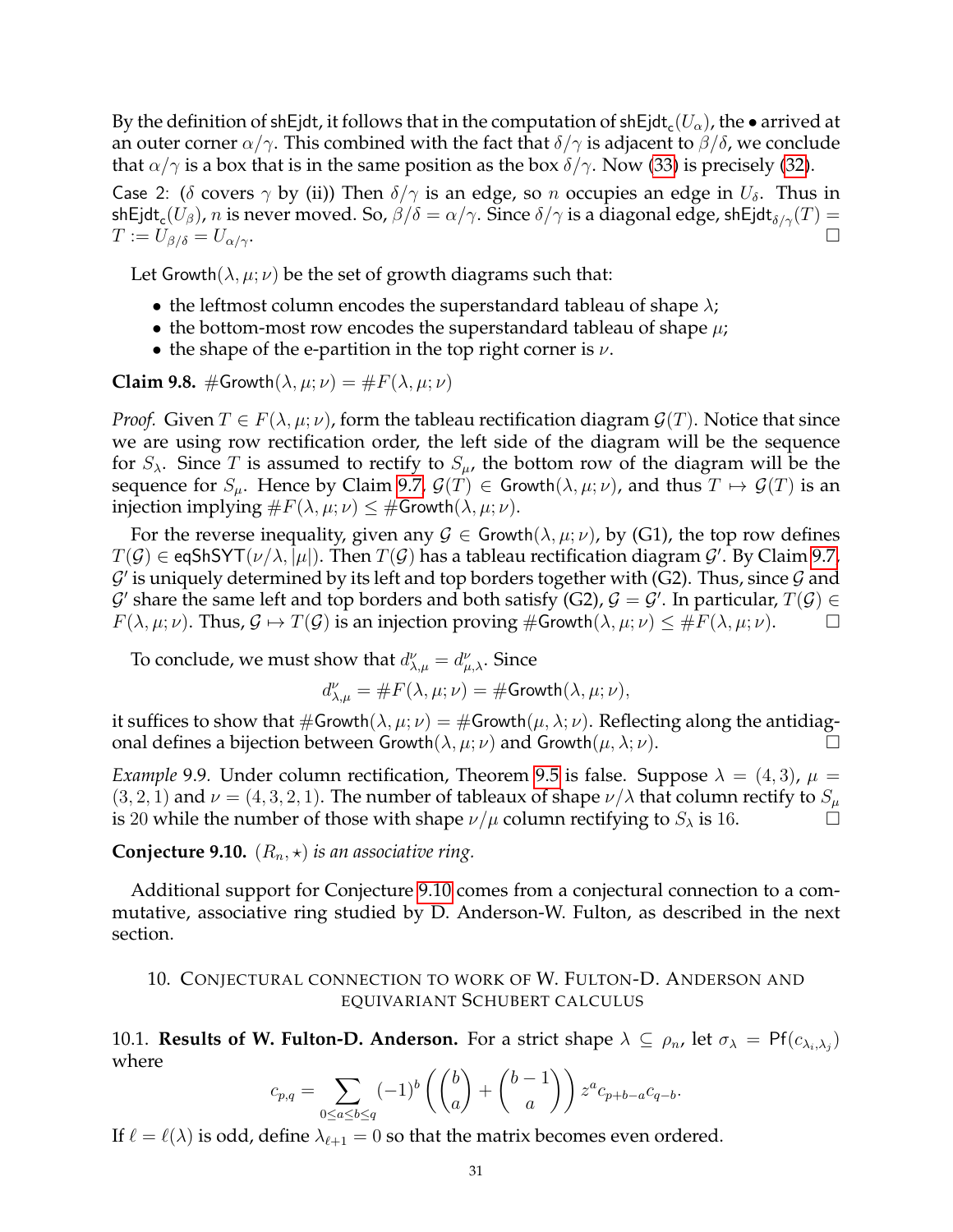Recently, D. Anderson-W. Fulton have studied a  $\mathbb{Z}[z]$ -algebra

$$
\mathfrak{P} = \mathbb{Z}[z, c_1, c_2, \ldots]/(c_{p,p} = 0, \forall p > 0)
$$

and shown it has a basis over  $\mathbb{Z}[z]$  of  $\sigma_{\lambda}$ . Define structure constants by

$$
\sigma_\lambda\cdot \sigma_\mu=\sum_{\nu\subseteq\rho_n}\mathfrak{D}_{\lambda,\mu}^\nu\sigma_\nu.
$$

Also let

<span id="page-31-1"></span>
$$
\mathfrak{d}_{\lambda,\mu}^{\nu}:=\frac{\mathfrak{D}_{\lambda,\mu}^{\lambda}}{2^{L(\lambda;\lambda,\mu)-\Delta(\lambda;\lambda,\mu)}z^{\Delta(\lambda;\lambda,\mu)}}
$$

.

<span id="page-31-0"></span>**Conjecture 10.1.** *There is a ring isomorphism*  $\phi : R_n \to \mathfrak{P}$  *that sends*  $[\lambda] \mapsto \sigma_\lambda$ *. Therefore,*  $\mathfrak{D}_{\lambda,\mu}^{\nu}=D_{\lambda,\mu}^{\nu}$  (equivalently  $\mathfrak{d}_{\lambda,\mu}^{\nu}=d_{\lambda,\mu}^{\nu}$ ).

We have exhaustively checked Conjecture [10.1](#page-31-0) for all  $n \leq 4$  and many  $n = 5$  cases.

D. Anderson-W. Fulton (private communication) connected the above ring to equivariant Schubert calculus of Z. That is,

(34) 
$$
L_{\lambda,\mu}^{\nu}(\alpha_1 \mapsto z, \alpha_2 \mapsto 0, \ldots, \alpha_n \mapsto 0) = \mathfrak{D}_{\lambda,\mu}^{\nu}.
$$

**Proposition 10.2.** *Conjecture*  $10.1 \implies$  *Conjecture* [9.2.](#page-26-0)

*Proof.* By Theorem [2.1,](#page-3-2)  $L_{\lambda,\mu}^{\nu}$  is a nonnegative integer polynomial in  $\alpha_1,\ldots,\alpha_n$ , the simples of the type  $C$  root system. Now apply  $(34)$ .

In turn, Conjecture [10.1](#page-31-0) should follow from a proof that  $D_{\lambda,(p)}^{\nu}=\mathfrak{D}_{\lambda,(p)}^{\nu}$ , together with Conjecture [9.10,](#page-30-1) by a variation of the "associativity argument" of Section [3.](#page-5-0)

## 10.2. **Two numerologically nice cases of Conjecture [10.1.](#page-31-0)**

**Theorem 10.3.**  $d^{\lambda}_{\lambda,(p)} = \binom{\ell(\lambda)}{p}$  $\mathfrak{d}^{(\lambda)}_{p}) 2^{p-1} = \mathfrak{d}^{\lambda}_{\lambda, (p)}.$ 

*Proof.* We will use some results of T. Ikeda-H. Naruse [\[28\]](#page-36-10) that we now recall. For a strict partition  $\lambda = (\lambda_1 > \ldots > \lambda_r > 0)$ , let  $D_\lambda$  denote the associated shifted shape. Explicitly,

$$
D_{\lambda} = \{(i, j) \in \mathbb{Z}^2 | 1 \le i \le r, i \le j < \lambda_i + i\}.
$$

For instance,  $D_{(3,1)} = \bigsqcup \cdots$ . Given an arbitrary subset  $C \subset D_{\lambda}$ , if a box  $x \in C$  satisfies

either of the following conditions:

(I) 
$$
x = (i, i)
$$
 and  $(i, i + 1), (i + 1, i + 1) \in D_{\lambda} \setminus C$   
(II)  $x = (i, j), j \neq i$  and  $(i + 1, i), (i, i + 1), (i + 1, i + 1) \in D_{\lambda} \setminus C$ 

then set  $C' = C \cup \{x + (1, 1)\} \setminus \{x\}$ . The procedure  $C \to C'$  is called an *elementary excitation occuring* at  $x \in C$ . Any subset  $C' \subset D_\lambda$  obtained from  $C$  by an application of successive elementary excitations is called an *excited Young diagram* (EYD) of C. Denote by  $\mathcal{E}_{\lambda}(\mu)$  the set of all EYDs of  $D_{\mu}$  contained in  $D_{\lambda}$ .

*Example* 10.4. Suppose  $\lambda = (4, 2, 1), \mu = (2)$ , then  $\mathcal{E}_{\lambda}(\mu)$  consists of the following EYDs

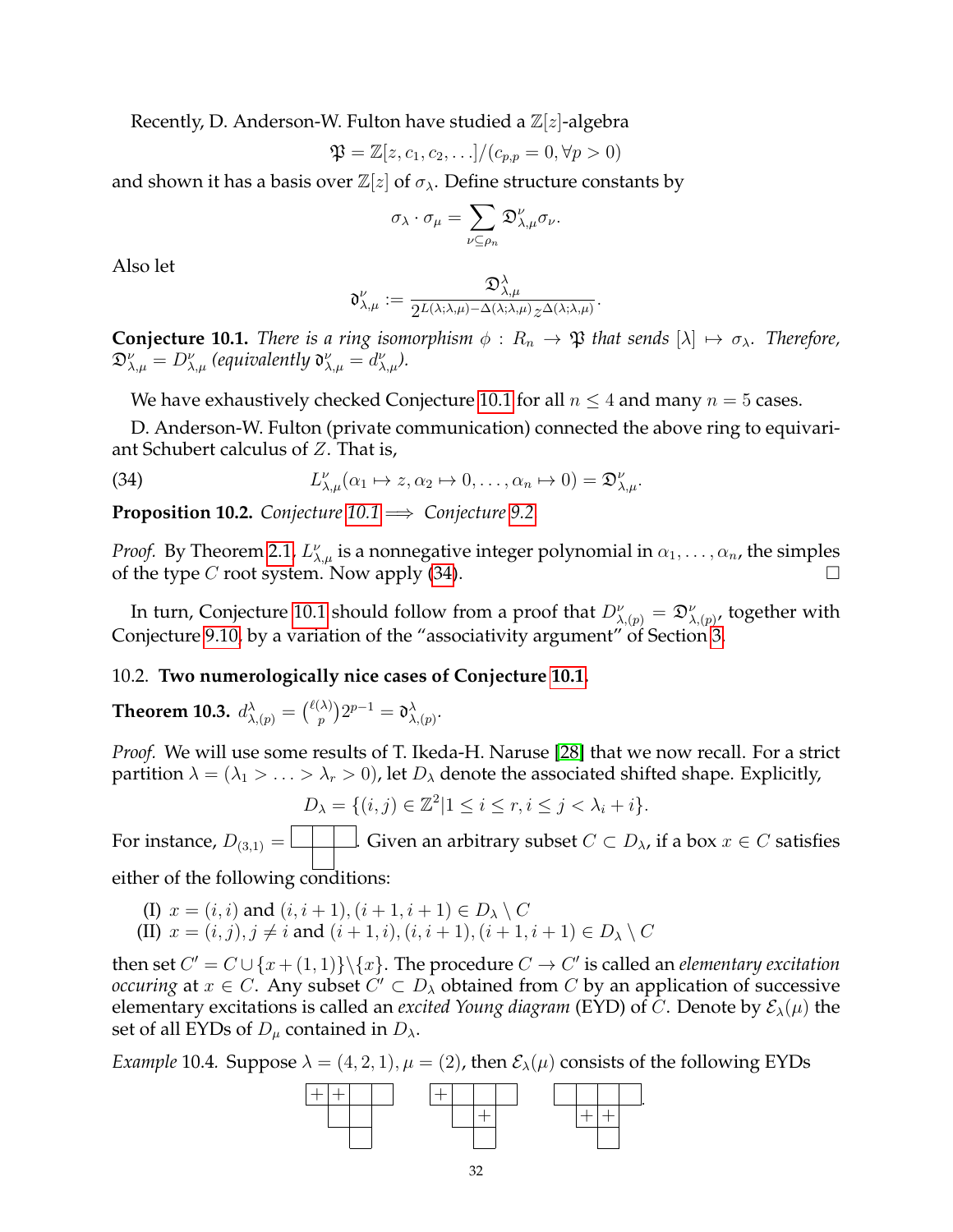<span id="page-32-0"></span> ${\bf Lemma \ 10.5.} \ \mathfrak{D}_{\lambda,\mu}^{\lambda} = \# \mathcal{E}_{\rho_{\ell(\lambda)}}(\mu) \times z^{|\mu|}.$ 

*Proof.* This follows from [\[28,](#page-36-10) Theorem 3] which gives a formula for  $\xi_\lambda(Z)|_\mu = L_{\lambda,\mu}^\mu$  in terms of EYDs, combined with [\(34\)](#page-31-1). We omit the details, which amount mostly to translating from the appropriate Weyl group elements to the associated partitions.  $\Box$ 

By Lemma [10.5,](#page-32-0)

$$
(35) \qquad \mathfrak{d}^{\lambda}_{\lambda,\mu} = \frac{\mathfrak{D}^{\lambda}_{\lambda,\mu}}{2^{\mathcal{L}(\lambda;\lambda,\mu)-\Delta(\lambda;\lambda,\mu)}z^{\Delta(\lambda;\lambda,\mu)}} = \frac{\#\mathcal{E}_{\rho_{\ell(\lambda)}}(\mu) \times z^{|\mu|}}{2^{\ell(\mu)-|\mu|}z^{|\mu|}} = \#\mathcal{E}_{\rho_{\ell(\lambda)}}(\mu) \times 2^{|\mu|-\ell(\mu)}.
$$

As all boxes in  $D_{(p)}$  are in distinct columns, they stay in distinct columns even after the application of the excitation moves (I) and (II). Therefore,  $\mathcal{E}_{\rho_{\ell(\lambda)}}((p))$  contains at most  $\binom{\ell(\lambda)}{p}$  $\binom{\lambda}{p}$ elements, since, there are  $\ell(\lambda)$  columns in  $D_{\rho_{\ell(\lambda)}}$ . It is not hard to see from (I) and (II) this upper bound is an equality. This proves the second equality of the theorem.

Let  $N = \ell(\lambda)$ ; we now prove the first equality of the theorem statement by induction on  $N + p$ . When  $N + p \le 1$  the claim is obvious. When  $N + p = 2$ , there is one case, namely,  $\lambda = (1)$ ,  $p = 1$  and  $d^{\lambda}_{\lambda,(p)} = 1 = \binom{1}{1}$  $n_1^1$ ) $2^{1-1}$ , as desired. Now suppose  $N + p = k > 2$  and the claim holds for smaller  $N + p$ .

Let  $F(\lambda,(p);\lambda)$  be the tableaux enumerated by  $d^{\lambda}_{\lambda,(p)}$ . If  $T \in F(\lambda,(p);\lambda)$  we say that a label *q appears in* row *r* if *q* is an edge label on the southern edge of the diagonal box in row r. Let  $\overline{T}$  be T with the first row removed, this is of shape  $\overline{\lambda}$ . There are three disjoint cases that  $T$  can fall into:

- (1) (1 does not appear in row 1 of T and  $\overline{T} \in F(\overline{\lambda}, (p);\overline{\lambda})$ : Then there are  $d^{\lambda}_{\overline{\lambda}, (p)}$  many such choices; this equals  $\binom{N-1}{p} 2^{p-1}$ , by induction.
- (2) (1 does not appear in row 1 of T and  $\overline{T} \notin F(\overline{\lambda},(p);\overline{\lambda})$ ): Then it is straightforward to check (from the assumption that  $T \in F(\lambda,(p);\lambda)$ ) that  $\overline{T}$  row rectifies to  $\overline{S}$  of shape  $(p-1)$  where the first row consists of box labels  $1, 3, 4, \ldots, p-1$  and has a 2 in the south edge of the first box. Notice that the choices for  $T$  are in bijection with  $F(\lambda,(p-1);\lambda)$  where the map is to remove the edge label 2 and shift the labels  $3, 4, 5 \ldots$ , *p* down by one. This, combined with induction asserts that there are  $d_{\overline{\lambda},(p-1)}^{\overline{\lambda}} = \binom{N-1}{p-1} 2^{p-2}$  many choices.
- (3) (1 appears in row 1): No other label appears in row 1 of T. Let U be  $\overline{T}$  with every entry decremented by one. It is straightforward that  $U \in F(\overline{\lambda},(p-1);\overline{\lambda})$ , and that the map  $T\mapsto U$  is bijective. Thus, there are  $d^{\overline{\lambda}}_{\overline{\lambda},(p-1)}={N-1\choose p-1}2^{p-2}$  many tableaux in this case, by induction.

By Pascal's identity,

$$
\binom{N}{p} 2^{p-1} = \binom{N-1}{p} 2^{p-1} + \binom{N-1}{p-1} 2^{p-2} + \binom{N-1}{p-1} 2^{p-2}.
$$

This, combined with cases  $(1)-(3)$ , completes the induction.

Theorem 10.6.  $d_{\rho_n,\rho_n}^{\rho_n}=2^{\binom{n}{2}}=\mathfrak{d}_{\rho_n,\rho_n}^{\rho_n}$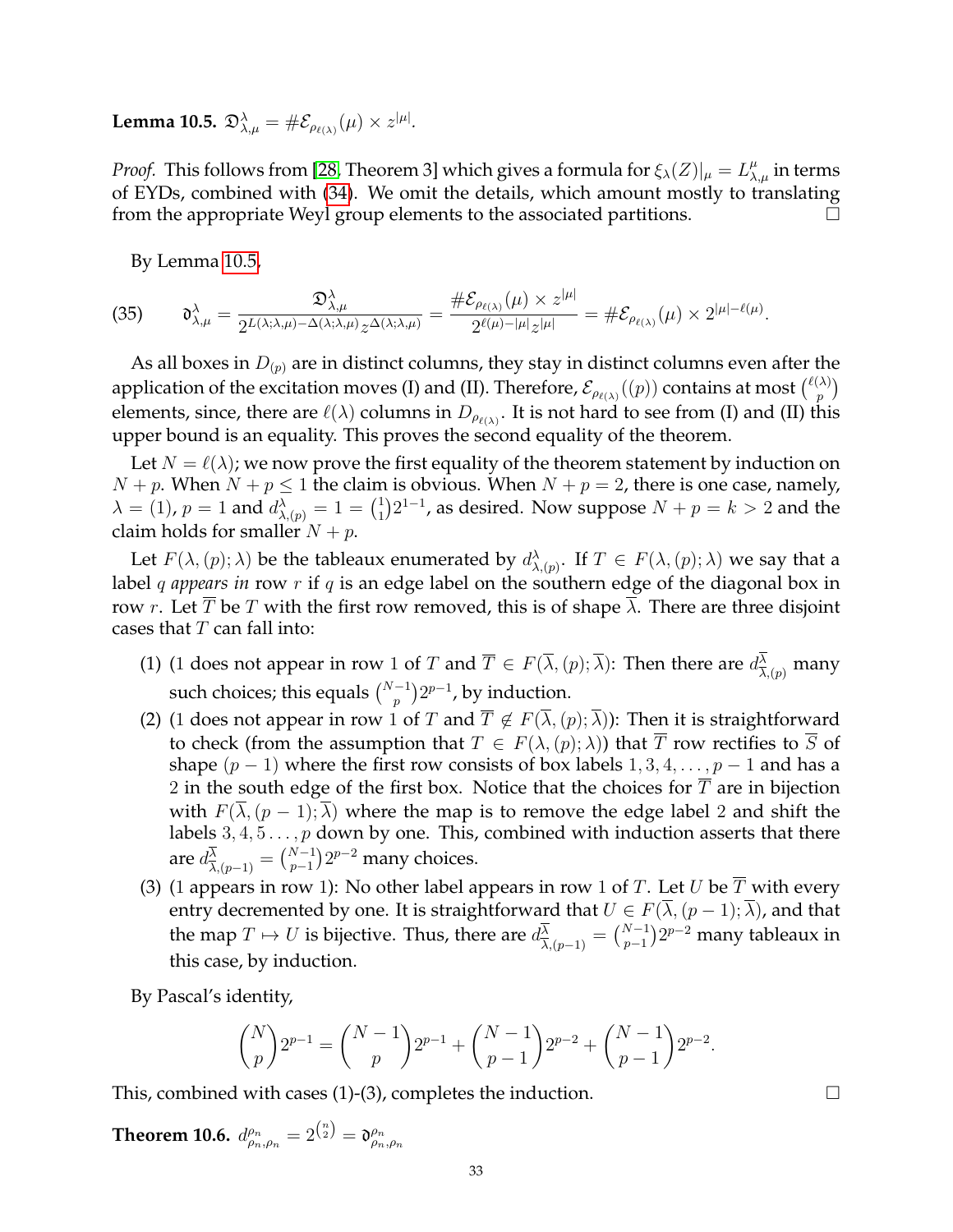*Proof sketch:* In the special case when  $\ell(\lambda) = \ell(\mu)$ , it is easy to observe that  $|\mathcal{E}^{\lambda}_{\mu}| = 1$ . Thus in this case,

$$
\mathfrak{d}^{\lambda}_{\lambda,\mu} = 2^{|\mu|-\ell(\mu)}
$$

Further when  $\mu = \lambda = \rho_n$ ,

$$
\mathfrak{d}_{\rho_n,\rho_n}^{\rho_n} = 2^{|\mu|-\ell(\mu)} = 2^{\binom{n}{2}}.
$$

This proves the rightmost equality.

For the remaining equality, consider  $T \in \mathsf{shEqSYT}(\rho_n/\rho_n, N)$  where  $N = |\rho_n| = \binom{n+1}{2}$  $_{2}^{+1}).$ For  $1 \leq i \leq n$ , let

 $E_i(T) = \{k \mid k \text{ lies on the } i\text{th diagonal edge of } T\}.$ 

For  $T \in$  shSYT( $\nu/\lambda$ ), let  $T(i, j)$  be the entry in box  $(i, j)$  (in matrix coordinates). Define  $U_n \in \mathsf{shEqSYT}(\rho_n/\rho_n, N)$  by the requirement that  $E_i(U_n) = \bigcup_{r=1}^i S_{\rho_n}(r, i)$ . That is, the labels on the  $i$ th diagonal edge of  $U_n$  are precisely the labels appearing in column  $i$  of  $S_{\rho_n}.$ 

For  $T \in \text{shEqSYT}(\rho_n/\rho_n, N)$  and  $I \subseteq E_i(T)$  for some  $i \in [n-1]$ , define the *I-slide* of  $T$ ,  $\mathsf{SI}_I(T) \in \mathsf{shEqSYT}(\rho_n/\rho_n, N)$ , by

$$
E_k(\mathsf{SI}_I(T)) := \begin{cases} E_k(T) & \text{if } k \in [n] \setminus \{i, i+1\}, \\ E_k(T) \setminus I & \text{if } k = i, \\ E_k(T) \cup I & \text{if } k = i+1. \end{cases}
$$

*Example* 10.7*.* Let  $n = 4$ . Taking  $I = \{6\} \subseteq E_3(U_4) = \{3, 6, 8\}$ , below we illustrate  $SI_{\{6\}}(U_4)$ .



For  $T \in$  shSYT $(\nu/\lambda)$ , let

<span id="page-33-0"></span>row<sub>k</sub> $(T) = \{$  entries in row  $k$  of  $T$  $\}.$ 

Say  $I \subseteq E_i(T)$  is *n-slidable* if  $1 \leq i < n$ ,

(37) 
$$
I \subseteq \bigcup_{k=1}^{i} \{ \min(E_i(T) \cap \text{row}_k(S_{\rho_n})) \},
$$

and for  $i < k \leq n$ ,  $E_k(T) = E_k(U_n)$ .

*Example* 10.8*.* Consider *T* below and  $i = 3$ . Then to the right we have  $S_{\rho_4}$  with

$$
\bigcup_{k=1}^3 \{ \min(E_3(T) \cap \mathrm{row}_k(S_{\rho_4})) \} = \bigcup_{k=1}^3 \{ \min(\{1,3,5,6,8\} \cap \mathrm{row}_k(S_{\rho_4})) \} = \{1,5,8\}
$$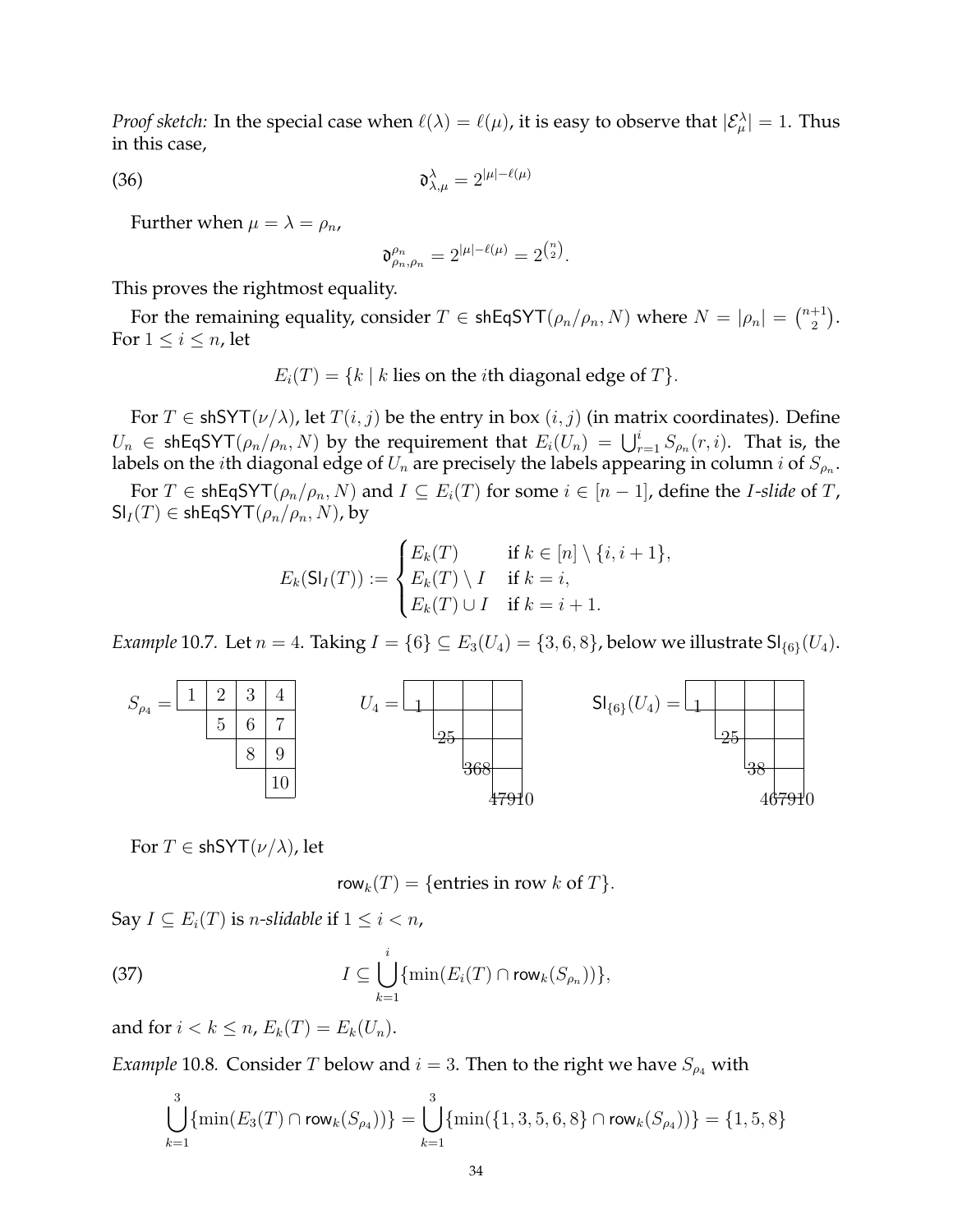shaded yellow and the remainder of entries of  $E_3(T)$  shaded gray. Thus any  $I \subseteq \{1, 5, 8\}$ is 4-slidable, so  $\{1, 8\}$  is 4-slidable but  $\{1, 3, 8\}$  is not.



The proof of this claim is lengthy and will appear elsewhere:

<span id="page-34-0"></span> ${\bf Claim~10.9.}$   $Fix~T\in\mathsf{shEqSYT}(\rho_n/\rho_n,N).$  Then  $\mathsf{shEqRect}(T)=S_{\rho_n}$  if and only if  $T=\mathsf{Sl}_{I_{n-1}}\circ$  $\mathsf{SI}_{I_{n-2}} \circ \ldots \circ \mathsf{SI}_{I_1}(U_n)$  where each  $I_i \subseteq E_i(\mathsf{SI}_{I_{i-1}} \circ \ldots \circ \mathsf{SI}_{I_1}(U_n))$  is n-slidable.

By Claim [10.9,](#page-34-0)  $d_{\rho_n,\rho_n}^{\rho_n}$  equals the number of sequences  $\{I_i\}_{i=1}^{n-1}$  where

$$
I_i \subseteq E_i(\mathsf{SI}_{I_{i-1}} \circ \ldots \circ \mathsf{SI}_{I_1}(U_n))
$$

is n-slidable. We assert that

$$
i = \# \bigcup_{k=1}^{i} \{ \min(E_i(\mathsf{SI}_{I_{i-1}} \circ \ldots \circ \mathsf{SI}_{I_1}(U_n)) \cap \mathsf{row}_k(S_{\rho_n})) \}.
$$

Indeed, to see this, note that  $i\,=\,\#\bigcup_{k=1}^i \min(E_i(U_n)\cap \mathsf{row}_k(S_{\rho_n}))\}$  and, by definition of *I*-slidable,  $E_i(S|_{I_{i-1}} \circ \ldots \circ S|_{I_1}(U_n)) \supseteq E_i(U_n)$ . Hence, by [\(37\)](#page-33-0), there are  $2^i$  choices for each *n*-slidable  $I_i$ , so  $d_{\rho_n,\rho_n}^{\rho_n} = 2^{\binom{n}{2}}$ , as desired.

We illustrate Claim [10.9](#page-34-0) with the following example:

*Example* 10.10. Below is  $T = \mathsf{SI}_{I_3} \circ \mathsf{SI}_{I_2} \circ \mathsf{SI}_{I_1}(U_4)$  with the choices of  $I_i$  given above each arrow. Beneath each arrow, entries in  $\bigcup_{k=1}^i\{\min(E_i(\mathsf{SI}_{I_{i-1}}\circ\ldots\circ \mathsf{SI}_{I_1}(U_4))\cap \mathsf{row}_k(S_{\rho_n}))\}$  are shaded yellow in  $S_{\rho_4}$  and the remaining entries of  $E_i(T)$  are shaded gray. Thus  $I_i$  is 4slidable if and only if all entries of  $I_i$  are yellow. Thus in the example below,  $I_1, I_2$ , and  $I_3$ are all 4-slidable. Therefore by Lemma [10.9,](#page-34-0) shEqRect $(T)=S_{\rho_4}.$ 

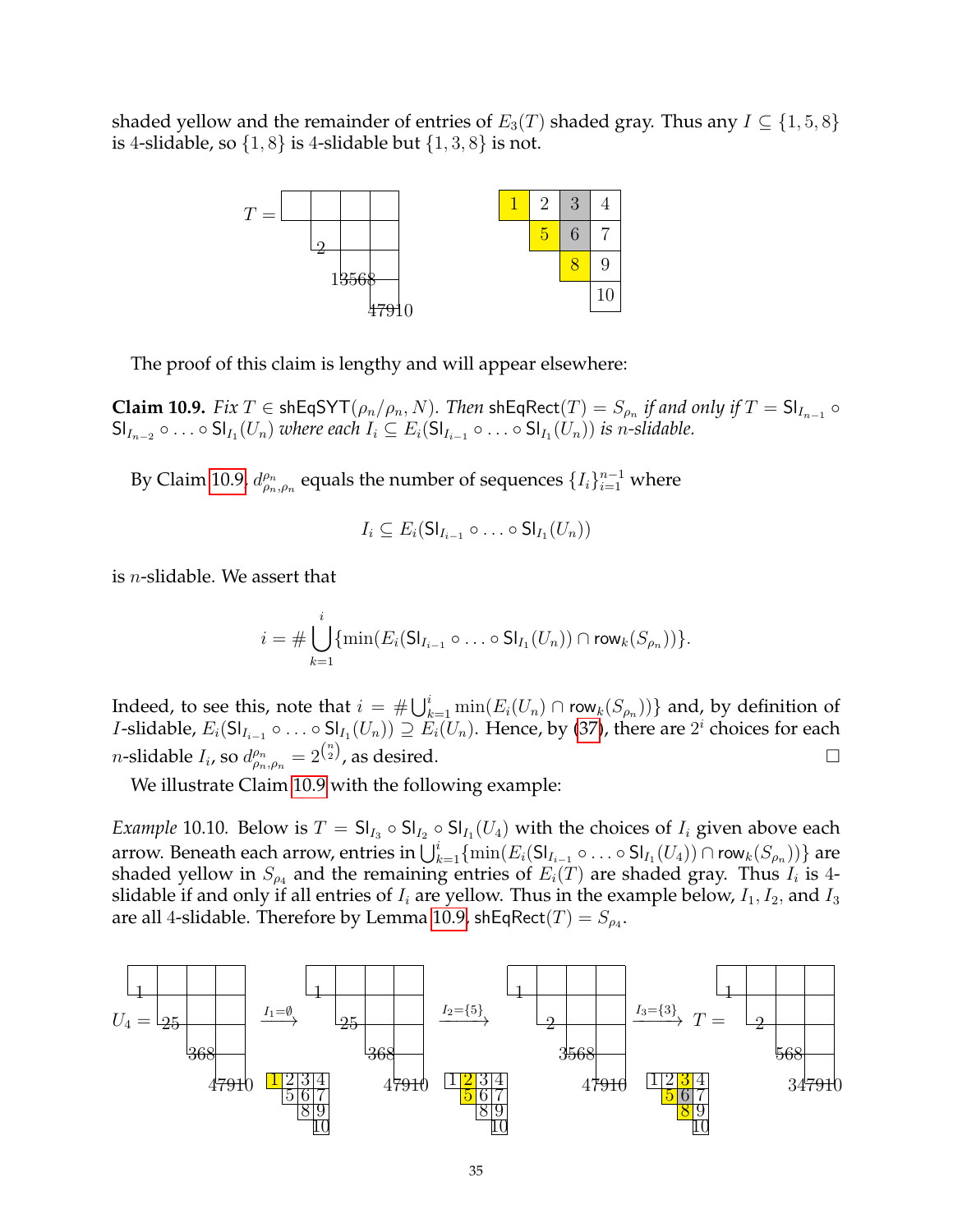However, in the example below,  $I'_1$ ,  $I'_2$  are 4-slidable, but  $I'_3$  is not. Thus by Claim [10.9,](#page-34-0)  $shEqRect(T') \neq S_{\rho_4}.$ 



While  $2^{\binom{n}{2}}$  is the number of labeled graphs on  $n$  vertices, consulting the Online Encyclopedia of Integer Sequences [\[60\]](#page-37-25), one also finds that it counts the number of

- perfect matchings of order  $n$  Aztec diamond [\[61\]](#page-37-26),
- Gelfand-Zeitlin patterns with bottom row  $[1, 2, 3, ..., n]$  [\[73\]](#page-38-6), and
- certain domino tilings [\[60,](#page-37-25) A006125]

among other things.

We end with a problem of enumerative combinatorics:

**Problem 10.11.** Give bijections between the shifted edge labeled tableaux counted by  $d_{\rho_n,\rho_n}^{\rho_n}$  and *the equinumerous objects above.*

### ACKNOWLEDGEMENTS

AY's thanks to Bill Fulton goes back to 1999. In May 2018, the authors attended a conference on Schubert calculus held at Ohio State University where Bill kindly shared the fine points of his ongoing work with David Anderson. This was the stimulus for this chapter. We also thank David Anderson, Soojin Cho, Sergey Fomin, Allen Knutson, Gidon Orelowitz, John Stembridge, Hugh Thomas and Brian Shin for helpful remarks. We thank Anshul Adve, David Anderson, Cara Monical, Oliver Pechenik, Ed Richmond, and Hugh Thomas for their contributions reported here. AY was partially supported by an NSF grant, a UIUC Campus research board grant, and a Simons Collaboration Grant. This material is based upon work of CR supported by the National Science Foundation Graduate Research Fellowship Program under Grant No. DGE – 1746047.

#### **REFERENCES**

- <span id="page-35-5"></span>[1] A. Adve, C. Robichaux and A. Yong, *Vanishing of Littlewood-Richardson polynomials is in* P, Comput. Complexity 28 (2019), no. 2, 241–257.
- <span id="page-35-0"></span>[2] D. Anderson, *Introduction to Equivariant Cohomology in Algebraic Geometry*, Contributions to Algebraic Geometry: Impanga Lecture Notes, 2012.
- <span id="page-35-4"></span>[3] D. Anderson, E. Richmond and A. Yong, *Eigenvalues of Hermitian matrices and equivariant cohomology of Grassmannians*, Compos. Math. 149 (2013), no. 9, 1569–1582.
- <span id="page-35-1"></span>[4] H. Andersen, J. Jantzen and W. Soergel., *Representations of quantum groups at a pth root of unity and of semisimple groups in characteristic p: independence of p*, Asterisque No. 220 (1994), 321 pp.
- <span id="page-35-2"></span>[5] A. Arabia, *Cohomologie* T*-´equivariant de la vari´et´e de drapeaux d'un groupe de Kac-Moody*, Bull. Math. Soc. France 117 (1989), 129–165.
- <span id="page-35-3"></span>[6] P. Belkale, *Local systems on*  $\mathbb{P}^1 \setminus S$  *for a finite set*, Ph. D. thesis, University of Chicago, 1999.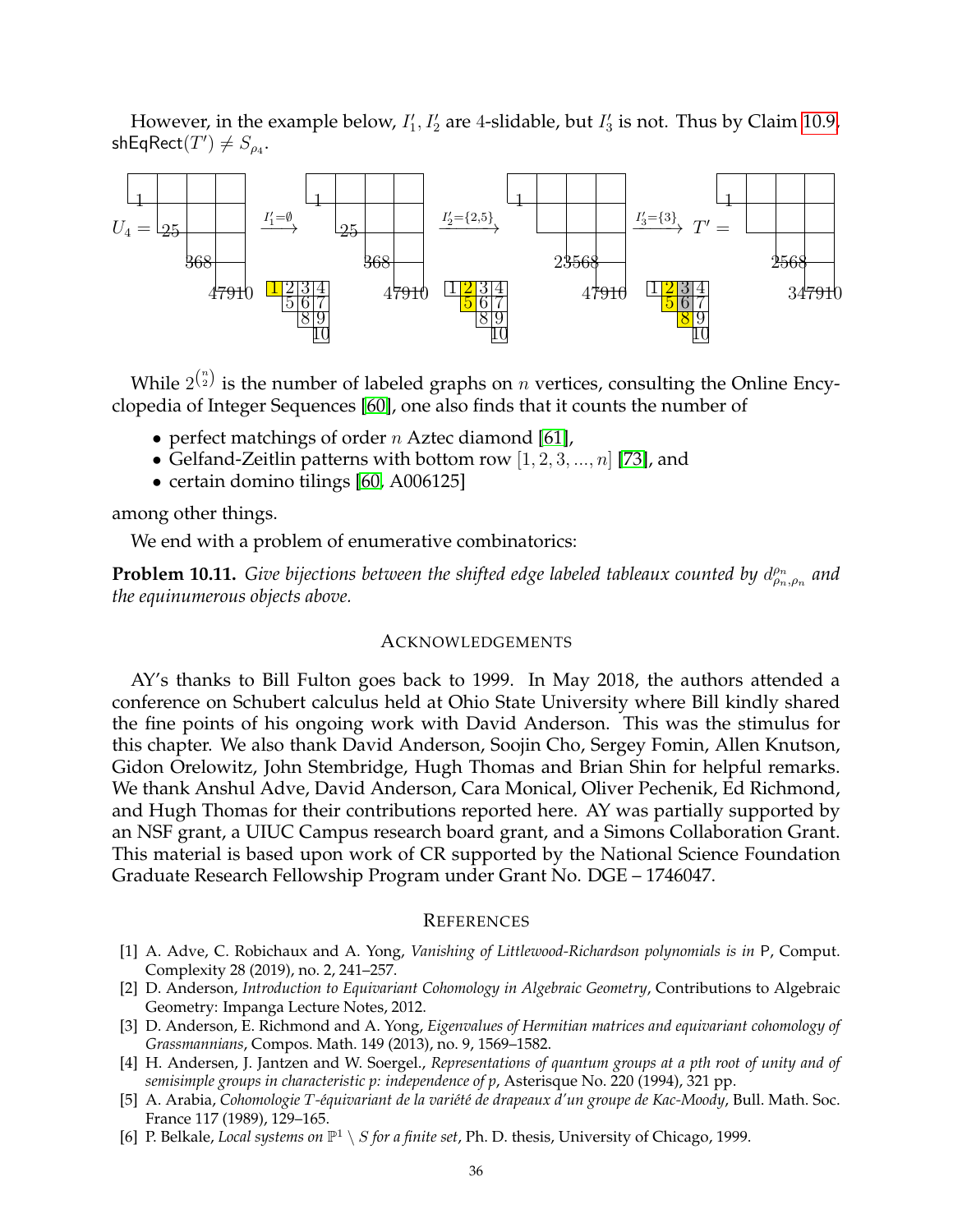- <span id="page-36-24"></span>[7] , *Local systems on*  $\mathbb{P}^1 - S$  *for*  $S$  *a finite set*, Compositio Math. 129 (2001), no. 1, 67–86.
- <span id="page-36-23"></span>[8] , *Geometric proofs of Horn and saturation conjectures*, J. Algebraic Geom. 15 (2006), no. 1, 133–173.
- <span id="page-36-15"></span>[9] , *Extremal rays in the Hermitian eigenvalue problem*, Math. Ann. 373 (2019), no. 3-4, 1103–1133.
- <span id="page-36-16"></span>[10] R. Bhatia, *Linear algebra to quantum cohomology: the story of Alfred Horn's inequalities*, Amer. Math. Monthly 108 (2001), no. 4, 289–318.
- <span id="page-36-21"></span>[11] A. S. Buch, *The saturation conjecture (after A. Knutson and T. Tao)*. With an appendix by William Fulton. Enseign. Math. (2) 46 (2000), no. 1-2, 43–60.
- <span id="page-36-13"></span>[12] A. S. Buch, A. Kresch and H. Tamvakis, *Littlewood-Richardson rules for Grassmannians*, Adv. Math. 185 (2004), no. 1, 80–90.
- <span id="page-36-26"></span>[13] J. A. De Loera and T. B. McAllister, *On the computation of Clebsch-Gordan coefficients and the dilation effect*, Experiment. Math., 15(1):7–19, 2006.
- <span id="page-36-22"></span>[14] H. Derksen and J. Weyman, *Semi-invariants of quivers and saturation for Littlewood-Richardson coefficients*, J. Amer. Math. Soc. 13 (2000), no. 3, 467–479.
- <span id="page-36-14"></span>[15] A. G. Elashvili, *Invariant algebras*, Advances in Soviet Math., **8** (1992), 57–64.
- [16] S. Fomin and C. Greene, *Noncommutative Schur functions and their applications*, Discrete Mathematics Volume 193, Issues 1-3, 28 November 1998, 179–200.
- <span id="page-36-28"></span>[17] S. Friedland, *Finite and infinite dimensional generalizations of Klyachko's theorem*, Linear Algebra Appl., **319** (2000), 3–22.
- <span id="page-36-1"></span>[18] W. Fulton, *Young tableaux.* With applications to representation theory and geometry. London Mathematical Society Student Texts, 35. Cambridge University Press, Cambridge, 1997.
- <span id="page-36-4"></span>[19] , *Eigenvalues of majorized Hermitian matrices and Littlewood-Richardson coefficients*, Linear Algebra Appl. **319** (2000), no. 1–3, 23–36.
- <span id="page-36-17"></span>[20] , *Eigenvalues, invariant factors, highest weights, and Schubert calculus*, Bull. Amer. Math. Soc. (N.S.) **37** (2000), no. 3, 209–249 (electronic).
- <span id="page-36-8"></span>[21] M. Goresky, R. Kottwitz and R. MacPherson, *Equivariant cohomology, Koszul duality, and the localization theorem*, Invent. Math. 131 (1998), no. 1, 25–83.
- <span id="page-36-6"></span>[22] W. Graham, *Positivity in equivariant Schubert calculus*, Duke Math. J. 109 (2001), no. 3, 599–614.
- <span id="page-36-27"></span>[23] M. Grotschel, L. Lovasz and A. Schrijver, *Geometric algorithms and combinatorial optimization*, Springer Verlag, 1993.
- <span id="page-36-11"></span>[24] M. D. Haiman, *Dual equivalence with applications, including a conjecture of Proctor*, Discrete Math. 99 (1992), no. 1-3, 79–113.
- <span id="page-36-18"></span>[25] A. Horn, *Eigenvalues of sums of Hermitian matrices*, Pacific J. Math., **12** (1962), 225–241.
- [26] T. Ikeda *Schubert classes in the equivariant cohomology of the Lagrangian Grassmannian*, Adv. Math. **215** (2007), no. 1, 1–23.
- [27] T. Ikeda, L. Mihalcea, and H. Naruse, *Double Schubert polynomials for the classical groups*, Adv. Math. **226** (2011), no. 1, 840–886.
- <span id="page-36-10"></span>[28] T. Ikeda and H. Naruse, *Excited Young diagrams and equivariant Schubert calculus*, Trans. Amer. Math. Soc. 361 (2009), no. 10, 5193–5221.
- <span id="page-36-0"></span>[29] S. L. Kleiman, *The transversality of a general translate*, Compositio Math. 28 (1974), 287–297.
- <span id="page-36-19"></span>[30] A. A. Klyachko, *Stable vector bundles and Hermitian operators*, Selecta Math. (N.S.) **4** (1998), 419–445.
- <span id="page-36-7"></span>[31] A. Knutson, E. Miller and A. Yong, *Gröbner geometry of vertex decompositions and of flagged tableaux*, J. Reine Angew. Math. 630 (2009), 1–31.
- <span id="page-36-20"></span>[32] A. Knutson and T. Tao, *The honeycomb model of*  $GL_n(\mathbb{C})$  *tensor products I: proof of the saturation conjecture*, J. Amer. Math. Soc. **12** (1999), 1055–1090.
- <span id="page-36-2"></span>[33] , *Puzzles and (equivariant) cohomology of Grassmannians*, Duke Math. J. 119 (2003), no. 2, 221–260.
- <span id="page-36-25"></span>[34] A. Knutson, T. Tao and C. Woodward, *The honeycomb model of*  $GL_n(\mathbb{C})$  *tensor products. II. Puzzles determine facets of the Littlewood-Richardson cone*, J. Amer. Math. Soc. **17** (2004), no. 1, 19–48.
- <span id="page-36-12"></span>[35] , *A positive proof of the Littlewood-Richardson rule using the octahedron recurrence*, Electron. J. Combin. 11 (2004), no. 1, Research Paper 61, 18 pp.
- <span id="page-36-3"></span>[36] A. Knutson and P. Zinn-Justin, *Schubert puzzles and integrability I: invariant trilinear forms*, preprint, 2017. arXiv:1706.10019
- <span id="page-36-5"></span>[37] S. Kumar, *Kac-Moody groups, their flag varieties and representation theory*, Progress in Mathematics, 204. Birkhäuser Boston, Inc., Boston, MA, 2002. xvi+606 pp.
- <span id="page-36-9"></span>[38] B. Kostant and S. Kumar, *T-equivariant K-theory of generalized flag varieties*, J. Differential Geom. 32 (1990), no. 2, 549–603.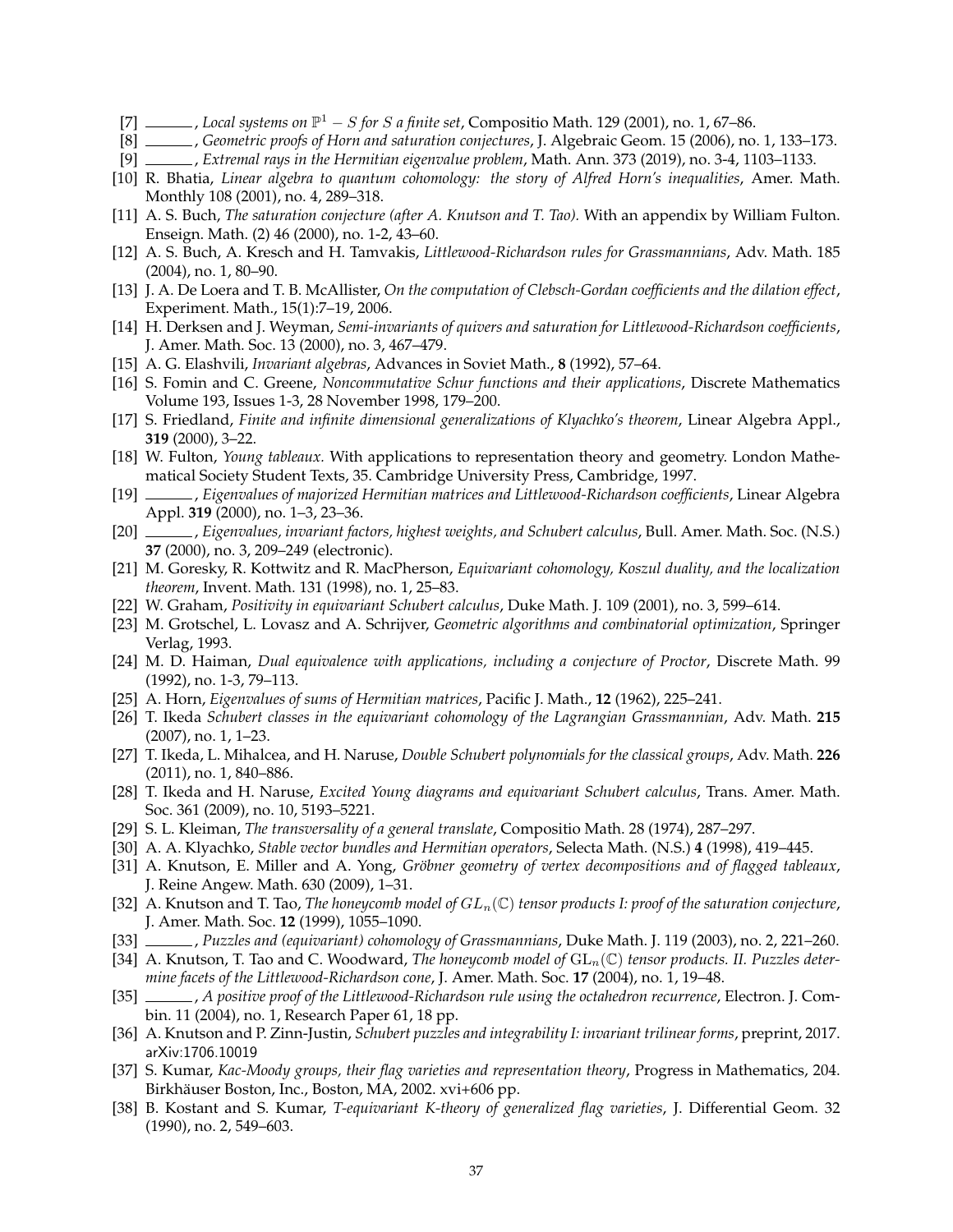- <span id="page-37-2"></span>[39] V. Kreiman, *Equivariant Littlewood-Richardson skew tableaux*, Trans. Amer. Math. Soc. 362 (2010), no. 5, 2589–2617.
- <span id="page-37-8"></span>[40] C. Lenart and A. Postnikov, *Affine Weyl groups in* K*-theory and representation theory*, Int. Math. Res. Not. IMRN 2007, no. 12, Art. ID rnm038, 65 pp.
- [41] E. Miller and B. Sturmfels, *Combinatorial commutative algebra.* Graduate Texts in Mathematics, 227. Springer-Verlag, New York, 2005. xiv+417 pp.
- <span id="page-37-3"></span>[42] A. I. Molev, *Littlewood-Richardson polynomials*, J. Algebra 321 (2009), no. 11, 3450–3468.
- <span id="page-37-1"></span>[43] A. Molev and B. Sagan, *A Littlewood-Richardson rule for factorial Schur functions*, Trans. Amer. Math. Soc. **351** (1999), no. 11, 4429–4443.
- <span id="page-37-6"></span>[44] C. Monical, *Polynomials in algebraic combinatorics*, Ph.D thesis, University of Illinois at Urbana-Champaign, 2018.
- <span id="page-37-17"></span>[45] C. Monical, N. Tokcan and A. Yong, *Newton polytopes in algebraic combinatorics*, preprint, 2017. arXiv:1703.02583
- <span id="page-37-10"></span>[46] K. D. Mulmuley, H. Narayanan and M. Sohoni, *Geometric complexity theory III: on deciding nonvanishing of a Littlewood-Richardson coefficient*, J. Algebraic Combin. 36 (2012), no. 1, 103–110.
- <span id="page-37-15"></span>[47] H. Narayanan, *On the complexity of computing Kostka numbers and Littlewood-Richardson coefficients*, J. Algebraic Combin. 24 (2006), no. 3, 347–354.
- <span id="page-37-5"></span>[48] O. Pechenik and A. Yong, *Equivariant* K*-theory of Grassmannians II: the Knutson-Vakil conjecture*, Compos. Math. 153 (2017), no. 4, 667–677.
- <span id="page-37-4"></span>[49] , *Equivariant* K*-theory of Grassmannians*, Forum Math. Pi, 5 (2017), e3, 128 pp.
- <span id="page-37-21"></span>[50] P. Pragacz, *Algebro-geometric applications of Schur* S*- and* Q*-polynomials.* Topics in invariant theory (Paris, 1989/1990), 130–191, Lecture Notes in Math., 1478, Springer, Berlin, 1991.
- <span id="page-37-12"></span>[51] K. Purbhoo, *Root games on Grassmannians*, J. Algebraic Combin. 25 (2007), no. 3, 239–258.
- <span id="page-37-13"></span>[52] , *Vanishing and nonvanishing criteria in Schubert calculus*, Int. Math. Res. Not. 2006, Art. ID 24590, 38 pp.
- <span id="page-37-22"></span>[53] K. Purbhoo and F. Sottile, The Horn recursion for Schur P− and Q− functions, FPSAC 2006.
- <span id="page-37-23"></span>[54] , *The recursive nature of cominuscule Schubert calculus*, Adv. Math., **217**(2008), 1962–2004.
- <span id="page-37-7"></span>[55] C. Robichaux, H. Yadav and A. Yong, *The A*·*B*·*C*·*Ds of Schubert calculus*, preprint, 2019. arXiv:1906.03646
- <span id="page-37-19"></span>[56] B. E. Sagan, *Shifted tableaux, Schur* Q*-functions, and a conjecture of R. Stanley*, J. Combin. Theory Ser. A 45 (1987), no. 1, 62–103.
- <span id="page-37-16"></span>[57] A. Schrijver, *Theory of linear and integer programming*, Wiley-Interscience Series in Discrete Mathematics. A Wiley-Interscience Publication. John Wiley & Sons, Ltd., Chichester, 1986. xii+471 pp.
- <span id="page-37-0"></span>[58] M.-P. Schützenberger, La correspondance de Robinson. (French) Combinatoire et représentation du groupe symetrique (Actes Table Ronde CNRS, Univ. Louis-Pasteur Strasbourg, Strasbourg, 1976), pp. ´ 59–113. Lecture Notes in Math., Vol. 579, Springer, Berlin, 1977.
- <span id="page-37-18"></span>[59] J. Schur, Über die Darstellung der symmetrischen und der alternierenden Gruppe durch gebrochene lineare *Substitutionen*, (German) J. Reine Angew. Math. 139 (1911), 155–250.
- <span id="page-37-25"></span>[60] N. J. A. Sloane, editor, The On-Line Encyclopedia of Integer Sequences, published electronically at <https://oeis.org>
- <span id="page-37-26"></span>[61] D. Speyer, *Perfect matchings and the octahedron recurrence*, J. Algebraic Combin. 25 (2007), no. 3, 309–348.
- <span id="page-37-24"></span>[62] R. P. Stanley, *Enumerative combinatorics. Vol. 2.* With a foreword by Gian-Carlo Rota and appendix 1 by Sergey Fomin. Cambridge Studies in Advanced Mathematics, 62. Cambridge University Press, Cambridge, 1999. xii+581.
- <span id="page-37-20"></span>[63] J. R. Stembridge, *Shifted Tableaux and the Projective Representations of Symmetric Groups*, Adv. Math. 74, 87-134 (1989)
- <span id="page-37-14"></span>[64] E. Tardos, ´ *A Strongly Polynomial Algorithm to Solve Combinatorial Linear Programs*, Operations Research, Vol. 34, No. 2 (Mar. - Apr., 1986), 250–256.
- [65] H. Thomas and A. Yong, *A combinatorial rule for (co)minuscule Schubert calculus*, Adv. Math. 222 (2009), no. 2, 596–620.
- <span id="page-37-9"></span>[66] , *Equivariant Schubert calculus and jeu de taquin*, Ann. Inst. Fourier (Grenoble) 68 (2018), no. 1, 275–318.
- [67] , *A combinatorial rule for (co)minuscule Schubert calculus*, Adv. Math. 222 (2009), no. 2, 596–620.
- <span id="page-37-11"></span>[68] B. Totaro, *Tensor products of semistables are semistable*, in Geometry and Analysis on Complex Manifolds, Festschrift for Professor S. Kobayashi's 60th Birthday, ed. T. Noguchi, J. Noguchi, and T. Ochiai, World Scientific Publ. Co., Singapore, 1994, 242–250.